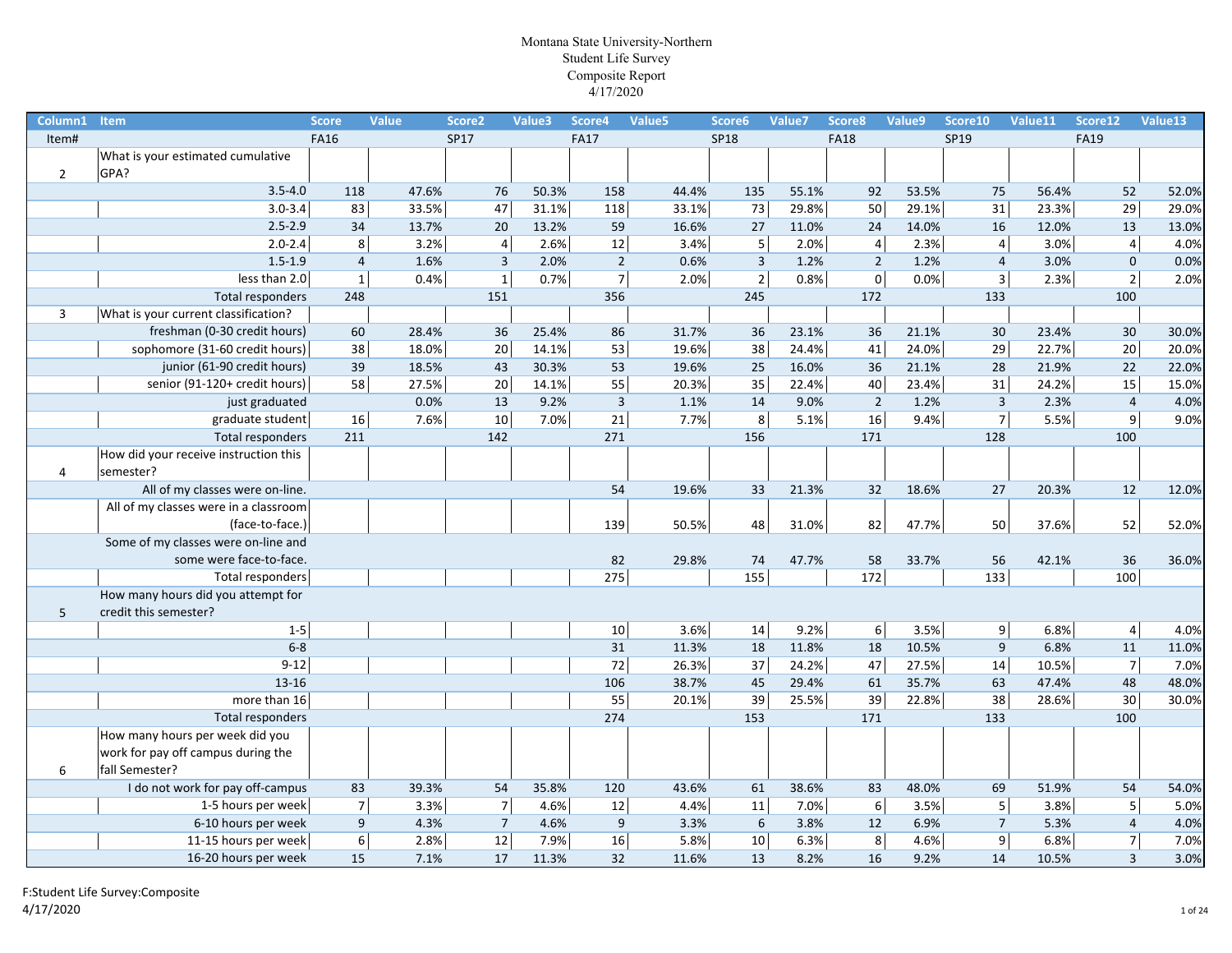| Column1        | Item                                | <b>Score</b>   | Value | Score <sub>2</sub> | Value3 | Score4           | Value5 | Score6         | Value7 | Score8                  | Value9 | Score10          | Value11                | Score12          | Value13 |
|----------------|-------------------------------------|----------------|-------|--------------------|--------|------------------|--------|----------------|--------|-------------------------|--------|------------------|------------------------|------------------|---------|
| Item#          |                                     | <b>FA16</b>    |       | SP17               |        | <b>FA17</b>      |        | <b>SP18</b>    |        | <b>FA18</b>             |        | SP19             |                        | <b>FA19</b>      |         |
|                | 21-30 hours per week                | 23             | 10.9% | 12                 | 7.9%   | 21               | 7.6%   | 18             | 11.4%  | 9                       | 5.2%   | 10               | 7.5%                   | $6\,$            | 6.0%    |
|                | more than 30 hours per week         | 68             | 32.2% | 42                 | 27.8%  | 65               | 23.6%  | 39             | 24.7%  | 39                      | 22.5%  | 19               | 14.3%                  | 21               | 21.0%   |
|                | Total responders                    | 211            |       | 151                |        | 275              |        | 158            |        | 173                     |        | 133              |                        | 100              |         |
|                | How many hours per week did you     |                |       |                    |        |                  |        |                |        |                         |        |                  |                        |                  |         |
|                | work for pay on-campus during the   |                |       |                    |        |                  |        |                |        |                         |        |                  |                        |                  |         |
| $\overline{7}$ | fall semester?                      |                |       |                    |        |                  |        |                |        |                         |        |                  |                        |                  |         |
|                | I do not work for pay on-campus     | 160            | 76.2% | 115                | 76.2%  | 217              | 78.9%  | 122            | 77.7%  | 140                     | 80.9%  | 100              | 75.2%                  | 69               | 69.0%   |
|                | 1-5 hours per week                  | 8              | 3.8%  | 5                  | 3.3%   | 17               | 6.2%   | $\overline{4}$ | 2.5%   | 8                       | 4.6%   |                  | 5<br>3.8%              | 9                | 9.0%    |
|                | 6-10 hours per week                 | $\overline{7}$ | 3.3%  | 6                  | 4.0%   | 8                | 2.9%   | $\overline{7}$ | 4.5%   | 6                       | 3.5%   |                  | $\sqrt{6}$<br>4.5%     | $\boldsymbol{6}$ | 6.0%    |
|                | 11-15 hours per week                | $\overline{7}$ | 3.3%  | 6                  | 4.0%   | 6                | 2.2%   | $\overline{4}$ | 2.5%   | 5                       | 2.9%   |                  | 5<br>3.8%              | $\overline{3}$   | 3.0%    |
|                | 16-20 hours per week                | 19             | 9.0%  | 9                  | 6.0%   | 14               | 5.1%   | 12             | 7.6%   | $\overline{8}$          | 4.6%   | 12               | 9.0%                   | $\overline{9}$   | 9.0%    |
|                | 21-30 hours per week                | $\overline{2}$ | 1.0%  | $\overline{4}$     | 2.6%   | $\overline{4}$   | 1.5%   | 5              | 3.2%   | $\mathbf{1}$            | 0.6%   |                  | $\mathbf{1}$<br>0.8%   | $\overline{2}$   | 2.0%    |
|                | more than 30 hours per week         | $\overline{7}$ | 3.3%  | 6                  | 4.0%   | $\boldsymbol{9}$ | 3.3%   | $\overline{3}$ | 1.9%   | $\overline{5}$          | 2.9%   |                  | $\overline{4}$<br>3.0% | $\overline{2}$   | 2.0%    |
|                | Total responders                    | 210            |       | 151                |        | 275              |        | 157            |        | 173                     |        | 133              |                        | 100              |         |
|                | How many hours per day do you       |                |       |                    |        |                  |        |                |        |                         |        |                  |                        |                  |         |
| 8              | spend on social media?              |                |       |                    |        |                  |        |                |        |                         |        |                  |                        |                  |         |
|                | I did not spend any time on social  |                |       |                    |        |                  |        |                |        |                         |        |                  |                        |                  |         |
|                | media                               | 16             | 7.6%  | 12                 | 8.0%   | 25               | 9.2%   | 11             | 7.0%   | 16                      | 9.6%   |                  | $\overline{7}$<br>5.3% | $5\phantom{.0}$  | 5.0%    |
|                | Less than 1 hour per day            |                |       |                    |        |                  |        |                |        |                         |        |                  | 31                     | 19               | 19.0%   |
|                | 1-3 hours per day                   | 157            | 74.4% | 112                | 74.7%  | 197              | 72.4%  | 124            | 79.0%  | 119                     | 71.3%  | 66               | 49.6%                  | 53               | 53.0%   |
|                | 4-6 hours per day                   | 29             | 13.7% | 24                 | 16.0%  | 37               | 13.6%  | 19             | 12.1%  | 28                      | 16.8%  |                  | 26<br>19.5%            | 18               | 18.0%   |
|                | 7-9 hours per day                   | $\overline{5}$ | 2.4%  | $\overline{2}$     | 1.3%   | $\boldsymbol{9}$ | 3.3%   | $\overline{3}$ | 1.9%   | $\mathsf{3}$            | 1.8%   |                  | $\mathbf{1}$<br>0.8%   | $\mathbf{3}$     | 3.0%    |
|                | More than 9 hours per day           | $\overline{4}$ | 1.9%  | $\mathbf 0$        | 0.0%   | $\overline{4}$   | 1.5%   | $\overline{0}$ | 0.0%   | $\overline{1}$          | 0.6%   |                  | $\overline{2}$<br>1.5% | $\overline{2}$   | 2.0%    |
|                | Total responders                    | 211            |       | 150                |        | 272              |        | 157            |        | 167                     |        | 133              |                        | 100              |         |
| 9              | I manage (managed) my time well.    | 3.12           |       | 3.05               |        | 3.10             |        | 3.09           |        | 3.05                    |        | 3.16             |                        | 3.12             |         |
|                | During the week, how many hours do  |                |       |                    |        |                  |        |                |        |                         |        |                  |                        |                  |         |
| 10             | (did) you usually sleep at night?   |                |       |                    |        |                  |        |                |        |                         |        |                  |                        |                  |         |
|                | More than 8 hours per night         | 20             | 9.4%  | 15                 | 9.9%   | 24               | 8.7%   | 26             | 16.7%  | 23                      | 13.5%  |                  | 16<br>12.2%            | 13               | 12.0%   |
|                | About 7 hours per night             | 93             | 43.9% | 69                 | 45.7%  | 112              | 40.7%  | 62             | 39.7%  | 54                      | 31.6%  | 52               | 39.7%                  | 42               | 38.9%   |
|                | About 6 hours per night             | 63             | 29.7% | 42                 | 27.8%  | 88               | 32.0%  | 45             | 28.8%  | 57                      | 33.3%  |                  | 38<br>29.0%            | 36               | 33.3%   |
|                | Less than 6 hours per night         | 36             | 17.0% | 25                 | 16.6%  | 51               | 18.5%  | 23             | 14.7%  | 37                      | 21.6%  | 25               | 19.1%                  | 17               | 15.7%   |
|                | Total responders                    | 212            |       | 151                |        | 275              |        | 156            |        | 171                     |        | $\overline{131}$ |                        | 108              |         |
|                | What time of day do (did you) you   |                |       |                    |        |                  |        |                |        |                         |        |                  |                        |                  |         |
| 11             | usually study (this semester)?      |                |       |                    |        |                  |        |                |        |                         |        |                  |                        |                  |         |
|                | Mornings (6:00 a.m.-noon)           | 15             | 7.2%  | 20                 | 13.4%  | $30\,$           | 11.0%  | 20             | 13.1%  | 18                      | 10.6%  | 12               | 9.2%                   | 11               | 11.0%   |
|                | Afternoons (noon-6:00 p.m.)         | 41             | 19.7% | 30                 | 20.1%  | 50               | 18.4%  | 30             | 19.6%  | 32                      | 18.8%  | 36               | 27.7%                  | 24               | 24.0%   |
|                | Early evening (6:00-10:00 p.m.)     | 102            | 49.0% | 69                 | 46.3%  | 124              | 45.6%  | 69             | 45.1%  | 83                      | 48.8%  |                  | 65<br>50.0%            | 49               | 49.0%   |
|                | Late evening (10:00 p.m.-2:00 a.m.) | 50             | 24.0% | 29                 | 19.5%  | 63               | 23.2%  | 32             | 20.9%  | 34                      | 20.0%  | 14               | 10.8%                  | 12               | 12.0%   |
|                | After 2:00 a.m.                     | $\mathbf 0$    | 0.0%  | $\mathbf{1}$       | 0.7%   | 5                | 1.8%   | $\overline{2}$ | 1.3%   | $\overline{\mathbf{3}}$ | 1.8%   |                  | $\overline{3}$<br>2.3% | $\overline{4}$   | 4.0%    |
|                | Total responders                    | 208            |       | 149                |        | 272              |        | 153            |        | 170                     |        | 130              |                        | 100              |         |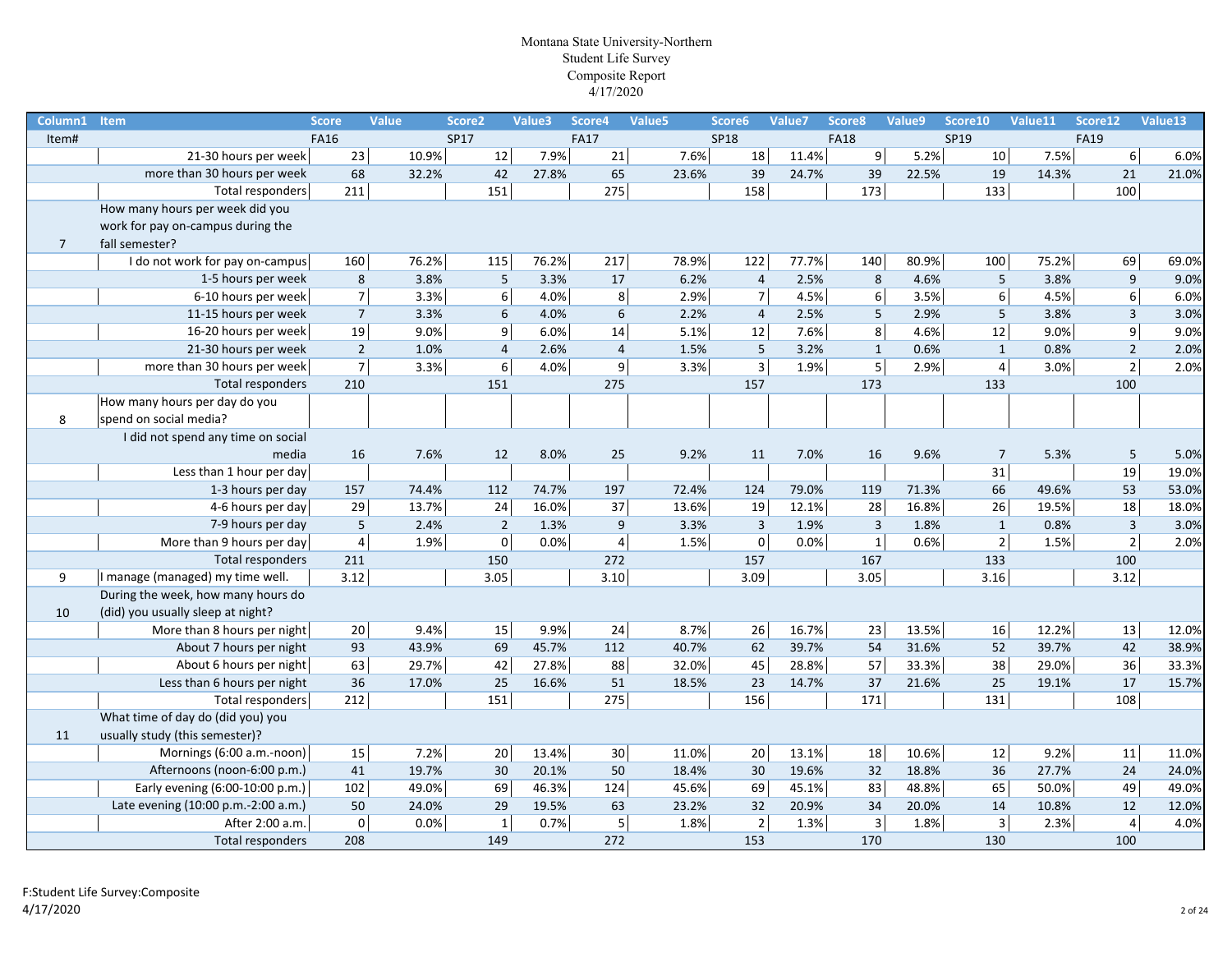| Column1 | Item                                    | <b>Score</b>   | <b>Value</b> | Score <sub>2</sub> | Value3 | Score4      | Value5 | Score6      | Value7 | Score8      | Value9 | Score10 | Value11 | Score12     | Value13 |
|---------|-----------------------------------------|----------------|--------------|--------------------|--------|-------------|--------|-------------|--------|-------------|--------|---------|---------|-------------|---------|
| Item#   |                                         | <b>FA16</b>    |              | SP17               |        | <b>FA17</b> |        | <b>SP18</b> |        | <b>FA18</b> |        | SP19    |         | <b>FA19</b> |         |
|         | Students have opportunities to          |                |              |                    |        |             |        |             |        |             |        |         |         |             |         |
|         | participate making decisions that       |                |              |                    |        |             |        |             |        |             |        |         |         |             |         |
|         | impact their quality of life in my      |                |              |                    |        |             |        |             |        |             |        |         |         |             |         |
| 12      | residence hall.                         | 2.92           |              |                    |        |             |        |             |        |             |        |         |         | 2.66        |         |
|         | About how many hours per day do         |                |              |                    |        |             |        |             |        |             |        |         |         |             |         |
| 13      | you study (this semester)?              |                |              |                    |        |             |        |             |        |             |        |         |         |             |         |
|         | Less than one hour per day              |                |              |                    |        |             |        | 38          | 24.7%  | 29          | 17.1%  | $27\,$  | 20.8%   | 17          | 17.0%   |
|         | One to two hours per day                | 118            | 57.6%        | 88                 | 58.7%  | 155         | 58.1%  | 65          | 42.2%  | 81          | 47.6%  | 51      | 39.2%   | 40          | 40.0%   |
|         | Three hours per day                     | 56             | 27.3%        | 33                 | 22.0%  | 66          | 24.7%  | 27          | 17.5%  | 28          | 16.5%  | 23      | 17.7%   | 23          | 23.0%   |
|         | Four hours per day                      | 22             | 10.7%        | 17                 | 11.3%  | 24          | 9.0%   | 14          | 9.1%   | 20          | 11.8%  | 13      | 10.0%   | 8           | 8.0%    |
|         | More than four hours per day            | $\overline{9}$ | 4.4%         | 12                 | 8.0%   | 22          | 8.2%   | 10          | 6.5%   | 12          | 7.1%   | 16      | 12.3%   | 12          | 12.0%   |
|         | Total responders                        | 205            |              | 150                |        | 267         |        | 154         |        | 170         |        | 130     |         | 100         |         |
|         | I have (had) a sense of belonging with  |                |              |                    |        |             |        |             |        |             |        |         |         |             |         |
|         | the other students at Montana State     |                |              |                    |        |             |        |             |        |             |        |         |         |             |         |
| 14      | University-Northern (this semester).    | 2.71           |              | 2.59               |        | 2.83        |        | 2.86        |        | 2.98        |        |         |         | 2.78        |         |
|         | (This semester) I stay (stayed) up to   |                |              |                    |        |             |        |             |        |             |        | 2.92    |         |             |         |
|         | date with campus news by reading        |                |              |                    |        |             |        |             |        |             |        |         |         |             |         |
| 15      | Northern News Network                   |                |              |                    |        |             |        |             |        |             |        |         |         |             |         |
|         | I do not know what the Northern         |                |              |                    |        |             |        |             |        |             |        |         |         |             |         |
|         | News Network is                         |                |              |                    |        |             |        |             |        |             |        | 21      |         | 10          |         |
|         | Every week                              | 28             | 13.3%        | 14                 | 9.1%   | 34          | 12.3%  | 22          | 13.8%  | 28          | 15.8%  | 20      | 14.3%   | 24          | 24.0%   |
|         | Several times per month                 | 19             | 9.0%         | 14                 | 9.1%   | 30          | 10.8%  | 21          | 13.1%  | 23          | 13.0%  | 19      | 13.6%   | 8           | 8.0%    |
|         | Occasionally                            | 98             | 46.7%        | 79                 | 51.3%  | 116         | 41.9%  | 62          | 38.8%  | 69          | 39.0%  | 43      | 30.7%   | 39          | 39.0%   |
|         | I never read the Northern News          |                |              |                    |        |             |        |             |        |             |        |         |         |             |         |
|         | Network                                 | 65             | 31.0%        | 47                 | 30.5%  | 97          | 35.0%  | 55          | 34.4%  | 57          | 32.2%  | 37      | 26.4%   | 19          | 19.0%   |
|         | <b>Total responders</b>                 | 210            |              | 154                |        | 277         |        | 160         |        | 177         |        | 140     |         | 100         |         |
|         | I (have) developed leadership skills as |                |              |                    |        |             |        |             |        |             |        |         |         |             |         |
|         | a result of living in this university   |                |              |                    |        |             |        |             |        |             |        |         |         |             |         |
| 16      | community.                              | 2.61           |              | 2.54               |        | 2.60        |        | 2.59        |        | 2.61        |        | 2.60    |         | 2.54        |         |
|         | Are you a member of a club,             |                |              |                    |        |             |        |             |        |             |        |         |         |             |         |
|         | organization, or athletic team at       |                |              |                    |        |             |        |             |        |             |        |         |         |             |         |
| 17      | Northern?                               |                |              |                    |        |             |        |             |        |             |        |         |         |             |         |
|         | Yes                                     |                |              |                    |        |             |        |             |        | 57          | 34.8%  | 44      | 34.4%   | 37          | 37.4%   |
|         | <b>No</b>                               |                |              |                    |        |             |        |             |        | 107         | 65.2%  | 84      | 65.6%   | 62          | 62.6%   |
|         | $n=$                                    |                |              |                    |        |             |        |             |        | 164         |        | 128     |         | 99          |         |
|         | (This year/semester) I feel (felt)      |                |              |                    |        |             |        |             |        |             |        |         |         |             |         |
|         | valued and respected for my             |                |              |                    |        |             |        |             |        |             |        |         |         |             |         |
|         | intellectual contribution to this       |                |              |                    |        |             |        |             |        |             |        |         |         |             |         |
| 18      | university community.                   | 2.78           |              | 2.71               |        | 2.83        |        | 2.77        |        | 2.97        |        | 2.81    |         | 2.75        |         |
|         |                                         |                |              |                    |        |             |        |             |        |             |        |         |         |             |         |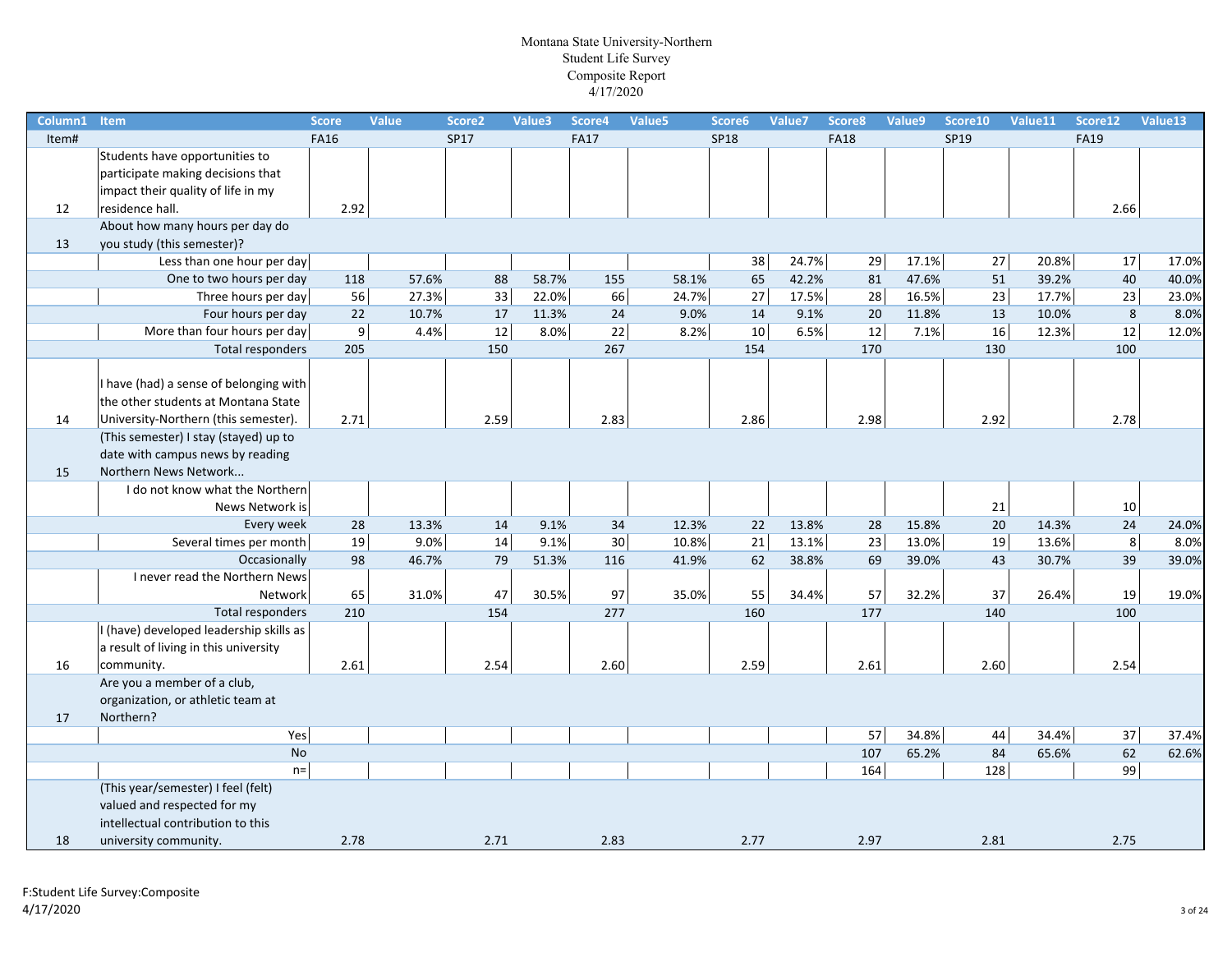| Column1 | <b>Item</b>                           | <b>Score</b> | Value | Score <sub>2</sub> | Value3 | Score4      | Value5 | Score6      | Value7 | Score8      | Value9 | Score10 | Value11 | Score12      | Value13 |
|---------|---------------------------------------|--------------|-------|--------------------|--------|-------------|--------|-------------|--------|-------------|--------|---------|---------|--------------|---------|
| Item#   |                                       | <b>FA16</b>  |       | SP17               |        | <b>FA17</b> |        | <b>SP18</b> |        | <b>FA18</b> |        | SP19    |         | <b>FA19</b>  |         |
|         | The administration and staff of MSUN  |              |       |                    |        |             |        |             |        |             |        |         |         |              |         |
|         | shows respect for students.           | 3.16         |       |                    |        |             |        |             |        |             |        |         |         |              |         |
|         | Women on this campus treat men        |              |       |                    |        |             |        |             |        |             |        |         |         |              |         |
|         | with respect.                         | 3.14         |       | 3.06               |        |             |        |             |        |             |        |         |         |              |         |
|         | Women on this campus are treated      |              |       |                    |        |             |        |             |        |             |        |         |         |              |         |
| 19      | with respect.                         |              |       |                    |        | 3.05        |        | 3.05        |        | 3.22        |        | 3.10    |         | 2.90         |         |
|         | This semester I was (am) usually well |              |       |                    |        |             |        |             |        |             |        |         |         |              |         |
|         | prepared for my classes (assigned     |              |       |                    |        |             |        |             |        |             |        |         |         |              |         |
|         | reading/homework was done (before     |              |       |                    |        |             |        |             |        |             |        |         |         |              |         |
| 20      | class)).                              | 3.38         |       | 3.26               |        | 3.25        |        | 3.29        |        | 3.26        |        | 3.20    |         | 3.23         |         |
|         | During this semester, how would you   |              |       |                    |        |             |        |             |        |             |        |         |         |              |         |
|         | rate the overall level of stress you  |              |       |                    |        |             |        |             |        |             |        |         |         |              |         |
|         | have experienced? (1-5, higher        |              |       |                    |        |             |        |             |        |             |        |         |         |              |         |
| 21      | number=lower stress)                  |              |       |                    |        |             |        |             |        |             |        | 3.60    |         | 2.41         |         |
|         | No stress                             |              |       |                    |        |             |        |             |        |             |        |         |         | $\mathbf{1}$ | 1.0%    |
|         | Less than average stress              |              |       |                    |        |             |        |             |        |             |        |         |         | 9            | 9.0%    |
|         | Average stress                        |              |       |                    |        |             |        |             |        |             |        |         |         | 38           | 38.0%   |
|         | More than average stress              |              |       |                    |        |             |        |             |        |             |        |         |         | 34           | 34.0%   |
|         | A tremendous amount of stress         |              |       |                    |        |             |        |             |        |             |        |         |         | 18           | 18.0%   |
|         | <b>Total responders</b>               |              |       |                    |        |             |        |             |        |             |        |         |         | 100          |         |
|         | I often feel (felt) overwhelmed with  |              |       |                    |        |             |        |             |        |             |        |         |         |              |         |
|         | the work I have (had) to do for my    |              |       |                    |        |             |        |             |        |             |        |         |         |              |         |
| 22      | classes (this semester).              | 2.70         |       | 2.64               |        | 2.67        |        | 2.60        |        | 2.65        |        | 2.55    |         | 2.66         |         |
|         | Men on this campus are treated with   |              |       |                    |        |             |        |             |        |             |        |         |         |              |         |
| 23      | respect.                              |              |       |                    |        | 3.13        |        | 3.08        |        | 3.13        |        | 3.12    |         | 3.09         |         |
|         | I am aware of the important social    |              |       |                    |        |             |        |             |        |             |        |         |         |              |         |
| 24      | issues in the world.                  | 3.18         |       | 3.22               |        | 3.12        |        | 3.13        |        | 3.15        |        | 3.16    |         | 3.14         |         |
|         | I believe MSU-N is a fair and just    |              |       |                    |        |             |        |             |        |             |        |         |         |              |         |
| 25      | community.                            | 3.00         |       | 2.82               |        | 3.01        |        | 2.95        |        | 3.02        |        | 2.99    |         | 2.83         |         |
|         |                                       |              |       |                    |        |             |        |             |        |             |        |         |         |              |         |
|         | Over the past few weeks, how often    |              |       |                    |        |             |        |             |        |             |        |         |         |              |         |
|         | have you had little interest in or    |              |       |                    |        |             |        |             |        |             |        |         |         |              |         |
|         | pleasure doing things? (1-4, higher   |              |       |                    |        |             |        |             |        |             |        |         |         |              |         |
| 26      | number=less interest/pleasure)        |              |       |                    |        |             |        |             |        |             |        | 3.07    |         | 2.94         |         |
|         | Not at all.                           |              |       |                    |        |             |        |             |        |             |        |         |         | 36           | 36.0%   |
|         | Several days.                         |              |       |                    |        |             |        |             |        |             |        |         |         | 38           | 38.0%   |
|         | More than half the days.              |              |       |                    |        |             |        |             |        |             |        |         |         | 10           | 10.0%   |
|         | Nearly every day.                     |              |       |                    |        |             |        |             |        |             |        |         |         | 16           | 16.0%   |
|         | Total responders                      |              |       |                    |        |             |        |             |        |             |        |         |         | 100          |         |
| 27      | I have clear goals for my future.     | 3.39         |       | 3.44               |        | 3.39        |        | 3.37        |        | 3.34        |        | 3.22    |         | 3.28         |         |
| 28      | I worry about my future.              | 2.76         |       | 2.48               |        | 2.57        |        | 2.54        |        | 2.61        |        | 2.55    |         | 2.78         |         |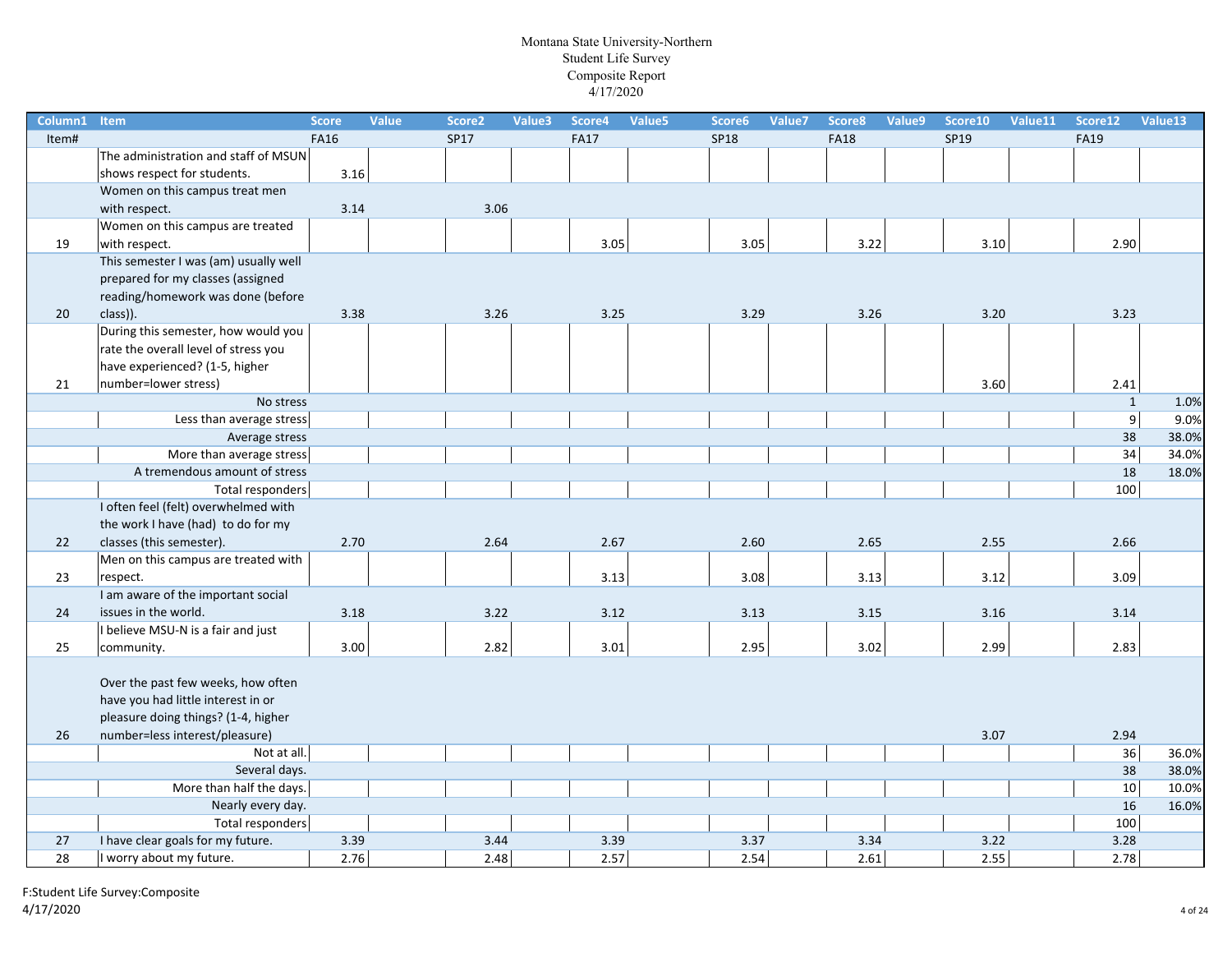| Column1 | Item                                   | <b>Score</b> | <b>Value</b> | Score <sub>2</sub> | Value3 | Score4      | Value5 | Score6         | Value7 | Score8         | Value9 | Score10        | Value11 | Score12                 | Value13 |
|---------|----------------------------------------|--------------|--------------|--------------------|--------|-------------|--------|----------------|--------|----------------|--------|----------------|---------|-------------------------|---------|
| Item#   |                                        | <b>FA16</b>  |              | SP17               |        | <b>FA17</b> |        | <b>SP18</b>    |        | <b>FA18</b>    |        | SP19           |         | <b>FA19</b>             |         |
| 29      | I know my instructors by name.         |              |              |                    |        |             |        |                |        |                |        |                |         |                         |         |
|         | Yes                                    |              |              | 242                | 88.6%  |             |        | 135            | 86.0%  | 153            | 90.5%  | 114            | 89.1%   | 94                      | 94.0%   |
|         | <b>No</b>                              |              |              | $\overline{7}$     | 2.6%   |             |        | $\overline{7}$ | 4.5%   | $\overline{4}$ | 2.4%   | 8              | 6.3%    | $\mathbf{1}$            | 1.0%    |
|         | Most of them                           |              |              | 24                 | 8.8%   |             |        | 15             | 9.6%   | 12             | 7.1%   | $6 \mid$       | 4.7%    | $\overline{\mathbf{5}}$ | 5.0%    |
|         | Total responders                       |              |              | 273                |        |             |        | 157            |        | 169            | 100.0% | 128            | 100.0%  | 100                     |         |
| 30      | I have selected a major                |              |              |                    |        |             |        |                |        |                |        |                |         |                         |         |
|         | Yes                                    |              |              |                    |        |             |        | 151            | 97.4%  | 166            | 98.2%  | 122            | 93.8%   | 97                      | 97.0%   |
|         | No                                     |              |              |                    |        |             |        | $\sqrt{4}$     | 2.6%   | $\overline{3}$ | 1.8%   | 8 <sup>1</sup> | 6.2%    | $\overline{3}$          | 3.0%    |
|         | Total responders                       |              |              |                    |        |             |        | 155            |        | 169            |        | 130            |         | 100                     |         |
|         | (This semester) I make (made)          |              |              |                    |        |             |        |                |        |                |        |                |         |                         |         |
|         | lifestyle choices based on a clear     |              |              |                    |        |             |        |                |        |                |        |                |         |                         |         |
| 31      | sense of personally held values.       | 3.48         |              | 3.27               |        | 3.31        |        | 3.40           |        | 3.35           |        | 3.27           |         | 3.34                    |         |
|         | (This semester)I feel (felt) accepted  |              |              |                    |        |             |        |                |        |                |        |                |         |                         |         |
|         | for the person I am in this university |              |              |                    |        |             |        |                |        |                |        |                |         |                         |         |
| 32      | community.                             | 3.05         |              | 2.93               |        | 3.06        |        | 3.08           |        | 3.16           |        | 3.00           |         | 2.96                    |         |
|         |                                        |              |              |                    |        |             |        |                |        |                |        |                |         |                         |         |
|         | (This semester) I am (was) able to be  |              |              |                    |        |             |        |                |        |                |        |                |         |                         |         |
| 33      | myself in this university community.   | 3.11         |              | 2.99               |        | 3.08        |        | 3.10           |        | 3.16           |        | 3.06           |         | 3.01                    |         |
|         | (This semester) I feel (felt) free to  |              |              |                    |        |             |        |                |        |                |        |                |         |                         |         |
|         | express my opinions in this university |              |              |                    |        |             |        |                |        |                |        |                |         |                         |         |
| 34      | community.                             | 2.91         |              | 2.83               |        | 2.93        |        | 2.89           |        | 2.99           |        | 2.83           |         | 2.73                    |         |
|         | In the past few weeks, how often       |              |              |                    |        |             |        |                |        |                |        |                |         |                         |         |
|         | have you felt down, depressed, or      |              |              |                    |        |             |        |                |        |                |        |                |         |                         |         |
|         | hopeless? (1-4, higher score=less      |              |              |                    |        |             |        |                |        |                |        |                |         |                         |         |
| 35      | depressed)                             |              |              |                    |        |             |        |                |        |                |        | 3.19           |         | 3.21                    |         |
|         | In the past few weeks, how often       |              |              |                    |        |             |        |                |        |                |        |                |         |                         |         |
|         | have you felt down, depressed, or      |              |              |                    |        |             |        |                |        |                |        |                |         |                         |         |
| 35      | hopeless?                              |              |              |                    |        |             |        |                |        |                |        |                |         | 3.21                    |         |
|         | Not at all.                            |              |              |                    |        |             |        |                |        |                |        |                |         | 45                      | 45.0%   |
|         | Several days.                          |              |              |                    |        |             |        |                |        |                |        |                |         | 40                      | 40.0%   |
|         | More than half the days.               |              |              |                    |        |             |        |                |        |                |        |                |         | $\overline{6}$          | 6.0%    |
|         | Nearly every day.                      |              |              |                    |        |             |        |                |        |                |        |                |         | 9                       | 9.0%    |
|         | Total responders                       |              |              |                    |        |             |        |                |        |                |        |                |         | 100                     |         |
|         |                                        |              |              |                    |        |             |        |                |        |                |        |                |         |                         |         |
|         | How many times did you meet with       |              |              |                    |        |             |        |                |        |                |        |                |         |                         |         |
| 36      | your academic adviser this semester?   |              |              |                    |        |             |        |                |        |                |        |                |         | 2.41                    |         |
|         | Once                                   |              |              |                    |        | 67          |        | 24.5%<br>43    | 27.4%  | 43             | 25.6%  | 31             | 24.0%   | 28                      | 28.0%   |
|         | Twice                                  |              |              |                    |        | 74          | 27.0%  | 37             | 23.6%  | 42             | 25.0%  | 37             | 28.7%   | 21                      | 21.0%   |
|         | More than two times                    |              |              |                    |        | 80          |        | 29.2%<br>53    | 33.8%  | 62             | 36.9%  | 38             | 29.5%   | 33                      | 33.0%   |
|         | I never met with my academic           |              |              |                    |        |             |        |                |        |                |        |                |         |                         |         |
|         | adviser this semester                  |              |              |                    |        | 53          | 19.3%  | 24             | 15.3%  | 21             | 12.5%  | 23             | 17.8%   | 18                      | 18.0%   |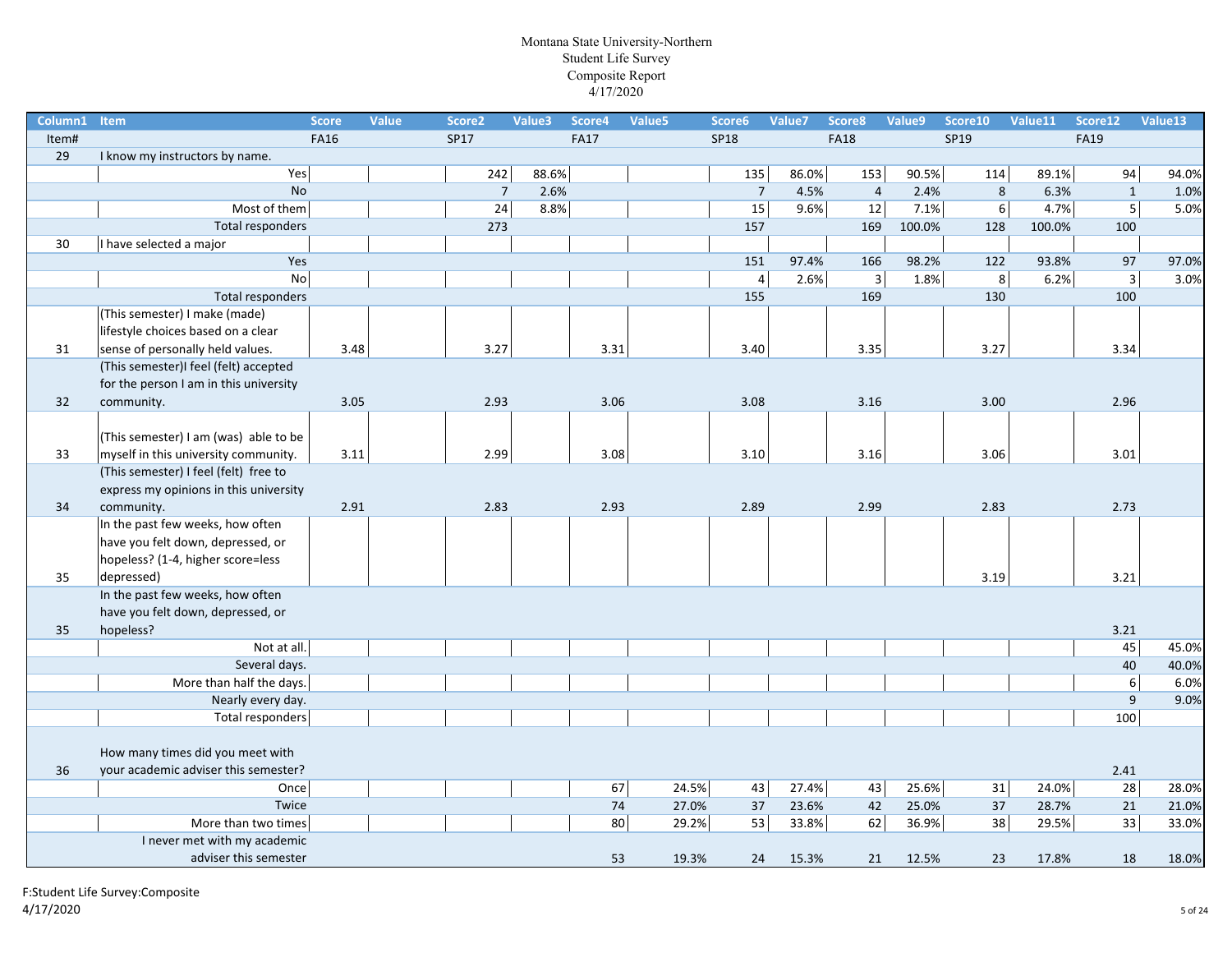| Column1 | Item                                  | <b>Score</b> | <b>Value</b> | Score <sub>2</sub> | Value3 | Score4      | Value <sub>5</sub> | Score6      | Value7 | Score8      | Value9 | Score10 | Value11 | Score12        | Value13 |
|---------|---------------------------------------|--------------|--------------|--------------------|--------|-------------|--------------------|-------------|--------|-------------|--------|---------|---------|----------------|---------|
| Item#   |                                       | <b>FA16</b>  |              | <b>SP17</b>        |        | <b>FA17</b> |                    | <b>SP18</b> |        | <b>FA18</b> |        | SP19    |         | <b>FA19</b>    |         |
|         | Total responders                      |              |              |                    |        | 274         |                    | 157         |        | 168         |        | 129     |         | 100            |         |
|         | I have a valuable mentor who is an    |              |              |                    |        |             |                    |             |        |             |        |         |         |                |         |
| 37      | employee of MSU-N.                    | 2.74         |              | 2.84               |        |             |                    |             |        |             |        |         |         | 1.48           |         |
|         | Yes                                   |              |              |                    |        | 142         | 52.8%              | 88          | 56.1%  | 101         | 60.5%  | 74      | 58.3%   | 56             | 56.6%   |
|         | No                                    |              |              |                    |        | 127         | 47.2%              | 69          | 43.9%  | 66          | 39.5%  | 53      | 41.7%   | 43             | 43.4%   |
|         | Total responders                      |              |              |                    |        | 269         |                    | 157         |        | 167         |        | 127     |         | 99             |         |
|         | I often feel (felt) overwhelmed with  |              |              |                    |        |             |                    |             |        |             |        |         |         |                |         |
|         | all the things I have to do (this     |              |              |                    |        |             |                    |             |        |             |        |         |         |                |         |
| 38      | semester).                            | 2.90         |              | 2.63               |        | 2.77        |                    | 2.70        |        | 2.68        |        | 2.73    |         | 2.77           |         |
| 39      | My instructors know my name.          |              |              |                    |        |             |                    |             |        |             |        |         |         |                |         |
|         | Yes, they all know me by name         |              |              |                    |        | 178         | 65.2%              | 113         | 72.0%  | 123         | 73.2%  | 86      | 66.7%   |                |         |
|         | Some of them know me by name          |              |              |                    |        | 79          | 28.9%              | 31          | 19.7%  | 37          | 22.0%  | 34      | 26.4%   |                |         |
|         | No, I do not think they know me by    |              |              |                    |        |             |                    |             |        |             |        |         |         |                |         |
|         | name                                  |              |              |                    |        | 16          | 5.9%               | 13          | 8.3%   | 8           | 4.8%   | 9       | 7.0%    |                |         |
|         | Total responders                      |              |              |                    |        | 273         |                    | 157         |        | 168         |        | 129     |         |                |         |
| 39      | My instructors know my name.          |              |              |                    |        |             |                    |             |        |             |        |         |         | 3.29           |         |
|         | Agree strongly                        |              |              |                    |        |             |                    |             |        |             |        |         |         | 37             | 37.0%   |
|         | Agree                                 |              |              |                    |        |             |                    |             |        |             |        |         |         | 55             | 55.0%   |
|         | <b>Disagree</b>                       |              |              |                    |        |             |                    |             |        |             |        |         |         | $\overline{8}$ | 8.0%    |
|         | Disagree strongly                     |              |              |                    |        |             |                    |             |        |             |        |         |         | $\mathbf 0$    | 0.0%    |
|         | Total responders                      |              |              |                    |        |             |                    |             |        |             |        |         |         | 100            |         |
|         | I have a valuable relationship with a |              |              |                    |        |             |                    |             |        |             |        |         |         |                |         |
| 40      | mentor.                               | 2.68         |              | 2.77               |        |             |                    |             |        |             |        |         |         |                |         |
|         | Yes                                   |              |              |                    |        | $142$       | 52.0%              | 87          | 55.8%  | 103         | 61.3%  | 77      | 59.7%   | 56             | 56.6%   |
|         | <b>No</b>                             |              |              |                    |        | 131         | 48.0%              | 69          | 44.2%  | 65          | 38.7%  | 52      | 40.3%   | 43             | 43.4%   |
|         | Total responders                      |              |              |                    |        | 273         |                    | 156         |        | 168         |        | 129     |         | 99             |         |
|         |                                       |              |              |                    |        |             |                    |             |        |             |        |         |         |                |         |
| 41      | I know who my academic adviser is.    |              |              |                    |        |             |                    |             |        |             |        |         |         |                |         |
|         | Yes                                   |              |              |                    |        | 252         | 91.6%              | 147         | 93.6%  | 157         | 94.0%  | 120     | 93.0%   | 93             | 93.0%   |
|         | <b>No</b>                             |              |              |                    |        | 23          | 8.4%               | 10          | 6.4%   | 10          | 6.0%   | 9       | 7.0%    | $\overline{7}$ | 7.0%    |
|         | Total responders                      |              |              |                    |        | 275         |                    | 157         |        | 167         |        | 129     |         | 100            |         |
|         | I got all the classes I wanted to     |              |              |                    |        |             |                    |             |        |             |        |         |         |                |         |
| 42      | schedule this semester.               |              |              |                    |        |             |                    | 3.19        |        | 3.24        |        | 3.25    |         | 3.36           |         |
|         | This semester my adviser helped me    |              |              |                    |        |             |                    |             |        |             |        |         |         |                |         |
| 43      | put together a good schedule.         |              |              |                    |        | 3.18        |                    | 3.25        |        | 3.23        |        | 3.23    |         | 3.16           |         |
|         | I am comfortable interacting with a   |              |              |                    |        |             |                    |             |        |             |        |         |         |                |         |
|         | person who is not the same sex as     |              |              |                    |        |             |                    |             |        |             |        |         |         |                |         |
| 44      | me.                                   | 3.42         |              | 3.41               |        | 3.41        |                    | 3.42        |        | 3.35        |        | 3.36    |         | 3.37           |         |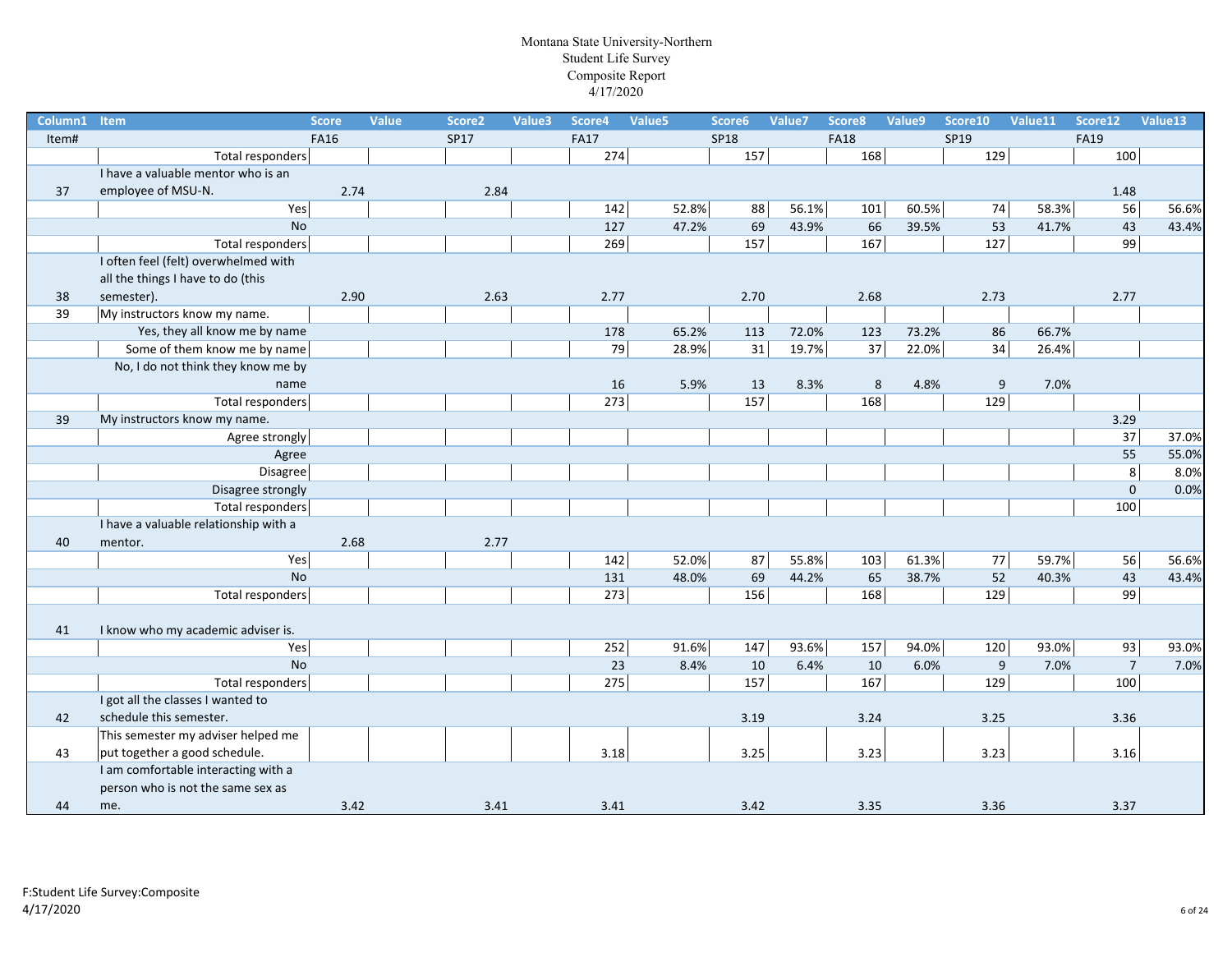| Column1 | Item                                    | <b>Score</b> | <b>Value</b> | Score <sub>2</sub> | Value3 | Score4         | Value5 | Score6         | Value7 | Score8         | Value9 | Score10        | Value11 | Score12        | Value13 |
|---------|-----------------------------------------|--------------|--------------|--------------------|--------|----------------|--------|----------------|--------|----------------|--------|----------------|---------|----------------|---------|
| Item#   |                                         | <b>FA16</b>  |              | <b>SP17</b>        |        | <b>FA17</b>    |        | <b>SP18</b>    |        | <b>FA18</b>    |        | SP19           |         | <b>FA19</b>    |         |
|         |                                         |              |              |                    |        |                |        |                |        |                |        |                |         |                |         |
|         | would like to have the opportunity      |              |              |                    |        |                |        |                |        |                |        |                |         |                |         |
|         | to meet regularly with a mentor who     |              |              |                    |        |                |        |                |        |                |        |                |         |                |         |
| 45      | is a faculty or staff person at MSU-N.  | 2.58         |              | 2.65               |        |                |        |                |        |                |        |                |         |                |         |
|         | Yes                                     |              |              |                    |        | 104            | 39.0%  | 58             | 37.7%  | 64             | 38.3%  | 52             | 41.3%   | 39             | 39.4%   |
|         | <b>No</b>                               |              |              |                    |        | 163            | 61.0%  | 96             | 62.3%  | 103            | 61.7%  | 74             | 58.7%   | 60             | 60.6%   |
|         | Total responders                        |              |              |                    |        | 267            |        | 154            |        | 167            |        | 126            |         | 99             |         |
|         | I feel (felt) welcome on this campus    |              |              |                    |        |                |        |                |        |                |        |                |         |                |         |
| 46      | (this year).                            | 3.13         |              | 3.01               |        | 3.13           |        | 3.16           |        | 3.19           |        | 3.13           |         | 3.06           |         |
|         | My instructors care about my success    |              |              |                    |        |                |        |                |        |                |        |                |         |                |         |
| 47      | in the classroom.                       |              |              |                    |        | 3.28           |        | 3.23           |        | 3.36           |        | 3.28           |         | 3.31           |         |
|         | Diversity is celebrated on the          |              |              |                    |        |                |        |                |        |                |        |                |         |                |         |
|         | campus.                                 | 2.84         |              | 2.73               |        |                |        |                |        |                |        |                |         |                |         |
|         | MSU-N is dedicated to diversity and     |              |              |                    |        |                |        |                |        |                |        |                |         |                |         |
| 48      | inclusiveness.                          |              |              |                    |        | 3.04           |        | 3.03           |        | 3.03           |        | 2.99           |         | 2.97           |         |
|         | I have always been treated with         |              |              |                    |        |                |        |                |        |                |        |                |         |                |         |
|         | kindness by all members (faculty,       |              |              |                    |        |                |        |                |        |                |        |                |         |                |         |
|         | staff, administration, and students) of |              |              |                    |        |                |        |                |        |                |        |                |         |                |         |
|         | this university community.              | 2.96         |              | 2.92               |        | 3.08           |        | 3.01           |        |                |        |                |         |                |         |
|         | MSUN offers/offered a good              |              |              |                    |        |                |        |                |        |                |        |                |         |                |         |
| 49      | selection of activities for students.   | 2.88         |              | 2.90               |        | 2.95           |        | 2.89           |        | 2.99           |        | 2.86           |         | 2.81           |         |
|         | The library was always open when I      |              |              |                    |        |                |        |                |        |                |        |                |         |                |         |
| 50      | needed it this semester.                |              |              |                    |        | 3.13           |        | 3.01           |        | 3.00           |        | 3.12           |         | 2.95           |         |
|         | The best way for university personnel   |              |              |                    |        |                |        |                |        |                |        |                |         |                |         |
|         | to communicate with me is               |              |              |                    |        |                |        |                |        |                |        |                |         |                |         |
|         | through(Please choose all that          |              |              |                    |        |                |        |                |        |                |        |                |         |                |         |
| 51      | apply)                                  |              |              |                    |        |                |        |                |        |                |        |                |         |                |         |
|         | e-mail                                  | 183          | 37.6%        | 130                | 48.0%  | 248            | 45.9%  | 143            | 45.4%  | 150            | 29.7%  | 117            | 26.5%   | 88             | 24.6%   |
|         | cell phone (voice)                      | 66           | 13.6%        | 25                 | 9.2%   | 83             | 15.4%  | 51             | 16.2%  | 49             | 9.7%   | 33             | 7.5%    | 29             | 8.1%    |
|         | cell phone (text)                       | 123          | 25.3%        | 59                 | 21.8%  | 132            | 24.4%  | 82             | 26.0%  | 88             | 17.4%  | 67             | 15.2%   | 59             | 16.5%   |
|         | twitter                                 | 5            | 1.0%         | $\mathbf 0$        | 0.0%   | $\overline{2}$ | 0.4%   | $\overline{3}$ | 1.0%   | $\overline{3}$ | 0.6%   | $\overline{3}$ | 0.7%    | $\mathbf{1}$   | 0.3%    |
|         | U.S. mail                               | 46           | 9.4%         | 28                 | 10.3%  | 27             | 5.0%   | 18             | 5.7%   | 24             | 4.8%   | 26             | 5.9%    | 24             | 6.7%    |
|         | Instagram                               | $9\,$        | 1.8%         | $\overline{4}$     | 1.5%   | 8              | 1.5%   | $\sqrt{6}$     | 1.9%   | 6              | 1.2%   | 12             | 2.7%    | 14             | 3.9%    |
|         | Facebook                                | 55           | 11.3%        | 25                 | 9.2%   | 40             | 7.4%   | 12             | 3.8%   | 22             | 4.4%   | 25             | 5.7%    | 22             | 6.1%    |
|         | Posters on campus                       |              |              |                    |        |                |        |                |        | 26             | 5.1%   | 26             | 5.9%    | 20             | 5.6%    |
|         | Newspaper ads                           |              |              |                    |        |                |        |                |        | $\overline{2}$ | 0.4%   | $\vert$        | 0.9%    | 0              | 0.0%    |
|         | Radio ads                               |              |              |                    |        |                |        |                |        | 5              | 1.0%   | 5              | 1.1%    | $\overline{2}$ | 0.6%    |
|         | Campus mail                             |              |              |                    |        |                |        |                |        | 17             | 3.4%   | 10             | 2.3%    | 11             | 3.1%    |
|         | Announcements made in class             |              |              |                    |        |                |        |                |        | 48             | 9.5%   | 47             | 10.6%   | 32             | 8.9%    |
|         | Brightspace announcements               |              |              |                    |        |                |        |                |        | 65             | 12.9%  | 67             | 15.2%   | 56             | 15.6%   |
|         | $n=$                                    | 487          |              | 271                |        | 540            |        | 315            |        | 505            |        | 442            |         | 358            |         |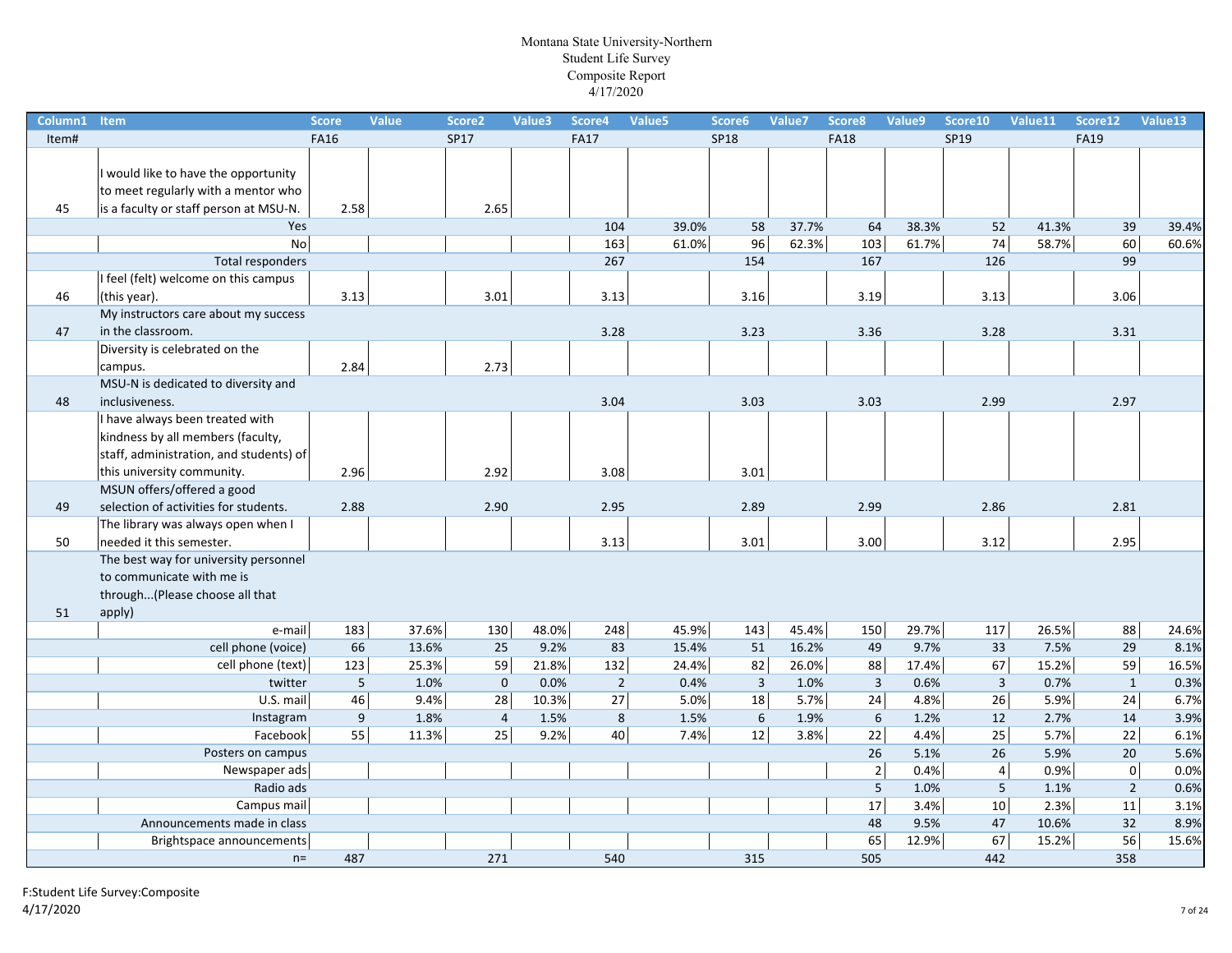| Column1 | Item                                    | <b>Score</b> | <b>Value</b> | Score <sub>2</sub> | Value3 | Score4      | Value5 | Score6      | Value7 | Score8      | Value9 | Score10 | Value11                | Score12        | Value13 |
|---------|-----------------------------------------|--------------|--------------|--------------------|--------|-------------|--------|-------------|--------|-------------|--------|---------|------------------------|----------------|---------|
| Item#   |                                         | <b>FA16</b>  |              | <b>SP17</b>        |        | <b>FA17</b> |        | <b>SP18</b> |        | <b>FA18</b> |        | SP19    |                        | <b>FA19</b>    |         |
|         | I feel respected by all members         |              |              |                    |        |             |        |             |        |             |        |         |                        |                |         |
|         | (faculty, staff, and administrators) of |              |              |                    |        |             |        |             |        |             |        |         |                        |                |         |
| 52      | this university community.              |              |              |                    |        |             |        | 3.06        |        |             |        |         |                        |                |         |
|         | Administrators                          |              |              |                    |        |             |        |             |        | 3.20        |        | 3.23    |                        | 3.14           |         |
|         | Faculty                                 |              |              |                    |        |             |        |             |        | 3.31        |        | $3.27$  |                        | 3.27           |         |
|         | Staff                                   |              |              |                    |        |             |        |             |        | 3.21        |        | 3.26    |                        | 3.26           |         |
|         | Students                                |              |              |                    |        |             |        |             |        | 3.25        |        | 3.18    |                        | 3.04           |         |
|         | How often did you attend services or    |              |              |                    |        |             |        |             |        |             |        |         |                        |                |         |
|         | meetings intended to enrich your        |              |              |                    |        |             |        |             |        |             |        |         |                        |                |         |
| 53      | spiritual well-being?                   |              |              |                    |        |             |        |             |        |             |        |         |                        |                |         |
|         | At least once per week                  |              |              |                    |        |             |        |             |        |             |        |         | 18.8%<br>$6 \mid$      | 18             | 18.2%   |
|         | Two or tree times per month             |              |              |                    |        |             |        |             |        |             |        |         | $\overline{3}$<br>9.4% | $\overline{7}$ | 7.1%    |
|         | Once per month                          |              |              |                    |        |             |        |             |        |             |        |         | $\overline{1}$<br>3.1% | 12             | 12.1%   |
|         | Never                                   |              |              |                    |        |             |        |             |        |             |        | 22      | 68.8%                  | 62             | 62.6%   |
|         | Total responders                        |              |              |                    |        |             |        |             |        |             |        | 32      |                        | 99             |         |
|         | (This semester) I know (knew) about     |              |              |                    |        |             |        |             |        |             |        |         |                        |                |         |
|         | events that are (were) offered on       |              |              |                    |        |             |        |             |        |             |        |         |                        |                |         |
| 54      | campus.                                 | 2.74         |              | 2.64               |        | 2.84        |        | 2.85        |        | 2.98        |        | 2.87    |                        | 2.74           |         |
|         |                                         |              |              |                    |        |             |        |             |        |             |        |         |                        |                |         |
|         | When you think about your goal to       |              |              |                    |        |             |        |             |        |             |        |         |                        |                |         |
|         | finish a degree or certificate program  |              |              |                    |        |             |        |             |        |             |        |         |                        |                |         |
|         | at Northern, what do you think are      |              |              |                    |        |             |        |             |        |             |        |         |                        |                |         |
|         | the most significant obstacles?         |              |              |                    |        |             |        |             |        |             |        |         |                        |                |         |
| 55      | (Please check all that apply.)          |              |              |                    |        |             |        |             |        |             |        |         |                        |                |         |
|         | Money to pay for school                 |              |              |                    |        |             |        | 93          | 59.6%  | 108         | 66.3%  | 88      | 68.8%                  | 66             | 66.7%   |
|         | Class schedule                          |              |              |                    |        |             |        | 64          | 41.0%  | 60          | 36.8%  | 46      | 35.9%                  | 33             | 33.3%   |
|         | Work commitments                        |              |              |                    |        |             |        | 73          | 46.8%  | 69          | 42.3%  | 53      | 41.4%                  | 41             | 41.4%   |
|         | Family commitments                      |              |              |                    |        |             |        | 50          | 32.1%  | 55          | 33.7%  | 42      | 32.8%                  | 35             | 35.4%   |
|         | Difficulty of classes                   |              |              |                    |        |             |        | 45          | 28.8%  | 50          | 30.7%  | 34      | 26.6%                  | 27             | 27.3%   |
|         | Lack of academic support services       |              |              |                    |        |             |        | 22          | 14.1%  | 8           | 4.9%   |         | 9<br>7.0%              | 9              | 9.1%    |
|         | Other (please specify)                  |              |              |                    |        |             |        | 19          | 12.2%  | 22          | 13.5%  | 13      | 10.2%                  | 12             | 12.1%   |
|         | <b>Total responders</b>                 |              |              |                    |        |             |        | 156         |        | 163         |        | 128     |                        | 99             |         |
|         |                                         |              |              |                    |        |             |        |             |        |             |        |         |                        |                |         |
|         | I know where the Student Health and     |              |              |                    |        |             |        |             |        |             |        |         |                        |                |         |
| 56      | Welness Center is located on campus.    |              |              |                    |        |             |        |             |        |             |        |         |                        |                |         |
|         | Yes                                     | 135          | 65.2%        | 90                 | 60.8%  | 168         | 62.0%  | 95          | 61.3%  | 117         | 70.1%  | 86      | 66.2%                  | 69             | 70.4%   |
|         | <b>No</b>                               | 72           | 34.8%        | 58                 | 39.2%  | 103         | 38.0%  | 60          | 38.7%  | 50          | 29.9%  | 44      | 33.8%                  | 11             | 11.2%   |
|         | I'm not sure                            |              |              |                    |        |             |        |             |        |             | 27.4%  |         |                        | 18             | 18.4%   |
|         | Total responders                        | 207          |              | 148                |        | 271         |        | 155         |        | 167         |        | 130     |                        | 98             |         |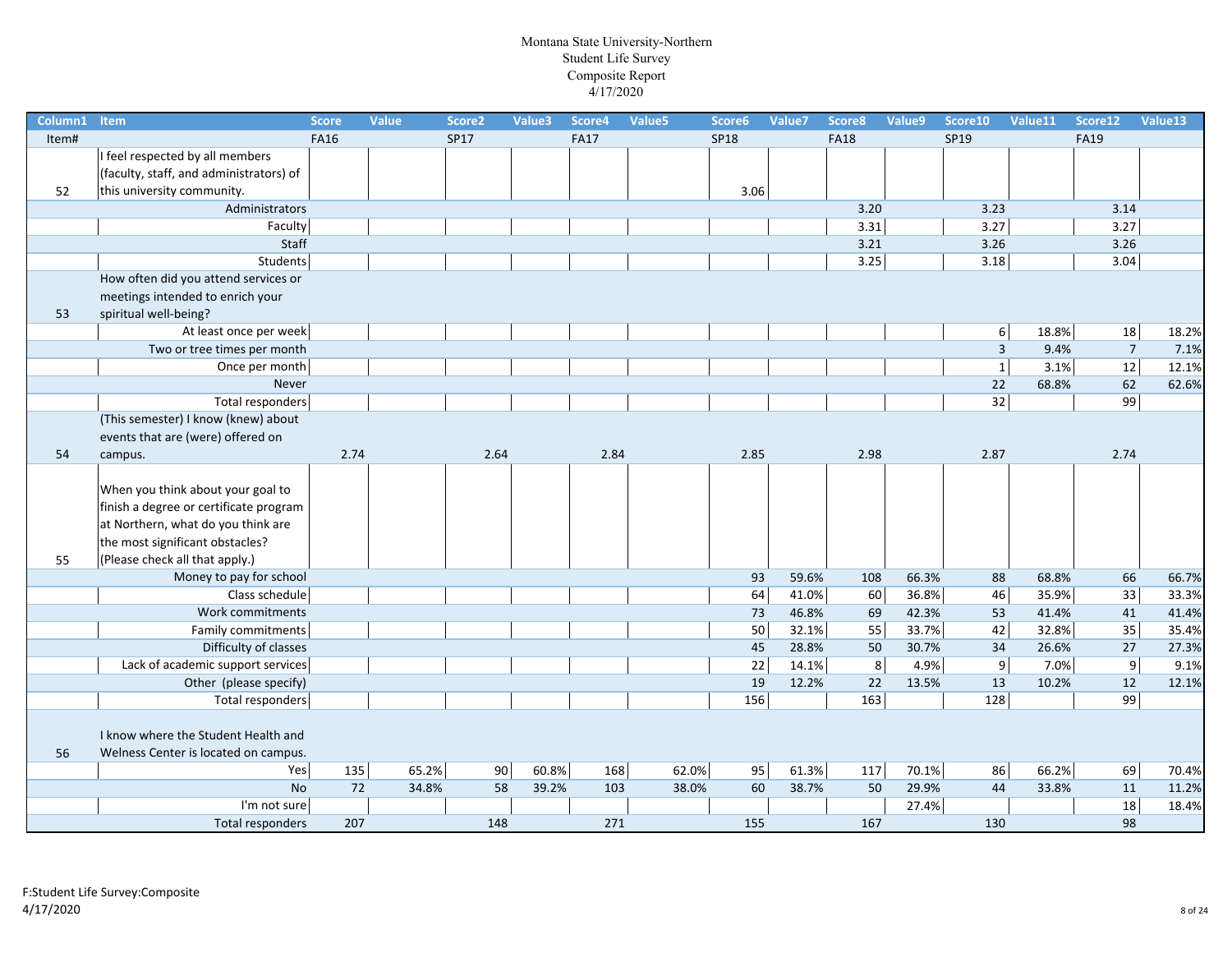| Column1 | Item                                   | <b>Score</b> | Value | Score <sub>2</sub> | Value3 | Score4      | Value5 | Score6      | Value7 | Score8      | Value9 | Score10 | Value11 | Score12     | Value13 |
|---------|----------------------------------------|--------------|-------|--------------------|--------|-------------|--------|-------------|--------|-------------|--------|---------|---------|-------------|---------|
| Item#   |                                        | <b>FA16</b>  |       | SP17               |        | <b>FA17</b> |        | <b>SP18</b> |        | <b>FA18</b> |        | SP19    |         | <b>FA19</b> |         |
|         |                                        |              |       |                    |        |             |        |             |        |             |        |         |         |             |         |
|         | I (have) used the on-campus Student    |              |       |                    |        |             |        |             |        |             |        |         |         |             |         |
| 57      | Health Center (this semester).         |              |       |                    |        |             |        |             |        |             |        |         |         |             |         |
|         | Yes                                    | 45           | 21.7% | 32                 | 21.3%  | 54          | 19.9%  | 25          | 16.0%  | 35          | 21.1%  | 35      | 26.9%   | 21          | 21.2%   |
|         | <b>No</b>                              | $162$        | 78.3% | 118                | 78.7%  | 218         | 80.1%  | 131         | 84.0%  | 131         | 78.9%  | 95      | 73.1%   | 78          | 78.8%   |
|         | <b>Total responders</b>                | 207          |       | 150                |        | 272         |        | 156         |        | 166         |        | 130     |         | 99          |         |
|         |                                        |              |       |                    |        |             |        |             |        |             |        |         |         |             |         |
|         | I know (all the) the kinds of services |              |       |                    |        |             |        |             |        |             |        |         |         |             |         |
|         | offered to students through the        |              |       |                    |        |             |        |             |        |             |        |         |         |             |         |
| 58      | Student Health and Wellness Center.    |              |       |                    |        |             |        |             |        |             |        |         |         |             |         |
|         | Yes                                    |              |       |                    |        | 129         | 47.6%  | 77          | 49.4%  | 72          | 42.9%  | 49      | 38.0%   | 38          | 38.8%   |
|         | No                                     |              |       |                    |        | 142         | 52.4%  | 79          | 50.6%  | 50          | 29.8%  | 43      | 33.3%   | 32          | 32.7%   |
|         | I'm not sure                           |              |       |                    |        |             |        |             |        | 46          | 27.4%  | 37      | 28.7%   | 28          | 28.6%   |
|         | Total responders                       |              |       |                    |        | 271         |        | 156         |        | 168         |        | 129     |         | 98          |         |
|         | I was able to register for all the     |              |       |                    |        |             |        |             |        |             |        |         |         |             |         |
| 59      | classes I needed this semester.        |              |       |                    |        |             |        | 3.17        |        | 3.30        |        | 3.23    |         | 3.30        |         |
|         | How confident are you that you will    |              |       |                    |        |             |        |             |        |             |        |         |         |             |         |
|         | finish your degree or certificate      |              |       |                    |        |             |        |             |        |             |        |         |         |             |         |
| 60      | program at Northern?                   |              |       |                    |        |             |        |             |        | 3.66        |        | 3.53    |         | 3.55        |         |
|         | I use (used) the MSUN Student          |              |       |                    |        |             |        |             |        |             |        |         |         |             |         |
|         | Handbook and Planner routinely (this   |              |       |                    |        |             |        |             |        |             |        |         |         |             |         |
| 61      | semester).                             | 2.47         |       | 2.38               |        | 2.41        |        | 2.43        |        | 2.36        |        | 2.78    |         | 2.40        |         |
|         | Did you know that the bookstore has    |              |       |                    |        |             |        |             |        |             |        |         |         |             |         |
| 62      | digital textbooks for sale?            |              |       |                    |        |             |        |             |        |             |        |         |         |             |         |
|         | Yes                                    |              |       |                    |        |             |        |             |        |             |        |         |         | 70          | 68.0%   |
|         | <b>No</b>                              |              |       |                    |        |             |        |             |        |             |        |         |         | 33          | 32.0%   |
|         | Total responders                       |              |       |                    |        |             |        |             |        |             |        |         |         | 103         |         |
|         | Have you ever purchased a digital      |              |       |                    |        |             |        |             |        |             |        |         |         |             |         |
| 63      | textbook?                              |              |       |                    |        |             |        |             |        |             |        |         |         | 1.47        |         |
|         | Yes                                    |              |       |                    |        |             |        |             |        |             |        |         |         | 35          | 53.0%   |
|         | <b>No</b>                              |              |       |                    |        |             |        |             |        |             |        |         |         | 31          | 47.0%   |
|         | <b>Total responders</b>                |              |       |                    |        |             |        |             |        |             |        |         |         | 66          |         |
|         |                                        |              |       |                    |        |             |        |             |        |             |        |         |         |             |         |
|         | Would you be interested in learning    |              |       |                    |        |             |        |             |        |             |        |         |         |             |         |
| 64      | mor about digital textbooks?           |              |       |                    |        |             |        |             |        |             |        |         |         | 1.84        |         |
|         | Yes                                    |              |       |                    |        |             |        |             |        |             |        |         |         | 16          | 16.3%   |
|         | <b>No</b>                              |              |       |                    |        |             |        |             |        |             |        |         |         | 82          | 83.7%   |
|         | Total responders                       |              |       |                    |        |             |        |             |        |             |        |         |         | 98          |         |
|         | Did you know that the bookstore has    |              |       |                    |        |             |        |             |        |             |        |         |         |             |         |
|         | a textbook rental program for many     |              |       |                    |        |             |        |             |        |             |        |         |         |             |         |
| 65      | of your textbooks?                     |              |       |                    |        |             |        |             |        |             |        |         |         | 1.19        |         |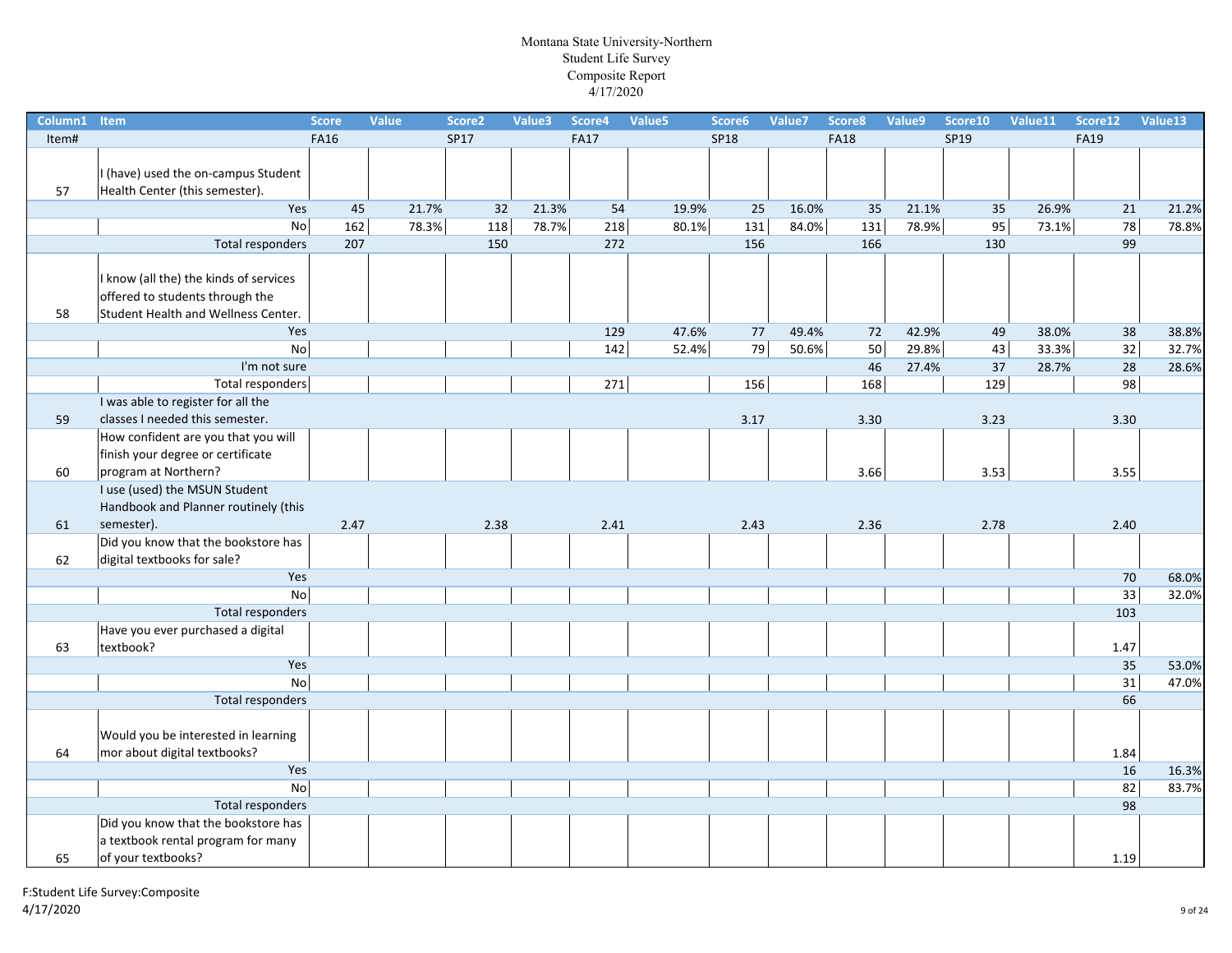| Column1 | Item                                    | <b>Score</b> | Value       | Score <sub>2</sub> | Value3 | Score4      | Value5 | Score6      | Value7 | Score8        | Value9 | Score10 | Value11 | Score12         | Value13 |
|---------|-----------------------------------------|--------------|-------------|--------------------|--------|-------------|--------|-------------|--------|---------------|--------|---------|---------|-----------------|---------|
| Item#   |                                         | <b>FA16</b>  |             | SP17               |        | <b>FA17</b> |        | <b>SP18</b> |        | <b>FA18</b>   |        | SP19    |         | <b>FA19</b>     |         |
|         | Yes                                     |              |             |                    |        |             |        |             |        |               |        |         |         | 81              | 81.0%   |
|         | <b>No</b>                               |              |             |                    |        |             |        |             |        |               |        |         |         | 19              | 19.0%   |
|         | Total responders                        |              |             |                    |        |             |        |             |        |               |        |         |         | 100             |         |
|         | Have you ever rented a textbook         |              |             |                    |        |             |        |             |        |               |        |         |         |                 |         |
| 66      | through the bookstore?                  |              |             |                    |        |             |        |             |        |               |        |         |         | 1.64            |         |
|         | Yes                                     |              |             |                    |        |             |        |             |        |               |        |         |         | 29              | 36.3%   |
|         | <b>No</b>                               |              |             |                    |        |             |        |             |        |               |        |         |         | 51              | 63.8%   |
|         | Total responders                        |              |             |                    |        |             |        |             |        |               |        |         |         | 80              |         |
|         | Would you be interested in learning     |              |             |                    |        |             |        |             |        |               |        |         |         |                 |         |
|         | mor about textbook rentals through      |              |             |                    |        |             |        |             |        |               |        |         |         |                 |         |
| 67      | the bookstore?                          |              |             |                    |        |             |        |             |        |               |        |         |         | 1.79            |         |
|         | Yes                                     |              |             |                    |        |             |        |             |        |               |        |         |         | 20              | 20.6%   |
|         | No                                      |              |             |                    |        |             |        |             |        |               |        |         |         | $\overline{77}$ | 79.4%   |
|         | Total responders                        |              |             |                    |        |             |        |             |        |               |        |         |         | 97              |         |
|         | The MSU-N Student Handbook and          |              |             |                    |        |             |        |             |        |               |        |         |         |                 |         |
| 68      | Planner is a valuable tool for me.      |              |             |                    |        |             |        | 2.66        |        | 2.50          |        | 2.43    |         | 2.72            |         |
|         |                                         |              |             |                    |        |             |        |             |        |               |        |         |         |                 |         |
|         | How many times per week do you eat      |              |             |                    |        |             |        |             |        |               |        |         |         |                 |         |
| 69      | in the dining hall (Food Court)?        |              |             |                    |        |             |        |             |        |               |        |         |         |                 |         |
|         | I never ate in the food court           | 115          | 56.7%       | 96                 | 65.3%  | 141         | 52.2%  | 91          | 58.0%  | 85            | 52.1%  | 69      | 53.9%   | 40              | 40.0%   |
|         | once or twice per week                  |              | 23<br>11.3% | 17                 | 11.6%  | 38          | 14.1%  | 16          | 10.2%  | 22            | 13.5%  | 25      | 19.5%   | 10              | 10.0%   |
|         | three to five times per week            |              | 16<br>7.9%  | $\overline{4}$     | 2.7%   | 17          | 6.3%   | 6           | 3.8%   | 10            | 6.1%   | 8       | 6.3%    | 8               | 8.0%    |
|         | once daily                              |              | 11<br>5.4%  | 9                  | 6.1%   | 15          | 5.6%   | 16          | 10.2%  | 16            | 9.8%   | 13      | 10.2%   | $\overline{17}$ | 17.0%   |
|         | more than once daily                    |              | 38<br>18.7% | 21                 | 14.3%  | 59          | 21.9%  | 28          | 17.8%  | 30            | 18.4%  | 13      | 10.2%   | 25              | 25.0%   |
|         | Total responders                        | 203          |             | 147                |        | 270         |        | 157         |        | $\boxed{163}$ |        | 128     |         | 100             |         |
|         | The dining hall (food court) offers     |              |             |                    |        |             |        |             |        |               |        |         |         |                 |         |
|         | (offered) a good value for the cost     |              |             |                    |        |             |        |             |        |               |        |         |         |                 |         |
| 70      | (this semester).                        | 2.40         |             | 2.36               |        | 2.39        |        | 2.46        |        | 2.44          |        | 2.63    |         | 2.62            |         |
|         | The dining hall (food court) offers     |              |             |                    |        |             |        |             |        |               |        |         |         |                 |         |
|         | offered) a high quality of food (this   |              |             |                    |        |             |        |             |        |               |        |         |         |                 |         |
| 71      | semester).                              | 2.46         |             | 2.48               |        | 2.41        |        | 2.51        |        | 2.46          |        | 2.63    |         | 2.39            |         |
|         |                                         |              |             |                    |        |             |        |             |        |               |        |         |         |                 |         |
|         | The Food Court offered a good           |              |             |                    |        |             |        |             |        |               |        |         |         |                 |         |
| 72      | variety of food options this semester.  |              |             | 2.58               |        | 2.45        |        | 2.54        |        | 2.39          |        | 2.54    |         | 2.35            |         |
|         | Would you be interested in food         |              |             |                    |        |             |        |             |        |               |        |         |         |                 |         |
|         | service offering an all you care to eat |              |             |                    |        |             |        |             |        |               |        |         |         |                 |         |
| 73      | buffet?                                 |              |             |                    |        |             |        |             |        |               |        |         |         |                 |         |
|         | Yes                                     |              |             |                    |        |             |        |             |        |               |        | 43      | 76.8%   | 62              | 64.6%   |
|         | No                                      |              |             |                    |        |             |        |             |        |               |        | 13      | 23.2%   | 34              | 35.4%   |
|         | Total responders                        |              |             |                    |        |             |        |             |        |               |        | 56      |         | 96              |         |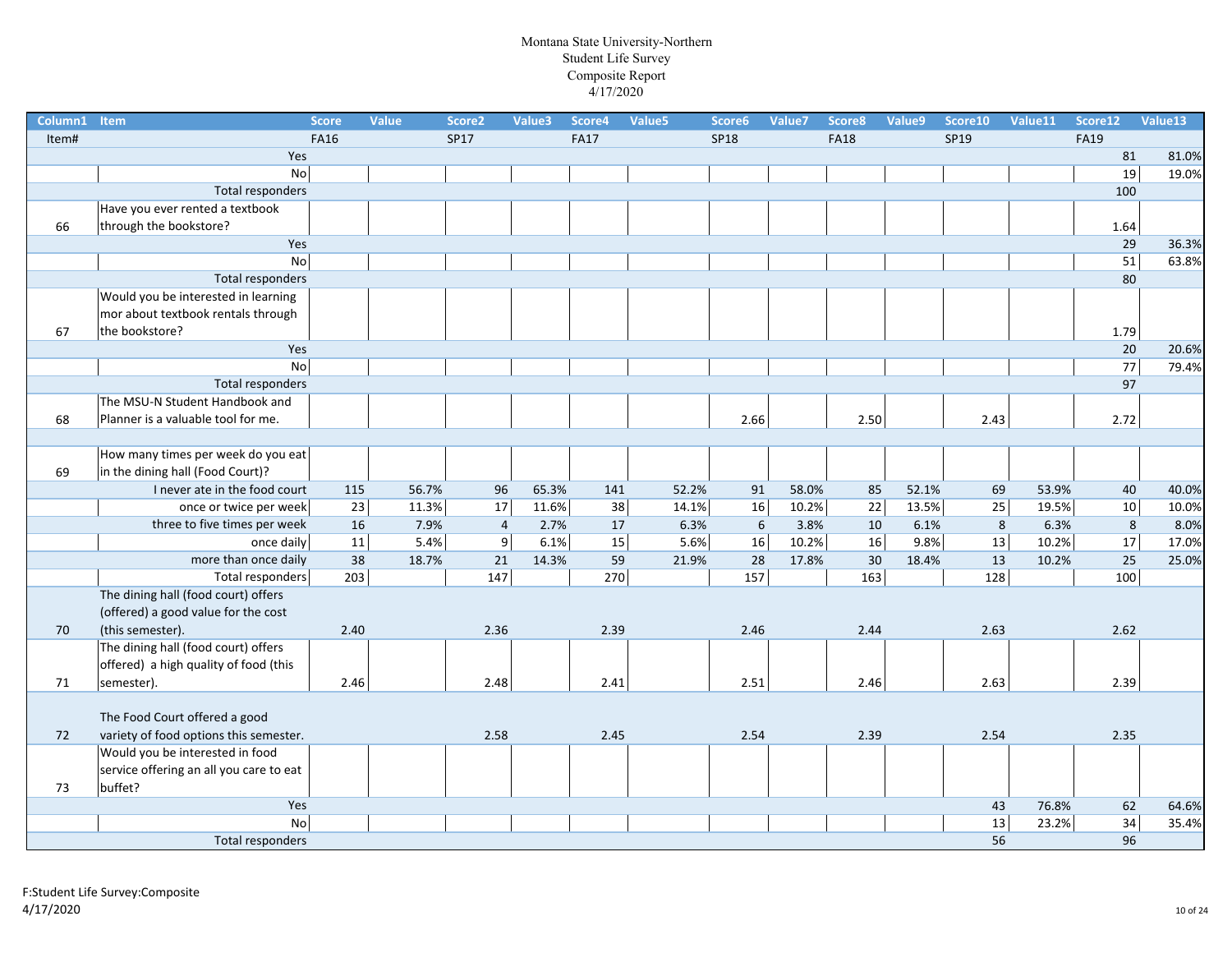| Column1 Item | <b>Score</b>                                 | Value | Score <sub>2</sub> | Value3 | Score4      | Value <sub>5</sub> | Score6      | Value7 | Score8      | Value9 | Score10         | Value11 | Score12         | Value13 |
|--------------|----------------------------------------------|-------|--------------------|--------|-------------|--------------------|-------------|--------|-------------|--------|-----------------|---------|-----------------|---------|
| Item#        | <b>FA16</b>                                  |       | SP17               |        | <b>FA17</b> |                    | <b>SP18</b> |        | <b>FA18</b> |        | SP19            |         | <b>FA19</b>     |         |
|              | What would you recommend as a fair           |       |                    |        |             |                    |             |        |             |        |                 |         |                 |         |
|              | price each meal?                             |       |                    |        |             |                    |             |        |             |        |                 |         |                 |         |
| 74           | <b>Breakfast</b>                             |       |                    |        |             |                    |             |        |             |        |                 |         |                 |         |
|              | \$<br>5.00                                   |       |                    |        |             |                    |             |        |             |        | 20              | 51.3%   | 17              | 27.4%   |
|              | \$<br>6.00                                   |       |                    |        |             |                    |             |        |             |        | 16              | 41.0%   | 17              | 27.4%   |
|              | $\overline{\xi}$<br>7.00                     |       |                    |        |             |                    |             |        |             |        | $1\overline{ }$ | 2.6%    | $\overline{11}$ | 17.7%   |
|              | $\overline{\varsigma}$<br>8.00               |       |                    |        |             |                    |             |        |             |        | $\mathbf{1}$    | 2.6%    | $\,8\,$         | 12.9%   |
|              | \$<br>9.00                                   |       |                    |        |             |                    |             |        |             |        | $\overline{1}$  | 2.6%    | $6 \mid$        | 9.7%    |
|              | \$<br>10.00                                  |       |                    |        |             |                    |             |        |             |        | $\mathbf 0$     | 0.0%    | $\overline{3}$  | 4.8%    |
|              | Total responders                             |       |                    |        |             |                    |             |        |             |        | 39              |         | 62              |         |
| 75           | Lunch                                        |       |                    |        |             |                    |             |        |             |        |                 |         |                 |         |
|              | \$<br>5.00                                   |       |                    |        |             |                    |             |        |             |        | $\vert$         | 11.1%   | 10              | 16.1%   |
|              | \$<br>6.00                                   |       |                    |        |             |                    |             |        |             |        | 14              | 38.9%   | 10              | 16.1%   |
|              | $\overline{\boldsymbol{\varsigma}}$<br>7.00  |       |                    |        |             |                    |             |        |             |        | 14              | 38.9%   | 13              | 21.0%   |
|              | \$<br>8.00                                   |       |                    |        |             |                    |             |        |             |        | $\overline{4}$  | 11.1%   | 21              | 33.9%   |
|              | \$<br>9.00                                   |       |                    |        |             |                    |             |        |             |        | 0               | 0.0%    | $\overline{4}$  | 6.5%    |
|              | $\overline{\xi}$<br>10.00                    |       |                    |        |             |                    |             |        |             |        | $\mathbf 0$     | 0.0%    | $\sqrt{4}$      | 6.5%    |
|              | <b>Total responders</b>                      |       |                    |        |             |                    |             |        |             |        | 36              |         | 62              |         |
| 76           | Dinner                                       |       |                    |        |             |                    |             |        |             |        |                 |         |                 |         |
|              | 5.00<br>$\overline{\varsigma}$               |       |                    |        |             |                    |             |        |             |        | 3 <sup>2</sup>  | 7.5%    | 7               | 11.3%   |
|              | $\overline{\xi}$<br>6.00                     |       |                    |        |             |                    |             |        |             |        | $\overline{2}$  | 5.0%    | $\sqrt{4}$      | 6.5%    |
|              | $\overline{\xi}$<br>7.00                     |       |                    |        |             |                    |             |        |             |        | 17              | 42.5%   | 10              | 16.1%   |
|              | \$<br>8.00                                   |       |                    |        |             |                    |             |        |             |        | 10              | 25.0%   | 14              | 22.6%   |
|              | \$<br>9.00                                   |       |                    |        |             |                    |             |        |             |        | $\vert$         | 10.0%   | $\overline{9}$  | 14.5%   |
|              | $\overline{\boldsymbol{\varsigma}}$<br>10.00 |       |                    |        |             |                    |             |        |             |        | $\overline{4}$  | 10.0%   | 18              | 29.0%   |
|              | Total responders                             |       |                    |        |             |                    |             |        |             |        | 40              |         | 62              |         |
|              | When would you like for the food             |       |                    |        |             |                    |             |        |             |        |                 |         |                 |         |
| 77           | court to open on Saturdays?                  |       |                    |        |             |                    |             |        |             |        |                 |         |                 |         |
|              | 7:00 a.m.                                    |       |                    |        |             |                    |             |        |             |        |                 |         | 18              | 20.0%   |
|              | 7:30 a.m.                                    |       |                    |        |             |                    |             |        |             |        |                 |         | $\overline{5}$  | 5.6%    |
|              | 8:00 a.m.                                    |       |                    |        |             |                    |             |        |             |        |                 |         | $\overline{28}$ | 31.1%   |
|              | 8:30 a.m.                                    |       |                    |        |             |                    |             |        |             |        |                 |         | $9\,$           | 10.0%   |
|              | 9:00 a.m.                                    |       |                    |        |             |                    |             |        |             |        |                 |         | 30              | 33.3%   |
|              | <b>Total responders</b>                      |       |                    |        |             |                    |             |        |             |        |                 |         | 90              |         |
|              | When would you like for the food             |       |                    |        |             |                    |             |        |             |        |                 |         |                 |         |
| $77$         | court to open on Sundays?                    |       |                    |        |             |                    |             |        |             |        |                 |         |                 |         |
|              | 7:00 a.m.                                    |       |                    |        |             |                    |             |        |             |        |                 |         | 15              | 18.1%   |
|              | 7:30 a.m.                                    |       |                    |        |             |                    |             |        |             |        |                 |         | $\overline{3}$  | 3.6%    |
|              | 8:00 a.m.                                    |       |                    |        |             |                    |             |        |             |        |                 |         | 25              | 30.1%   |
|              | 8:30 a.m.                                    |       |                    |        |             |                    |             |        |             |        |                 |         | $\overline{8}$  | 9.6%    |
|              | 9:00 a.m.                                    |       |                    |        |             |                    |             |        |             |        |                 |         | 32              | 38.6%   |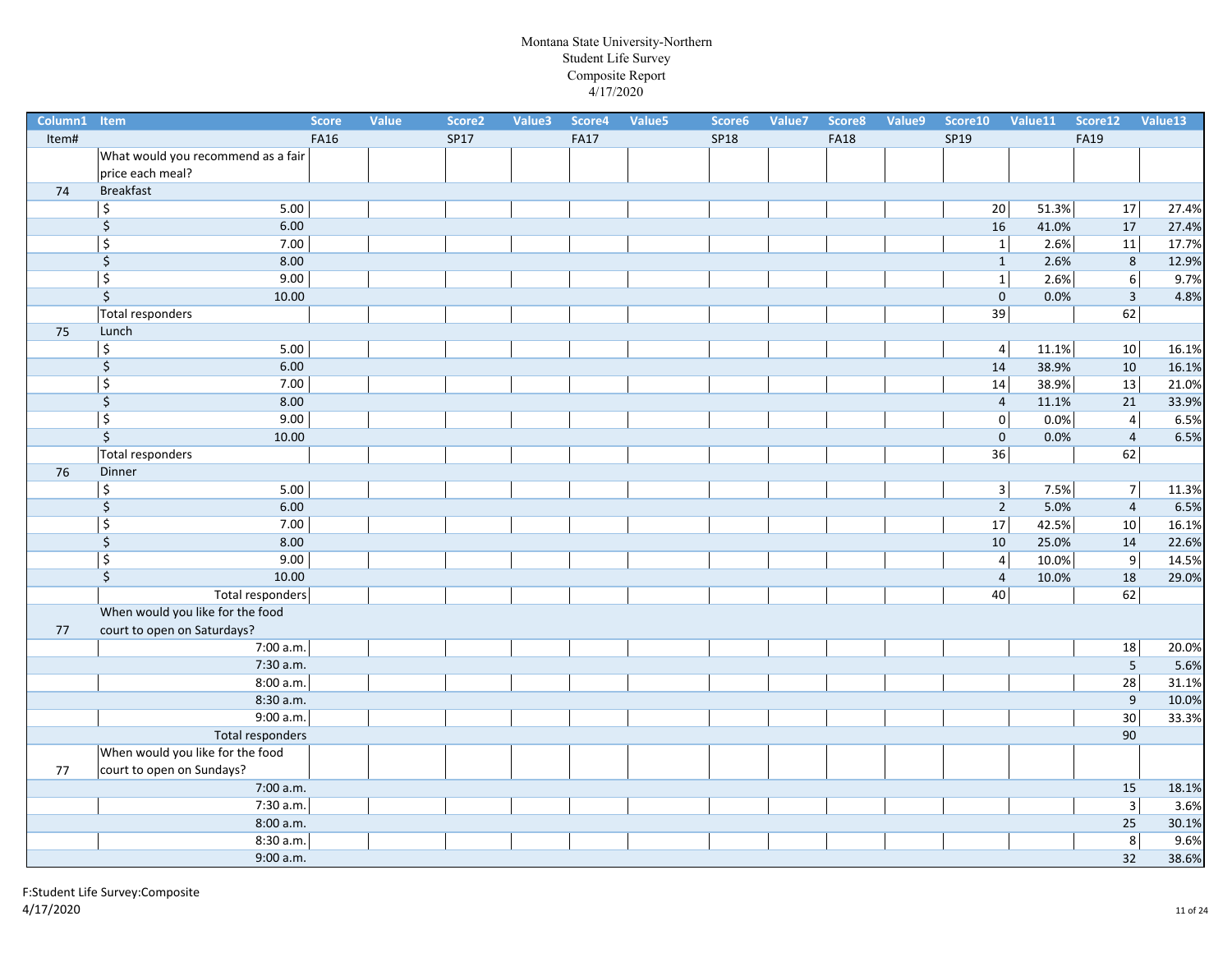| Column1    | Item                                   | <b>Score</b> | <b>Value</b>   | Score <sub>2</sub> | Value3 | Score4         | Value5 | Score6                  | Value7 | Score8         | Value9 | Score10                 | Value11 | Score12                 | Value13 |
|------------|----------------------------------------|--------------|----------------|--------------------|--------|----------------|--------|-------------------------|--------|----------------|--------|-------------------------|---------|-------------------------|---------|
| Item#      |                                        | <b>FA16</b>  |                | SP17               |        | <b>FA17</b>    |        | <b>SP18</b>             |        | <b>FA18</b>    |        | SP19                    |         | <b>FA19</b>             |         |
|            | Total responders                       |              |                |                    |        |                |        |                         |        |                |        |                         |         | 83                      |         |
|            | Have you purchased food from the       |              |                |                    |        |                |        |                         |        |                |        |                         |         |                         |         |
| 78         | grille in the Lights Lounge?           |              |                |                    |        |                |        |                         |        |                |        |                         |         |                         |         |
|            | Yes                                    |              |                |                    |        |                |        |                         |        |                |        | 21                      | 36.8%   | 31                      | 32.6%   |
|            | No                                     |              |                |                    |        |                |        |                         |        |                |        | 29                      | 50.9%   | 41                      | 43.2%   |
|            | I did not know there was a grille in   |              |                |                    |        |                |        |                         |        |                |        |                         |         |                         |         |
|            | the Lights Lounge                      |              |                |                    |        |                |        |                         |        |                |        | $\overline{7}$          | 12.3%   | 23                      | 24.2%   |
|            | Total responders                       |              |                |                    |        |                |        |                         |        |                |        | 57                      |         | 95                      |         |
|            |                                        |              |                |                    |        |                |        |                         |        |                |        |                         |         |                         |         |
|            | I would appreciate having a place to   |              |                |                    |        |                |        |                         |        |                |        |                         |         |                         |         |
| <b>INF</b> | buy food on campus after 7:00 p.m.     |              |                | 3.36               |        |                |        |                         |        |                |        |                         |         |                         |         |
|            |                                        |              |                |                    |        |                |        |                         |        |                |        |                         |         |                         |         |
|            | I would appreciate having a place to   |              |                |                    |        |                |        |                         |        |                |        |                         |         |                         |         |
| <b>INF</b> | buy food on campus after 8:00 p.m.     |              |                |                    |        | 3.22           |        |                         |        |                |        |                         |         |                         |         |
|            |                                        |              |                |                    |        |                |        |                         |        |                |        |                         |         |                         |         |
| 79         | Where did you live this fall semseter? |              |                |                    |        |                |        |                         |        |                |        |                         |         |                         |         |
|            | Off campus with my parents, legal      |              |                |                    |        |                |        |                         |        |                |        |                         |         |                         |         |
|            | guardian or other relative             | 20           | 9.6%           | 24                 | 16.3%  | 33             |        | 12.0%<br>20             | 12.9%  | 14             | 8.6%   | 19                      | 14.8%   | $\overline{a}$          | 4.0%    |
|            |                                        |              |                |                    |        |                |        |                         |        |                |        |                         |         |                         |         |
|            | Off campus independent of parents,     |              |                |                    |        |                |        |                         |        |                |        |                         |         |                         |         |
|            | legal guardian or other relative       | 120          | 57.7%          | 70                 | 47.6%  | 145            |        | 52.9%<br>85             | 54.8%  | 84             | 51.9%  | 56                      | 43.8%   | 39                      | 38.6%   |
|            | On campus in a residence hall          | 57           | 27.4%          | 30                 | 20.4%  | 83             |        | 43<br>30.3%             | 27.7%  | 50             | 30.9%  | 35                      | 27.3%   | 50                      | 49.5%   |
|            | <b>MSU-N Student Family Housing</b>    | 11           | 5.3%           | 23                 | 15.6%  | 13             |        | $\overline{7}$<br>4.7%  | 4.5%   | 14             | 8.6%   | 18                      | 14.1%   | $\overline{8}$          | 7.9%    |
|            | Total responders                       | 208          |                | 147                |        | 274            |        | 155                     |        | 162            |        | 128                     |         | 101                     |         |
|            | Please indicate the building and floor |              |                |                    |        |                |        |                         |        |                |        |                         |         |                         |         |
| 80         | you live on.                           |              |                |                    |        |                |        |                         |        |                |        |                         |         |                         |         |
|            | MacKenzie 100                          |              | $\mathbf{1}$   |                    |        |                |        |                         |        |                |        |                         |         |                         |         |
|            | MacKenzie 200                          |              | $\overline{3}$ | $\overline{2}$     |        | 6              |        | $\mathbf 2$             |        | $\mathbf 2$    |        | $\mathbf{1}$            |         | $\overline{\mathbf{3}}$ |         |
|            | MacKenzie 300                          |              | $\overline{4}$ | $\overline{2}$     |        | $\overline{5}$ |        | $\overline{\mathbf{3}}$ |        | $\overline{3}$ |        | $\overline{3}$          |         | $\boldsymbol{6}$        |         |
|            | MacKenzie 500                          |              | $\mathbf{1}$   | $\mathbf 1$        |        | 5              |        | $\mathbf 2$             |        | $\overline{2}$ |        | $\overline{2}$          |         | $\overline{2}$          |         |
|            | MacKenzie 600                          |              | 5              | $\overline{2}$     |        | 12             |        | $\overline{2}$          |        | 5              |        | $\mathbf{1}$            |         | $\mathbf{1}$            |         |
|            | MacKenzie 700                          |              | 6              | $\overline{7}$     |        | $10\,$         |        | 5                       |        | $\overline{3}$ |        | 5 <sub>1</sub>          |         | $\mathbf{1}$            |         |
|            | MacKenzie 800                          | 11           |                | 6                  |        | $\,8\,$        |        | $\mathbf 1$             |        | 9              |        | $\,8\,$                 |         | $\sqrt{6}$              |         |
|            | MacKenzie 900                          |              | $6\overline{}$ | $\overline{2}$     |        | $\overline{7}$ |        | $\pmb{4}$               |        | $\overline{2}$ |        | $\overline{5}$          |         | $\boldsymbol{9}$        |         |
|            | Morgan 100                             |              | $\mathbf{1}$   |                    |        |                |        |                         |        |                |        |                         |         |                         |         |
|            | Morgan 400                             |              | $\overline{2}$ | $2 \vert$          |        | $\overline{4}$ |        | $\overline{a}$          |        | 5 <sub>5</sub> |        | 0                       |         | 8                       |         |
|            | Morgan 500                             |              | $\overline{3}$ |                    |        | $\overline{2}$ |        | $\overline{2}$          |        | 6              |        | $\overline{2}$          |         | $\overline{7}$          |         |
|            | Morgan 600                             |              | $\overline{4}$ | $\mathbf 0$        |        | $\overline{5}$ |        | $\mathbf 1$             |        | $\mathbf 1$    |        | $\mathbf 0$             |         | $\overline{1}$          |         |
|            | Morgan 700                             |              | $\overline{4}$ | $\overline{2}$     |        | 6              |        | $\mathbf{1}$            |        | $\overline{3}$ |        | $\overline{3}$          |         | $\mathbf 0$             |         |
|            | Morgan 800                             |              | $\mathbf 1$    | $\mathbf 2$        |        | $\overline{7}$ |        | $\sf 5$                 |        | $\mathbf 1$    |        | $\overline{\mathbf{3}}$ |         | $\mathbf 1$             |         |
|            | <b>Total responders</b>                | 51           |                | 28                 |        | 77             |        | 30                      |        | 42             |        | 33                      |         | 45                      |         |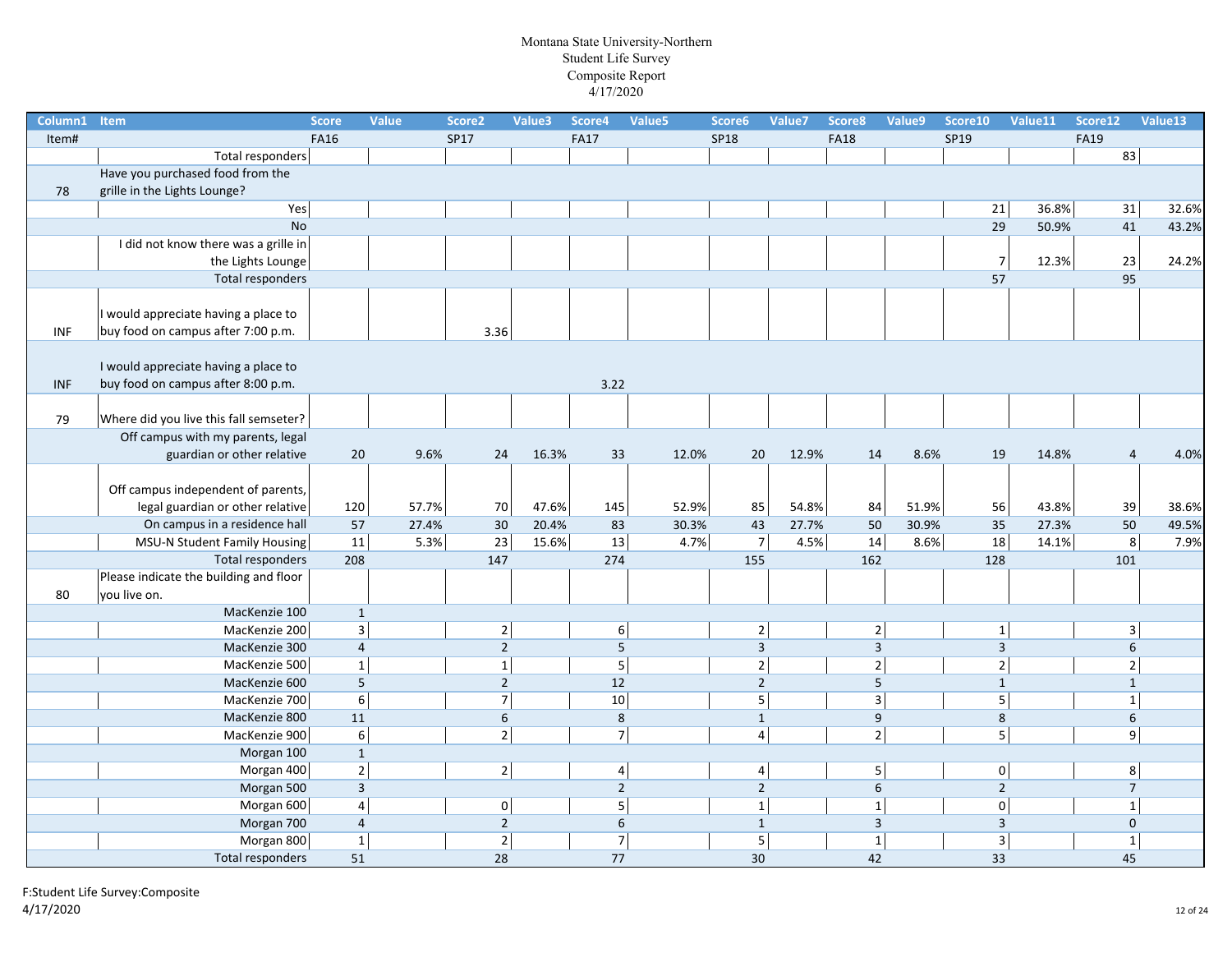| Column1 | Item                                   | <b>Score</b> | Value | Score <sub>2</sub> | Value3 | Score4      | Value5 | Score6      | Value7 | Score8      | Value9 | Score10 | Value11 | Score12     | Value13 |
|---------|----------------------------------------|--------------|-------|--------------------|--------|-------------|--------|-------------|--------|-------------|--------|---------|---------|-------------|---------|
| Item#   |                                        | <b>FA16</b>  |       | <b>SP17</b>        |        | <b>FA17</b> |        | <b>SP18</b> |        | <b>FA18</b> |        | SP19    |         | <b>FA19</b> |         |
|         | When I checked into my room in         |              |       |                    |        |             |        |             |        |             |        |         |         |             |         |
|         | August it was clean and in good        |              |       |                    |        |             |        |             |        |             |        |         |         |             |         |
| 81      | repair.                                | 2.94         |       |                    |        |             |        |             |        |             |        |         |         | 2.93        |         |
|         | When I checked into my room, it was    |              |       |                    |        |             |        |             |        |             |        |         |         |             |         |
| 81      | clean and in good repair.              | 2.90         |       |                    |        |             |        |             |        |             |        |         |         |             |         |
|         | This year (semester) I had             |              |       |                    |        |             |        |             |        |             |        |         |         |             |         |
|         | opportunities to participate in        |              |       |                    |        |             |        |             |        |             |        |         |         |             |         |
|         | making decisions that impact my        |              |       |                    |        |             |        |             |        |             |        |         |         |             |         |
| 82      | quality of life in my residence hall.  |              |       | 2.75               |        | 2.64        |        | 2.23        |        | 2.80        |        | 2.55    |         | 2.38        |         |
|         | Maintenance problems in my room        |              |       |                    |        |             |        |             |        |             |        |         |         |             |         |
|         | were responded to in a timely way      |              |       |                    |        |             |        |             |        |             |        |         |         |             |         |
| 83      | this semester.                         |              |       | 2.78               |        | 2.70        |        | 2.41        |        | 2.70        |        | 2.45    |         | 2.58        |         |
|         | This semester the hallways in my       |              |       |                    |        |             |        |             |        |             |        |         |         |             |         |
| 84      | residence hall were always clean.      |              |       | 2.41               |        | 2.39        |        | 2.06        |        | 2.95        |        | 2.59    |         | 2.62        |         |
|         | I feel (felt) comfortable sharing my   |              |       |                    |        |             |        |             |        |             |        |         |         |             |         |
|         | thoughts with others in my residence   |              |       |                    |        |             |        |             |        |             |        |         |         |             |         |
| 85      | hall (this semester).                  | 2.90         |       | 2.93               |        | 2.81        |        | 2.69        |        | 2.98        |        | 2.66    |         | 2.63        |         |
|         | Student (conduct) behavior issues in   |              |       |                    |        |             |        |             |        |             |        |         |         |             |         |
|         | my residence hall are handled fairly   |              |       |                    |        |             |        |             |        |             |        |         |         |             |         |
| 86      | this semester.                         | 2.94         |       | 3.21               |        | 2.95        |        | 2.80        |        | 3.16        |        | 2.88    |         | 2.72        |         |
|         |                                        |              |       |                    |        |             |        |             |        |             |        |         |         |             |         |
|         | I believe my Resident Assistant (RA)   |              |       |                    |        |             |        |             |        |             |        |         |         |             |         |
| 87      | cares (cared) about my well-being.     | 3.27         |       | 3.39               |        | 3.44        |        | 3.34        |        | 3.53        |        | 3.22    |         | 3.02        |         |
| 88      | I believe my Resident Director (RD)    |              |       |                    |        | 3.13        |        |             |        | 3.02        |        |         |         | 2.87        |         |
|         | cares (cared) about my well-being.     | 3.20         |       | 3.33               |        |             |        | 3.18        |        |             |        | 2.81    |         |             |         |
|         | I believe the people on my floor care  |              |       |                    |        |             |        |             |        |             |        |         |         |             |         |
| 89      | (cared) about me as an individual.     | 2.68         |       | 2.75               |        | 2.56        |        | 2.71        |        | 2.93        |        | 2.77    |         | 2.67        |         |
|         | I feel (felt) emotionally safe and     |              |       |                    |        |             |        |             |        |             |        |         |         |             |         |
|         | secure in my residence hall (this      |              |       |                    |        |             |        |             |        |             |        |         |         |             |         |
| 90      | semester).                             | 3.29         |       | 3.21               |        | 3.20        |        | 3.03        |        | 3.21        |        | 2.88    |         | 2.77        |         |
|         | I (had) have a good relationship with  |              |       |                    |        |             |        |             |        |             |        |         |         |             |         |
| 91      | my roommate (this semester).           | 3.05         |       | 3.37               |        | 2.98        |        | 3.00        |        | 2.98        |        | 3.26    |         | 3.35        |         |
|         | I have (had) a sense of belonging with |              |       |                    |        |             |        |             |        |             |        |         |         |             |         |
|         | the other students in my residence     |              |       |                    |        |             |        |             |        |             |        |         |         |             |         |
| 92      | hall (this semester).                  | 2.67         |       | 2.82               |        | 2.64        |        | 2.71        |        | 2.89        |        | 2.56    |         | 2.64        |         |
|         | I use the campus cable service to      |              |       |                    |        |             |        |             |        |             |        |         |         |             |         |
| 93/129  | access television viewing.             |              |       |                    |        |             |        |             |        |             |        |         |         |             |         |
|         | Yes, whenever I watch TV.              |              |       |                    |        |             |        |             |        | 12          | 26.1%  | 7       | 21.2%   | $6 \mid$    | 13.3%   |
|         | No, I use other                        |              |       |                    |        |             |        |             |        | 19          | 41.3%  | 19      | 57.6%   | 28          | 62.2%   |
|         | I use campus cable only                |              |       |                    |        |             |        |             |        | 15          | 32.6%  | 7       | 21.2%   | 11          | 24.4%   |
|         |                                        |              |       |                    |        |             |        |             |        |             |        |         |         |             |         |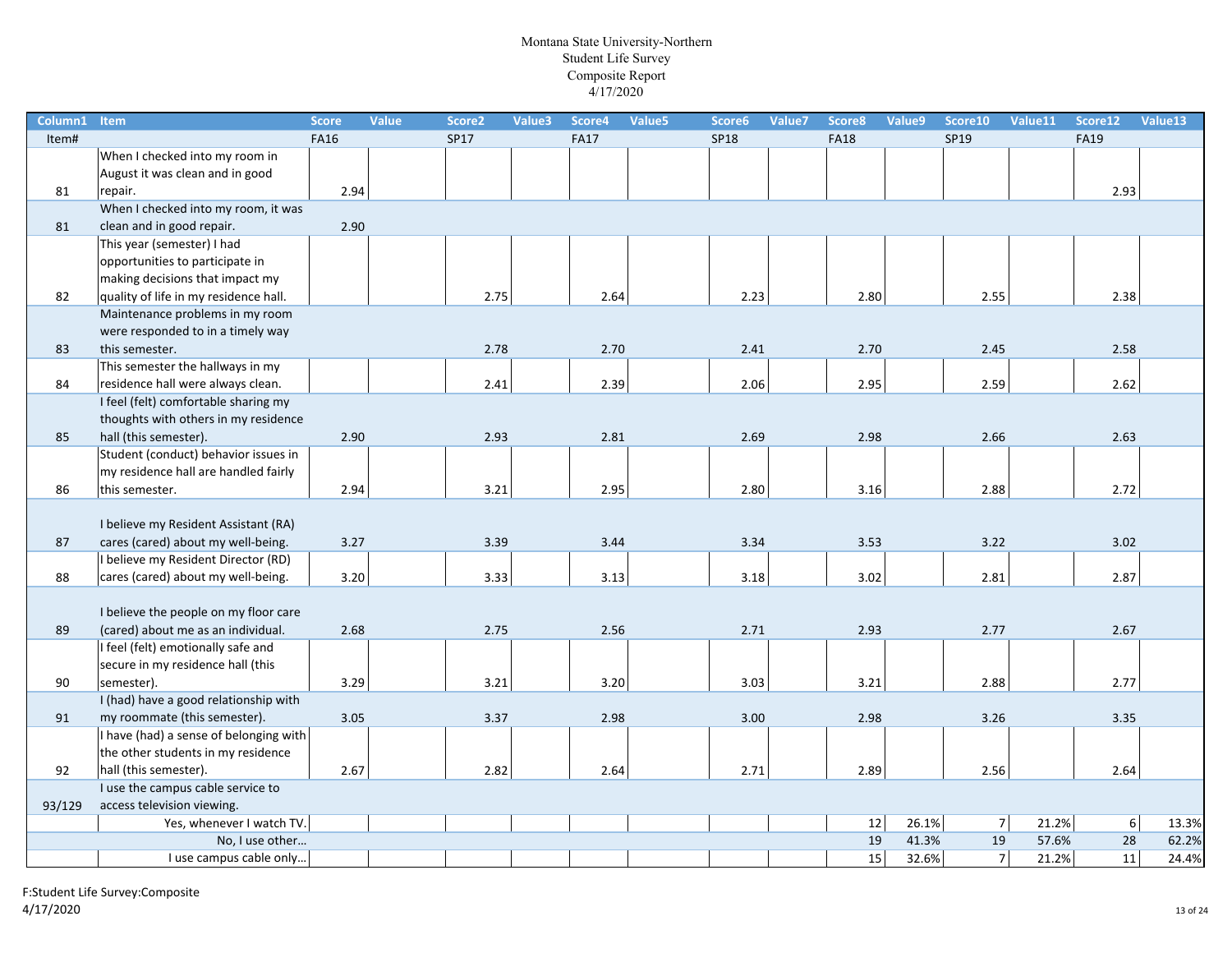| Column1 | Item                                    | <b>Score</b> | <b>Value</b> | Score <sub>2</sub> | Value3 | Score4      | Value5 | Score6      | Value7 | Score8              | Value9 | Score10 | Value11                      | Score12                 | Value13 |
|---------|-----------------------------------------|--------------|--------------|--------------------|--------|-------------|--------|-------------|--------|---------------------|--------|---------|------------------------------|-------------------------|---------|
| Item#   |                                         | <b>FA16</b>  |              | <b>SP17</b>        |        | <b>FA17</b> |        | <b>SP18</b> |        | <b>FA18</b>         |        | SP19    |                              | <b>FA19</b>             |         |
|         | Total responders                        |              |              |                    |        |             |        |             |        | 46                  |        | 33      |                              | 45                      |         |
|         | I would be interested in having the     |              |              |                    |        |             |        |             |        |                     |        |         |                              |                         |         |
|         | option to live on a floor where all the |              |              |                    |        |             |        |             |        |                     |        |         |                              |                         |         |
|         | residents made a commitment to          |              |              |                    |        |             |        |             |        |                     |        |         |                              |                         |         |
| 94      | substance free living.                  |              |              |                    |        | 2.70        |        | 2.68        |        | 2.32                |        | 2.52    |                              | 2.67                    |         |
|         | I would be interested in living on a    |              |              |                    |        |             |        |             |        |                     |        |         |                              |                         |         |
|         | floor where visitation from other       |              |              |                    |        |             |        |             |        |                     |        |         |                              |                         |         |
|         | sexes is more limited than it currently |              |              |                    |        |             |        |             |        |                     |        |         |                              |                         |         |
| 95      | is.                                     |              |              |                    |        | 1.82        |        | 1.80        |        |                     |        |         |                              |                         |         |
|         | Yes                                     |              |              |                    |        |             |        |             |        | 5                   | 11.4%  |         | $\overline{4}$<br>${\bf 11}$ | 23.9%                   |         |
|         | <b>No</b>                               |              |              |                    |        |             |        |             |        | 39                  | 88.6%  | 28      | 35                           | 76.1%                   |         |
|         | <b>Total responders</b>                 |              |              |                    |        |             |        |             |        | 44                  |        | 32      | 46                           |                         |         |
|         | Please select the time you would like   |              |              |                    |        |             |        |             |        |                     |        |         |                              |                         |         |
| 96      | visitation to begin                     |              |              |                    |        |             |        |             |        |                     |        |         |                              |                         |         |
|         | 10:00 a.m.                              |              |              |                    |        |             |        |             |        | $1\vert$            | 25.0%  |         | 33.3%<br>$1\vert$            | 34                      | 79.1%   |
|         | Noon                                    |              |              |                    |        |             |        |             |        | $\overline{2}$      | 50.0%  |         | 33.3%<br>$\mathbf{1}$        | 8                       | 18.6%   |
|         | 2:00 p.m.                               |              |              |                    |        |             |        |             |        | $\mathbf{1}$        | 25.0%  |         | $\mathbf 0$<br>0.0%          | $\overline{1}$          | 2.3%    |
|         | 4:00 p.m.                               |              |              |                    |        |             |        |             |        | $\mathsf{O}\xspace$ | 0.0%   |         | 33.3%<br>$\mathbf{1}$        | $\mathbf 0$             | 0.0%    |
|         | <b>Total responders</b>                 |              |              |                    |        |             |        |             |        | $\overline{4}$      |        |         | $\overline{3}$               | 43                      |         |
|         | Please select the time you would like   |              |              |                    |        |             |        |             |        |                     |        |         |                              |                         |         |
| 97      | visitation to end                       |              |              |                    |        |             |        |             |        |                     |        |         |                              |                         |         |
|         | 8:00 p.m.                               |              |              |                    |        |             |        |             |        | $2\vert$            | 50.0%  |         | $1\vert$<br>33.3%            | $\overline{\mathbf{3}}$ | 7.0%    |
|         | 10:00 p.m.                              |              |              |                    |        |             |        |             |        | $\mathbf{1}$        | 25.0%  |         | $\overline{2}$<br>66.7%      | 9                       | 20.9%   |
|         | midnight                                |              |              |                    |        |             |        |             |        | $1\vert$            | 25.0%  |         | $\overline{0}$<br>0.0%       | 11                      | 25.6%   |
|         | 2:00 a.m.                               |              |              |                    |        |             |        |             |        | $\mathbf{0}$        | 0.0%   |         | $\mathbf 0$<br>0.0%          | 20                      | 46.5%   |
|         | Total responders                        |              |              |                    |        |             |        |             |        | $\overline{4}$      |        |         | $\overline{\mathbf{3}}$      | 43                      |         |
|         | I would choose to live in a residence   |              |              |                    |        |             |        |             |        |                     |        |         |                              |                         |         |
|         | hall at MSU-N even if not required to   |              |              |                    |        |             |        |             |        |                     |        |         |                              |                         |         |
| 98      | do so.                                  | 2.48         |              | 2.67               |        | 2.26        |        | 2.14        |        | 2.55                |        | 2.13    |                              | 2.29                    |         |
|         |                                         |              |              |                    |        |             |        |             |        |                     |        |         |                              |                         |         |
|         | In my residence hall, quiet hours are   |              |              |                    |        |             |        |             |        |                     |        |         |                              |                         |         |
| 99      | appropriately maintained/enforced.      | 2.63         |              | 2.89               |        | 2.42        |        | 2.29        |        | 2.82                |        | 2.76    |                              | 2.48                    |         |
|         | Laundry machines in my residence        |              |              |                    |        |             |        |             |        |                     |        |         |                              |                         |         |
|         | hall are available to use when I need   |              |              |                    |        |             |        |             |        |                     |        |         |                              |                         |         |
| 100     | (needed) them.                          | 2.79         |              | 2.86               |        | 2.52        |        | 2.50        |        | 2.75                |        | 2.77    |                              | 2.73                    |         |
|         | My RA does (did) a good job             |              |              |                    |        |             |        |             |        |                     |        |         |                              |                         |         |
|         | communicating with me (this             |              |              |                    |        |             |        |             |        |                     |        |         |                              |                         |         |
| 101     | semester).                              | 3.27         |              | 3.37               |        | 3.43        |        | 3.18        |        | 3.50                |        | 3.13    |                              | 2.95                    |         |
|         | My RA has handled my requests for       |              |              |                    |        |             |        |             |        |                     |        |         |                              |                         |         |
| 102     | assistance in a timely manner.          | 3.39         |              | 3.56               |        | 3.36        |        | 3.28        |        | 2.95                |        | 3.4     |                              | 3.31                    |         |
| 103     | My RA knows (knew) my name.             | 3.40         |              |                    | 3.64   | 3.53        |        | 3.06        |        | 3.50                |        | 3.31    |                              | 2.72                    |         |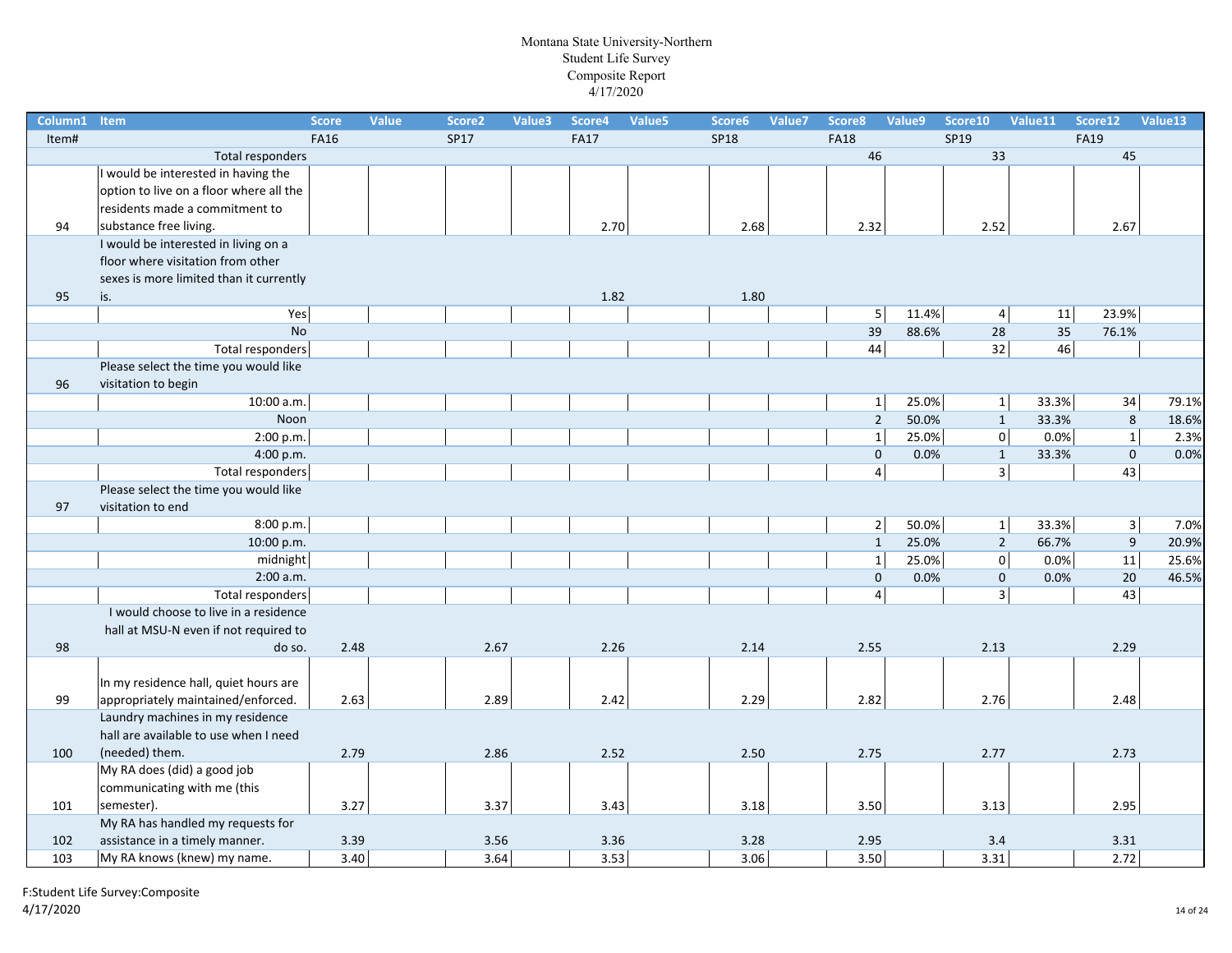| Column1 | Item                                                                     | <b>Score</b> | Value          | Score2      | Value3 | Score4      | Value5       | Score6      | Value7 | Score8      | Value9         | Score10        | Value11     | Score12      | Value13     |
|---------|--------------------------------------------------------------------------|--------------|----------------|-------------|--------|-------------|--------------|-------------|--------|-------------|----------------|----------------|-------------|--------------|-------------|
| Item#   |                                                                          | <b>FA16</b>  |                | <b>SP17</b> |        | <b>FA17</b> |              | <b>SP18</b> |        | <b>FA18</b> |                | SP19           |             | <b>FA19</b>  |             |
| 103     | My RA knew my name                                                       |              |                |             |        |             |              |             |        |             |                |                |             |              |             |
|         | Yes                                                                      |              |                |             |        |             |              |             |        |             |                |                |             | 32           | 74.4%       |
|         | Maybe                                                                    |              |                |             |        |             |              |             |        |             |                |                |             | 10           | 23.3%       |
|         | No                                                                       |              |                |             |        |             |              |             |        |             |                |                |             | $\mathbf{1}$ | 2.3%        |
|         | <b>Total responders</b>                                                  |              |                |             |        |             |              |             |        |             |                |                |             | 43           |             |
|         | My RA made an effort to get to know                                      |              |                |             |        |             |              |             |        |             |                |                |             |              |             |
| 104     | me this semester).                                                       | 2.88         |                | 2.88        |        | 3.22        |              | 3.09        |        | 3.3         |                | 2.81           |             | 2.93         |             |
|         | I believe my RA responds<br>(responded) to all situations that are       |              |                |             |        |             |              |             |        |             |                |                |             |              |             |
| 105     | in violation of university policies.                                     | 3.06         |                | 3.30        |        | 3.24        |              | 3.00        |        | 3.26        |                | 3.06           |             | 3.02         |             |
|         | My RA shows (showed) respect for<br>the residents of her/his floor (this |              |                |             |        |             |              |             |        |             |                |                |             |              |             |
| 106     | semester).<br>My RA is available when I needed                           | 3.38         |                | 3.48        |        | 3.49        |              | 3.32        |        | 3.55        |                | 3.22           |             | 3.11         |             |
|         |                                                                          |              |                |             |        |             |              |             |        |             |                |                |             |              |             |
| 107     | his/her help (this semester).<br>My RD knows (knew) my name (this        | 3.21         |                | 3.40        |        | 3.35        |              | 3.32        |        | 3.20        |                | 2.63           |             | 2.41         |             |
| 108     | year).                                                                   |              |                |             |        |             |              |             |        |             |                |                |             |              |             |
|         | Yes, I believe so                                                        | 31           | 64.6%          | 22          | 78.6%  | 52          | 68.4%        | 28          | 82.4%  | 24          | 54.5%          | 25             | 78.1%       |              |             |
|         | No, I don't think so                                                     | 17           | 35.4%          | 6           | 21.4%  | 24          | 31.6%        | $\,6\,$     | 17.6%  | $20\,$      | 45.5%          | $\overline{7}$ | 21.9%       |              |             |
|         | <b>Total responders</b>                                                  | 48           |                | 28          |        | 76          |              | 34          |        | 44          |                | 32             |             |              |             |
| 108     | My RD knew my name fall semester                                         |              |                |             |        |             |              |             |        |             |                |                |             | 1.80         |             |
|         | Yes                                                                      |              |                |             |        |             |              |             |        |             |                |                |             | 20           | 45.5%       |
|         | Maybe                                                                    |              |                |             |        |             |              |             |        |             |                |                |             | 13           | 29.5%       |
|         | <b>No</b>                                                                |              |                |             |        |             |              |             |        |             |                |                |             | 11           | 25.0%       |
|         | Total responders                                                         |              |                |             |        |             |              |             |        |             |                |                |             | 44           |             |
|         | My requests for repairs are                                              |              |                |             |        |             |              |             |        |             |                |                |             |              |             |
| 109     | responded to promptly.                                                   | 2.38         |                | 2.44        |        | 1.91        |              | 2.50        |        | 2.86        |                | 2.94           |             | 2.75         |             |
|         | Our custodial staff does (did) a good                                    |              |                |             |        |             |              |             |        |             |                |                |             |              |             |
|         | job keeping our residence hall clean                                     |              |                |             |        |             |              |             |        |             |                |                |             |              |             |
| 110     | (this semester).                                                         | 2.49         |                | 2.39        |        | 2.35        |              | 2.20        |        | 2.84        |                | 2.44           |             | 2.86         |             |
|         | If you could allocate the money to<br>improve your residence community,  |              |                |             |        |             |              |             |        |             |                |                |             |              |             |
|         | how would you prioritize                                                 |              |                |             |        |             |              |             |        |             |                |                |             |              |             |
|         | improvements? (Please rank most                                          |              |                |             |        |             |              |             |        |             |                |                |             |              |             |
|         | important to the least important.)                                       |              |                |             |        |             |              |             |        |             |                |                |             |              |             |
|         | (The higher score represents the                                         |              |                |             |        |             |              |             |        |             |                |                |             |              |             |
|         | higher priority.) RANK: 1=highest                                        |              |                |             |        |             |              |             |        |             |                |                |             |              |             |
| 111     | priority)                                                                | Score        | <b>RANK</b>    | Score       |        | RANK Score  | <b>RANK</b>  | Score       |        | RANK Score  |                | RANK Score     | <b>RANK</b> | Score        | <b>RANK</b> |
|         | Bathroom renovation                                                      | 9.08         | $\overline{2}$ | 9.86        | 1      | 9.07        | $\mathbf{1}$ | 9.24        | 1      | 2.82        | $\overline{2}$ | 2.48           | 3           | 2.36         | 1.5         |
|         |                                                                          |              |                |             |        |             |              |             |        |             |                |                |             |              |             |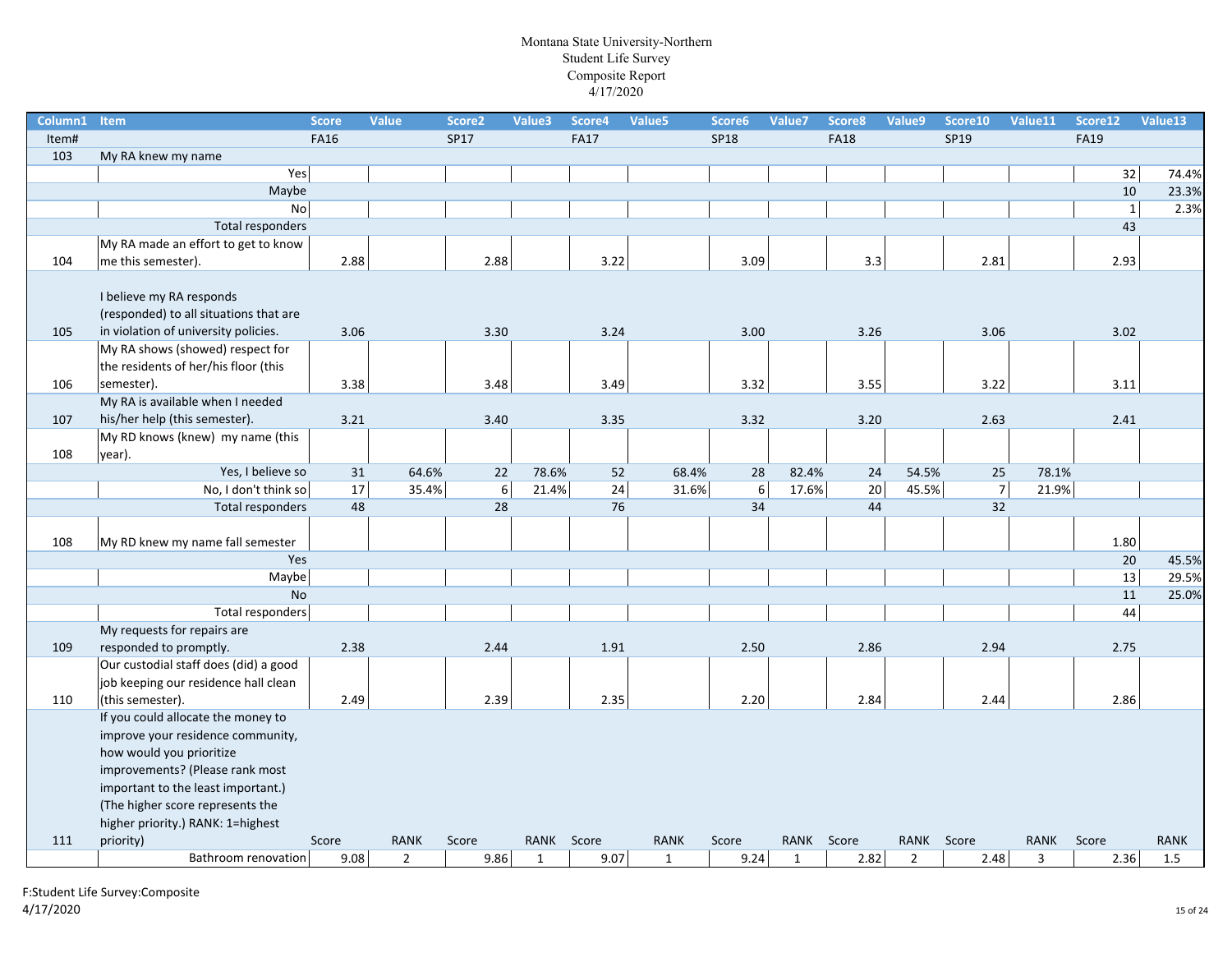| Column1 Item |                                                                                                                                                                                                                       | <b>Score</b>   | <b>Value</b>   | Score <sub>2</sub> | Value3           | Score4              | Value5           | Score6      | Value7         | Score8      | Value9          | Score10        | Value11          | Score12     | Value13        |
|--------------|-----------------------------------------------------------------------------------------------------------------------------------------------------------------------------------------------------------------------|----------------|----------------|--------------------|------------------|---------------------|------------------|-------------|----------------|-------------|-----------------|----------------|------------------|-------------|----------------|
| Item#        |                                                                                                                                                                                                                       | <b>FA16</b>    |                | <b>SP17</b>        |                  | <b>FA17</b>         |                  | <b>SP18</b> |                | <b>FA18</b> |                 | SP19           |                  | <b>FA19</b> |                |
|              | Laundry facilities                                                                                                                                                                                                    | 7.77           | $\overline{4}$ | 8.19               | $\mathbf{3}$     | 8.1                 | $\overline{4}$   | 7.36        | $\overline{3}$ | 2.73        | $\overline{4}$  | 2.39           | $\overline{4}$   | 2.29        | $\overline{4}$ |
|              | Room furniture                                                                                                                                                                                                        | 9.53           | $\mathbf{1}$   | 8.68               | $\mathbf 2$      | 8.93                | $\overline{2}$   | 7.64        | $\overline{2}$ | 2.44        | 5               | 2.16           | $\overline{5}$   | 2.33        | $\overline{3}$ |
|              | Lobby and other common area                                                                                                                                                                                           |                |                |                    |                  |                     |                  |             |                |             |                 |                |                  |             |                |
|              | furniture                                                                                                                                                                                                             | 7.28           | 5              | 7.25               | $\boldsymbol{6}$ | 7.22                | 6                | 5.73        | $\overline{7}$ | 1.93        | 8               | $\overline{2}$ | 8                | 1.76        | 9              |
|              | Room lighting                                                                                                                                                                                                         | $\mathbf 0$    |                | $\mathbf 0$        |                  | $\mathbf 0$         |                  | 5.82        | 6              | 1.84        | 10              | 1.82           | 9                | 1.81        | 8              |
|              | Hallway and other common area                                                                                                                                                                                         |                |                |                    |                  |                     |                  |             |                |             |                 |                |                  |             |                |
|              | lighting                                                                                                                                                                                                              | $\mathbf 0$    |                | $\mathbf 0$        |                  | $\mathbf 0$         |                  | 4.48        | 9              | 1.49        | 11              | 1.52           | 11               | 1.67        | 10             |
|              | Lobby and other common area                                                                                                                                                                                           |                |                |                    |                  |                     |                  |             |                |             |                 |                |                  |             |                |
|              | improvements                                                                                                                                                                                                          | 0              |                | 0                  |                  | 0                   |                  | 4.85        | 8              | 1.93        | 8               | 2.06           | 6                | 1.93        | $\overline{7}$ |
|              | Cable TV                                                                                                                                                                                                              | 6.96           | $\overline{7}$ | 6.57               | $7\overline{ }$  | 7.11                | $\overline{7}$   | 3.91        | 10             | 1.89        | 9               | 1.7            | 10               | 1.42        | 11             |
|              | Internet service                                                                                                                                                                                                      | $\mathbf 0$    |                | $\mathbf 0$        |                  | $\mathsf{O}\xspace$ |                  | 7.33        | $\overline{4}$ | 2.89        | $\mathbf{1}$    | $3.06$         | $\mathbf{1}$     | 2.36        | 1.5            |
|              | Security                                                                                                                                                                                                              | 7.15           | 6              | 7.46               | 5                | 7.33                | 5                | 3.25        | 11             | 2.07        | 6               | 2.03           | $\overline{7}$   | 2.02        | 6              |
|              | Custodial services                                                                                                                                                                                                    | 8.06           | $\overline{3}$ | 8.04               | $\overline{4}$   | 8.17                | $\mathbf{3}$     | 6.7         | 5              | 2.73        | $\overline{4}$  | 2.7            | $\mathbf 2$      | 2.19        | 5              |
|              | I met my RD during this year                                                                                                                                                                                          |                |                |                    |                  |                     |                  |             |                |             |                 |                |                  |             |                |
| 112          | (semester).                                                                                                                                                                                                           |                |                |                    |                  |                     |                  |             |                |             |                 |                |                  |             |                |
|              | Yes                                                                                                                                                                                                                   | 24             | 85.7%          |                    |                  |                     |                  |             |                |             |                 |                |                  | 29          | 65.9%          |
|              | <b>No</b>                                                                                                                                                                                                             | $\overline{4}$ | 14.3%          |                    |                  |                     |                  |             |                |             |                 |                |                  | 15          | 34.1%          |
|              | Total responders                                                                                                                                                                                                      | 28             |                |                    |                  |                     |                  |             |                |             |                 |                |                  | 44          |                |
| 113/134      | When I have asked, my RD has<br>responded to me in a timely manner.<br>I feel (felt) free to express my<br>opinions in my residence hall (this                                                                        | 3.33           |                | 3.47               |                  |                     |                  |             |                | 3.47        |                 |                |                  | 2.84        |                |
| 114          | year).                                                                                                                                                                                                                | 2.92           |                | 2.96               |                  | 3.03                |                  | 2.86        |                | 3.07        |                 | 2.84           |                  | 2.66        |                |
|              | Please rate the condition of the<br>following components in your<br>residence hall. Higher score<br>represents the poorer condition.<br>RANK: 1=worst condition to 1. 1=best<br>condition. SP19: 4=excellent; 3=good; |                |                |                    |                  |                     |                  |             |                |             |                 |                |                  |             |                |
| 115          | 2=adequate; 1=poor                                                                                                                                                                                                    | $n=49$         | RANK           | $n=28$             | RANK n=77        |                     | <b>RANK</b>      | $n=35$      | RANK           | $n=45$      | RANK n=         |                | RANK             | $n=44$      | RANK           |
|              | Bathrooms                                                                                                                                                                                                             | 3.31           | 3              | 3.25               | $\overline{3}$   | 3.62                | $\mathbf{1}$     | 3.29        | $\mathbf{1}$   | 2.76        | $\overline{3}$  | 2.00           | $\overline{7}$   | 2.40        | $\overline{7}$ |
|              | Mattresses                                                                                                                                                                                                            | 3.53           | $\mathbf{1}$   | 3.46               | $\mathbf{1}$     | 3.57                | $\overline{2}$   | 2.37        | 11             | 2.58        | $6\overline{6}$ | 2.24           | $\overline{4}$   | 2.20        | $\overline{4}$ |
|              | Room furniture                                                                                                                                                                                                        | 3.02           | 5              | 2.96               | $\overline{7}$   | 3.17                | $\mathsf S$      | 2.91        | 5              | 2.56        | $\overline{7}$  | 2.22           | $\mathbf 2$      | 2.16        | $\overline{2}$ |
|              | Laundry equipment                                                                                                                                                                                                     | 2.86           | $\overline{7}$ | 3.07               | $\overline{4}$   | 3.27                | $\overline{4}$   | 3.09        | $2^{\circ}$    | 2.98        | $\mathbf{1}$    | 2.03           | $\mathbf{1}$     | 2.04        | $\mathbf{1}$   |
|              | Lobby furniture                                                                                                                                                                                                       | 2.78           | 8              | 2.71               | 9                | 2.58                | $10\,$           | 2.69        | 9              | 2.39        | 10              | 2.37           | 4                |             |                |
|              | Recreational equipment                                                                                                                                                                                                | 2.55           | 10             | 2.57               | 11               | 2.73                | $8\phantom{1}$   | 2.74        | $\overline{7}$ | 2.58        | 6               | 2.27           | $\boldsymbol{9}$ | 2.20        | $\overline{4}$ |
|              | Room lighting                                                                                                                                                                                                         | 2.90           | 6              | 3.04               | 5                | 2.66                | $\boldsymbol{9}$ | 2.74        | $\overline{7}$ | 2.5         | 9               | 2.67           | $\boldsymbol{9}$ | 2.57        | 8              |
|              | Hallway and common area lighting                                                                                                                                                                                      | 2.47           | 11             | 2.61               | 10               | 2.43                | 11               | 2.69        | $9\,$          | 2.23        | 11              | 2.82           | 10               | 2.64        | 9              |
|              | Cable television service                                                                                                                                                                                              | 2.76           | 9              | 2.81               | 8                | 2.78                | $\overline{7}$   | 2.68        | 10             | 2.51        | 8               | 2.61           | 6                | 2.34        | 6              |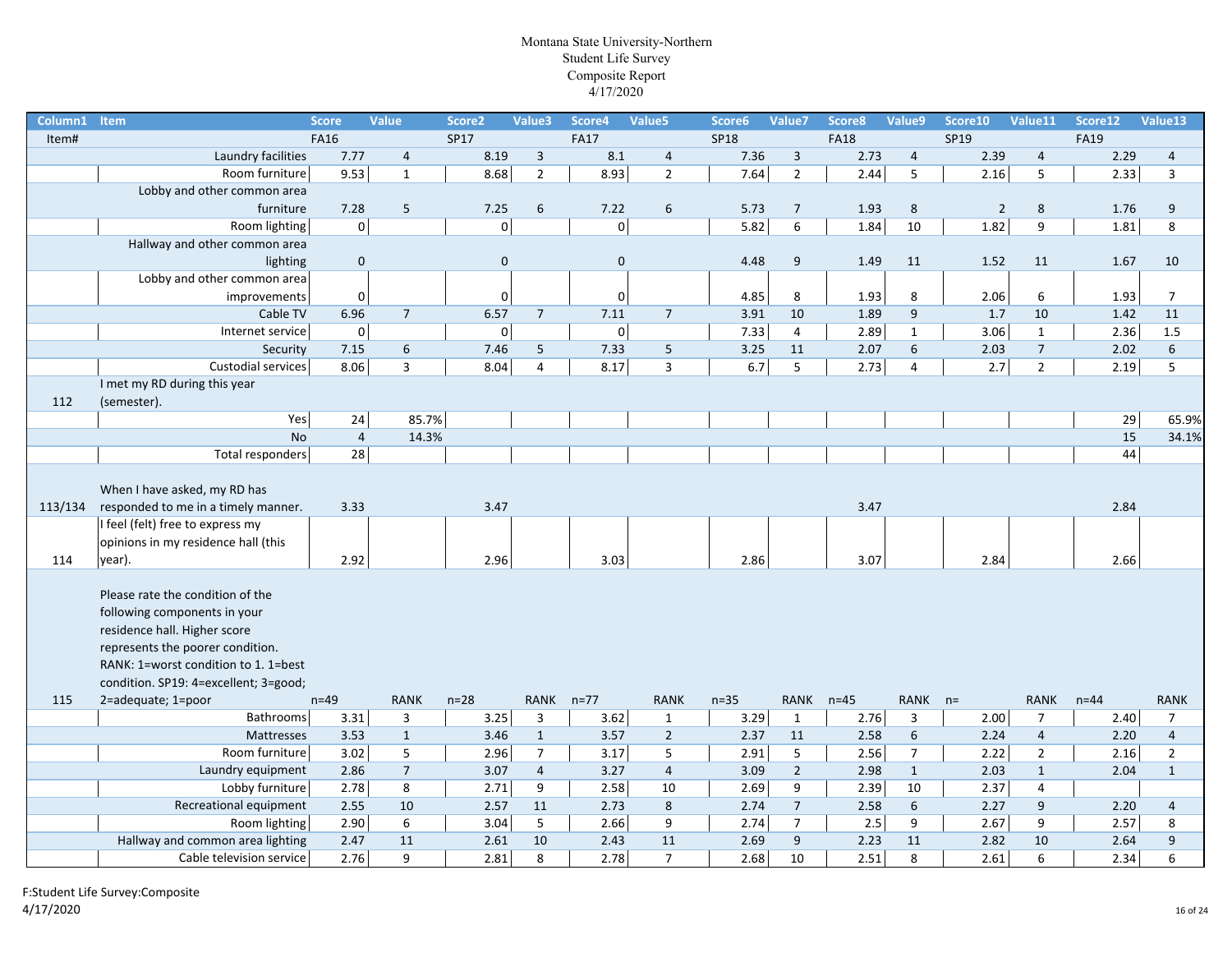| Column1 | <b>Item</b>                              | <b>Score</b> | <b>Value</b>   | Score <sub>2</sub> | Value3         | Score4      | Value5         | Score6      | Value7                  | Score8      | Value9         | Score10 | Value11        | Score12                 | Value13        |
|---------|------------------------------------------|--------------|----------------|--------------------|----------------|-------------|----------------|-------------|-------------------------|-------------|----------------|---------|----------------|-------------------------|----------------|
| Item#   |                                          | <b>FA16</b>  |                | SP17               |                | <b>FA17</b> |                | <b>SP18</b> |                         | <b>FA18</b> |                | SP19    |                | <b>FA19</b>             |                |
|         | Internet service                         | 3.37         | $\overline{2}$ | 3.36               | $\overline{2}$ | 2.95        | 6              | 2.94        | $\overline{4}$          | 2.91        | $\overline{2}$ | 1.85    | $\overline{4}$ | 2.20                    | $\overline{4}$ |
|         | Custodial service                        | 3.10         | $\overline{4}$ | 3.00               | 6              | $3.53$      | 3              | 2.97        | $\overline{\mathbf{3}}$ | 2.66        | $\overline{4}$ | 2.42    | 11             | 2.70                    | 10             |
|         | Please rate the general cleanliness of   |              |                |                    |                |             |                |             |                         |             |                |         |                |                         |                |
|         | the following residence hall spaces.     |              |                |                    |                |             |                |             |                         |             |                |         |                |                         |                |
|         | Lowest score=cleanest. Rank 1=least      |              |                |                    |                |             |                |             |                         |             |                |         |                |                         |                |
|         | clean of these spaces--area requiring    |              |                |                    |                |             |                |             |                         |             |                |         |                |                         |                |
| 116     | the most attention.                      | $n=48$       | <b>RANK</b>    | $n=28$             | RANK n=77      |             | <b>RANK</b>    | $n=35$      | <b>RANK</b>             | $n = 44$    | RANK n=        |         | <b>RANK</b>    | $n=45$                  | <b>RANK</b>    |
|         | Bathrooms                                | 2.58         | $\mathbf{1}$   | 2.57               | $\mathbf{1}$   | 3.1         | $\mathbf{1}$   | 2.74        | $\mathbf{1}$            |             |                |         |                |                         |                |
|         | Bathroom on your floor                   |              |                |                    |                |             |                |             |                         | 2.39        | $\mathbf{1}$   | 2.87    | $\overline{2}$ | 2.76                    | $\overline{2}$ |
|         | Laundry room on your floor               |              |                |                    |                |             |                |             |                         | 2.14        | 3              | 2.97    | 5              | 3.13                    | $\overline{7}$ |
|         | Stairways                                | 2.06         | $\overline{2}$ | 2.19               | $\overline{2}$ | 2.36        | $2^{\circ}$    | 2.43        | $\overline{3}$          |             |                |         |                | 3.02                    | 4.5            |
|         | Stairwells in your building              |              |                |                    |                |             |                |             | 3                       | 1.88        | $\overline{7}$ | 2.97    | 5              | 3.02                    | 4.5            |
|         | Hallways                                 | 2.02         | $\mathbf{3}$   | 2.18               | $\mathbf{3}$   | 2.21        | $\overline{3}$ | 2.43        |                         |             |                |         |                |                         |                |
|         | Hallways on your floor                   |              |                |                    |                |             |                |             |                         | 1.93        | 5              | 3.09    | 6              | 3.05                    | 6              |
|         | Lobbies and Lounges                      | 1.85         | $\overline{4}$ | 1.86               | $\overline{4}$ | 2.16        | $\overline{4}$ | 1.94        | $\overline{4}$          |             |                |         |                | 3.25                    | 8.5            |
|         | Lobby areas in your building             |              |                |                    |                |             |                |             |                         | 1.88        | $\overline{7}$ | 3.18    | $\overline{7}$ | 3.25                    | 8.5            |
|         | Kitchen in your building                 |              |                |                    |                |             |                |             |                         | 2.23        | $2^{\circ}$    | 2.73    | $\mathbf 1$    | 2.66                    | $\mathbf{1}$   |
|         | Parking lot around your building         |              |                |                    |                |             |                |             |                         | 2.12        | $\overline{4}$ | 2.94    | $\overline{3}$ | 2.81                    | $\overline{3}$ |
|         | Public computers were available in       |              |                |                    |                |             |                |             |                         |             |                |         |                |                         |                |
|         | my (residence hall) when I need          |              |                |                    |                |             |                |             |                         |             |                |         |                |                         |                |
| 117     | (them this semester) one.                | 3.12         |                | 3.12               |                | 3.27        |                | 3.03        |                         | 3.12        |                | 3.16    |                | 3.16                    |                |
|         |                                          |              |                |                    |                |             |                |             |                         |             |                |         |                |                         |                |
|         | Social activities in my residence hall   |              |                |                    |                |             |                |             |                         |             |                |         |                |                         |                |
| 118     | are well planned and implemented.        | 2.96         |                | 2.96               |                | 2.89        |                | 2.77        |                         | 3.00        |                | 2.69    |                | 2.52                    |                |
|         |                                          |              |                |                    |                |             |                |             |                         |             |                |         |                |                         |                |
|         | The Laundry Facilities provide a good    |              |                |                    |                |             |                |             |                         |             |                |         |                |                         |                |
| 119     | value for me (residence halls).          |              |                | 2.75               |                | 2.50        |                | 2.33        |                         | 2.92        |                | 2.53    |                | 2.34                    |                |
|         | The cost of using the laundry facilities |              |                |                    |                |             |                |             |                         |             |                |         |                |                         |                |
|         | in my residence hall is (was)            |              |                |                    |                |             |                |             |                         |             |                |         |                |                         |                |
| 120     | reasonable.                              | 1.85         |                | 1.86               |                | 1.74        |                | 1.86        |                         | 2.02        |                | 2.09    |                | 2.04                    |                |
|         |                                          |              |                |                    |                |             |                |             |                         |             |                |         |                |                         |                |
|         | What do you believe would be a fair      |              |                |                    |                |             |                |             |                         |             |                |         |                |                         |                |
| 121     | price for laundry services (wash)?       |              |                |                    |                |             |                |             |                         |             |                |         |                |                         |                |
|         | \$<br>1.50                               |              |                |                    |                |             |                |             |                         |             |                |         |                | 2                       | 4.4%           |
|         | \$<br>1.25                               |              |                |                    |                |             |                |             |                         |             |                |         |                | $\overline{\mathbf{5}}$ | 11.1%          |
|         | \$<br>1.00                               |              |                |                    |                |             |                |             |                         |             |                |         |                | 18                      | 40.0%          |
|         | \$<br>0.75                               |              |                |                    |                |             |                |             |                         |             |                |         |                | 20                      | 44.4%          |
|         | Total responders                         |              |                |                    |                |             |                |             |                         |             |                |         |                | 45                      |                |
|         |                                          |              |                |                    |                |             |                |             |                         |             |                |         |                |                         |                |
|         | What do you believe would be a fair      |              |                |                    |                |             |                |             |                         |             |                |         |                |                         |                |
| 121     | price for laundry services (dry)?        |              |                |                    |                |             |                |             |                         |             |                |         |                |                         |                |
|         |                                          |              |                |                    |                |             |                |             |                         |             |                |         |                |                         |                |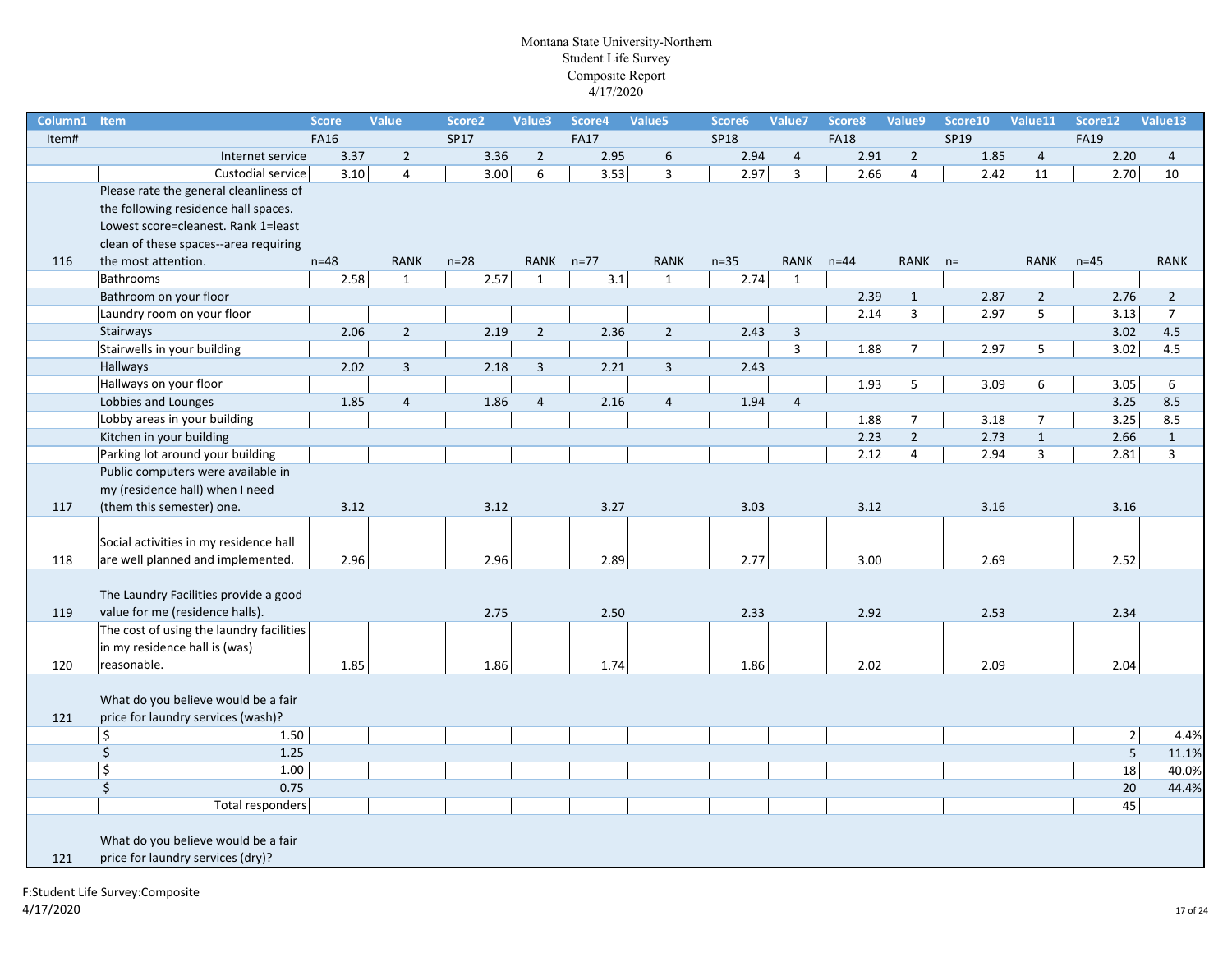| Column1 Item |                                          | <b>Score</b> | Value | Score <sub>2</sub> | Value3 | Score4      | Value5 | Score6      | Value7 | Score8      | Value9 | Score10 | Value11 | Score12        | Value13 |
|--------------|------------------------------------------|--------------|-------|--------------------|--------|-------------|--------|-------------|--------|-------------|--------|---------|---------|----------------|---------|
| Item#        |                                          | <b>FA16</b>  |       | <b>SP17</b>        |        | <b>FA17</b> |        | <b>SP18</b> |        | <b>FA18</b> |        | SP19    |         | <b>FA19</b>    |         |
|              | \$<br>1.50                               |              |       |                    |        |             |        |             |        |             |        |         |         | $\mathbf{1}$   | 2.4%    |
|              | \$<br>1.25                               |              |       |                    |        |             |        |             |        |             |        |         |         | 6              | 14.6%   |
|              | \$<br>1.00                               |              |       |                    |        |             |        |             |        |             |        |         |         | 16             | 39.0%   |
|              | $\overline{\xi}$<br>0.75                 |              |       |                    |        |             |        |             |        |             |        |         |         | 18             | 43.9%   |
|              | <b>Total responders</b>                  |              |       |                    |        |             |        |             |        |             |        |         |         | 41             |         |
|              | Would you prefer to pay a one-time       |              |       |                    |        |             |        |             |        |             |        |         |         |                |         |
|              | fee each semester for unlimite use of    |              |       |                    |        |             |        |             |        |             |        |         |         |                |         |
| 122          | laundry services?                        |              |       |                    |        |             |        |             |        |             |        |         |         |                |         |
|              | Yes                                      |              |       |                    |        |             |        |             |        |             |        |         |         | 14             | 29.8%   |
|              | <b>No</b>                                |              |       |                    |        |             |        |             |        |             |        |         |         | $\overline{7}$ | 14.9%   |
|              | It would depend on the fee               |              |       |                    |        |             |        |             |        |             |        |         |         | 26             | 55.3%   |
|              | Total responsders                        |              |       |                    |        |             |        |             |        |             |        |         |         | 47             |         |
|              |                                          |              |       |                    |        |             |        |             |        |             |        |         |         |                |         |
|              | How much per semester do you think       |              |       |                    |        |             |        |             |        |             |        |         |         |                |         |
|              | would be a fair price to charge for      |              |       |                    |        |             |        |             |        |             |        |         |         |                |         |
| 123          | unlimited access to laundry services?    |              |       |                    |        |             |        |             |        |             |        |         |         |                |         |
|              | \$36.00 -- about \$2.40 per week.        |              |       |                    |        |             |        |             |        |             |        |         |         | 27             | 61.4%   |
|              | \$42.00--about \$2.80 per week.          |              |       |                    |        |             |        |             |        |             |        |         |         | 10             | 22.7%   |
|              | \$48.00--about \$3.20 per week.          |              |       |                    |        |             |        |             |        |             |        |         |         | $\overline{2}$ | 4.5%    |
|              | \$54.00--about 3>60 per week.            |              |       |                    |        |             |        |             |        |             |        |         |         | $\overline{5}$ | 11.4%   |
|              | Total responders                         |              |       |                    |        |             |        |             |        |             |        |         |         | 44             |         |
|              | The furnishings in my room are           |              |       |                    |        |             |        |             |        |             |        |         |         |                |         |
|              | comfortable, functional, and in good     |              |       |                    |        |             |        |             |        |             |        |         |         |                |         |
| 124          | condition.                               | 2.63         |       | 2.61               |        | 2.35        |        | 2.66        |        | 2.84        |        | 2.75    |         | 2.56           |         |
|              | In my residence hall this semester,      |              |       |                    |        |             |        |             |        |             |        |         |         |                |         |
|              | there are (were) an appropriate          |              |       |                    |        |             |        |             |        |             |        |         |         |                |         |
| 125          | number of social activities.             | 2.94         |       | 3.00               |        | 2.80        |        | 2.57        |        | 2.98        |        | 2.63    |         | 2.40           |         |
|              | Physical Plant has responded to          |              |       |                    |        |             |        |             |        |             |        |         |         |                |         |
|              | needs/requests in a timely [way].        | 2.51         |       |                    |        |             |        |             |        |             |        |         |         |                |         |
|              |                                          |              |       |                    |        |             |        |             |        |             |        |         |         |                |         |
|              | (This semester) I feel (felt) physically |              |       |                    |        |             |        |             |        |             |        |         |         |                |         |
| 126          | safe and secure in my living area.       | 3.24         |       | 3.25               |        | 3.05        |        | 3.03        |        | 3.09        |        | 2.91    |         | 2.91           |         |
|              | (This semester) I have (had)             |              |       |                    |        |             |        |             |        |             |        |         |         |                |         |
|              | opportunities to participate in          |              |       |                    |        |             |        |             |        |             |        |         |         |                |         |
|              | decisions that impacted (the quality     |              |       |                    |        |             |        |             |        |             |        |         |         |                |         |
|              | of life) my living standards in my       |              |       |                    |        |             |        |             |        |             |        |         |         |                |         |
| 127          | residence hall.                          | 2.85         |       | 2.86               |        | 2.66        |        | 2.57        |        | 2.73        |        | 2.52    |         | 2.43           |         |
|              | (This semester) I (have) had             |              |       |                    |        |             |        |             |        |             |        |         |         |                |         |
| 128          | significant contact with my RA.          | 2.82         |       | 2.93               |        | 3.21        |        | 3.09        |        | 3.12        |        | 2.91    |         | 2.74           |         |
|              |                                          |              |       |                    |        |             |        |             |        |             |        |         |         |                |         |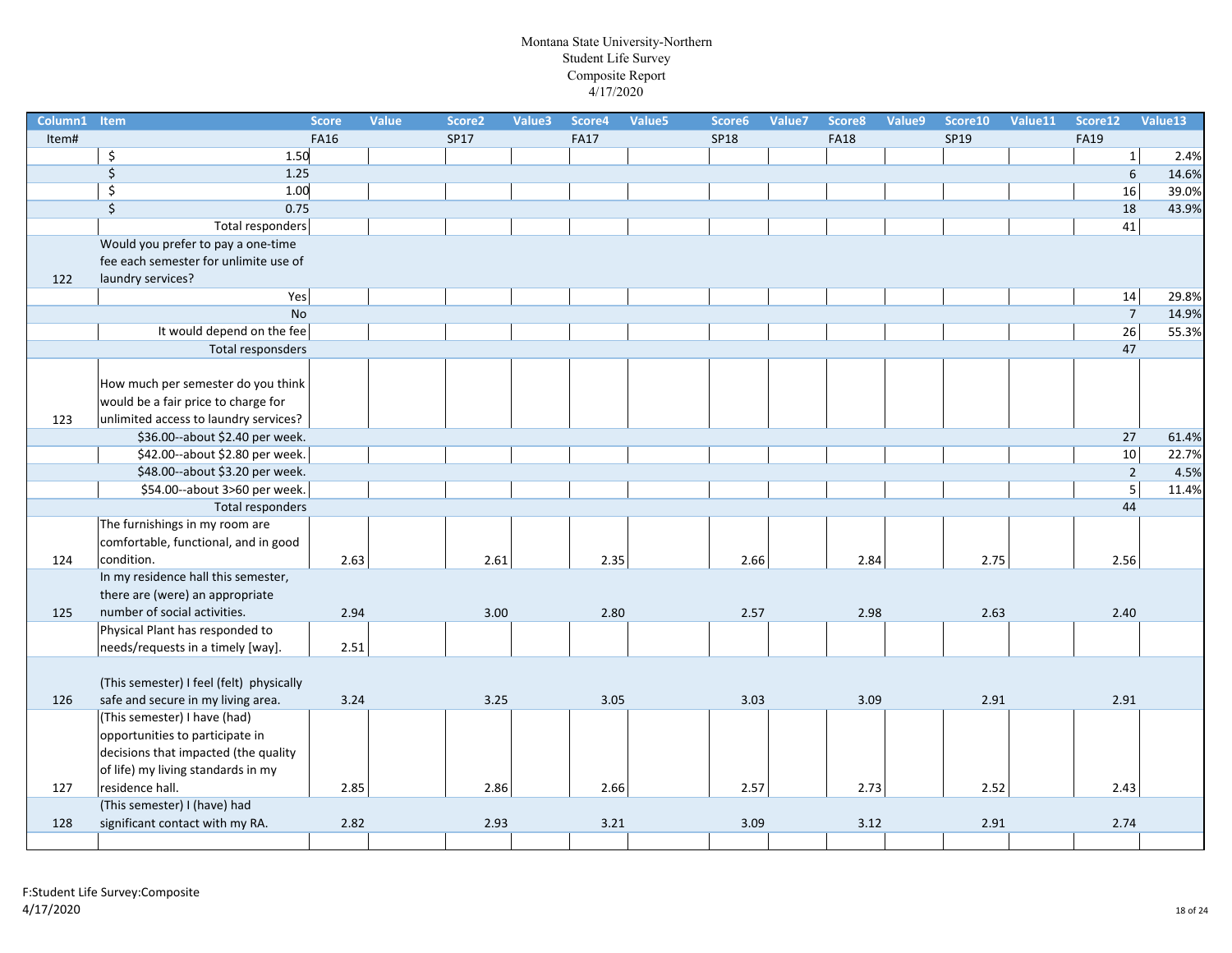| Column1 | Item                                   | <b>Score</b>   | <b>Value</b> | Score <sub>2</sub>  | Value3 | Score4         | Value5 | Score6         | Value7 | Score8         | Value9 | Score10        | Value11 | Score12                 | Value13 |
|---------|----------------------------------------|----------------|--------------|---------------------|--------|----------------|--------|----------------|--------|----------------|--------|----------------|---------|-------------------------|---------|
| Item#   |                                        | <b>FA16</b>    |              | SP17                |        | <b>FA17</b>    |        | <b>SP18</b>    |        | <b>FA18</b>    |        | SP19           |         | <b>FA19</b>             |         |
|         | I use the campus cable service to      |                |              |                     |        |                |        |                |        |                |        |                |         |                         |         |
|         | access television viewing. (see item   |                |              |                     |        |                |        |                |        |                |        |                |         |                         |         |
| 129     | #93)                                   |                |              |                     |        |                |        |                |        |                |        |                |         |                         |         |
|         | Yes, whenever I watch TV.              |                |              |                     |        |                |        |                |        |                |        |                |         | 5 <sup>1</sup>          |         |
|         | No, I use other television access      |                |              |                     |        |                |        |                |        |                |        |                |         |                         |         |
|         | points.                                |                |              |                     |        |                |        |                |        |                |        |                |         | 28                      |         |
|         |                                        |                |              |                     |        |                |        |                |        |                |        |                |         |                         |         |
|         | I use campus cable only occasionally.  |                |              |                     |        |                |        |                |        |                |        |                |         | 10                      |         |
|         | <b>Total responders</b>                |                |              |                     |        |                |        |                |        |                |        |                |         |                         |         |
|         | (This semester) I participate          |                |              |                     |        |                |        |                |        |                |        |                |         |                         |         |
|         | (participated) in floor and residence  |                |              |                     |        |                |        |                |        |                |        |                |         |                         |         |
|         | hall activities within (on) my floor   |                |              |                     |        |                |        |                |        |                |        |                |         |                         |         |
| 130     | (/unit).                               | 2.47           |              | 2.61                |        | 2.57           |        | 2.32           |        | 2.70           |        | 2.45           |         | 2.24                    |         |
|         | (This semester) I participate          |                |              |                     |        |                |        |                |        |                |        |                |         |                         |         |
|         | (participated) in floor and residence  |                |              |                     |        |                |        |                |        |                |        |                |         |                         |         |
|         | hall activities within (on) my floor   |                |              |                     |        |                |        |                |        |                |        |                |         |                         |         |
|         | $($ /unit $).$                         |                |              |                     |        |                |        |                |        |                |        |                |         |                         |         |
|         | All the time.                          |                |              |                     |        |                |        |                |        |                |        |                |         | $\overline{\mathbf{3}}$ | 7.1%    |
|         | Occasionally                           |                |              |                     |        |                |        |                |        |                |        |                |         | 14                      | 33.3%   |
|         | Rarely                                 |                |              |                     |        |                |        |                |        |                |        |                |         | 15                      | 35.7%   |
|         | Never                                  |                |              |                     |        |                |        |                |        |                |        |                |         | 10                      | 23.8%   |
|         | Total responders                       |                |              |                     |        |                |        |                |        |                |        |                |         | 42                      |         |
|         | (This semester) I stay (stayed) on     |                |              |                     |        |                |        |                |        |                |        |                |         |                         |         |
| 131     | campus                                 |                |              |                     |        |                |        |                |        |                |        |                |         |                         |         |
|         | Almost every weekend                   | 31             | 64.6%        | 22                  | 78.6%  | 36             | 46.8%  | 23             | 67.6%  | 33             | 75.0%  | 20             | 62.5%   | 20                      | 46.5%   |
|         | About 3 weekends per month             | $\overline{3}$ | 6.3%         | $\overline{2}$      | 7.1%   | 11             | 14.3%  | $\overline{2}$ | 5.9%   | $\mathbf 2$    | 4.5%   | 8              | 25.0%   | 8                       | 18.6%   |
|         | About 2 weekends per month             | 5 <sup>1</sup> | 10.4%        | $\overline{4}$      | 14.3%  | 10             | 13.0%  | $\overline{4}$ | 11.8%  | $\pmb{4}$      | 9.1%   | $2\vert$       | 6.3%    | $\overline{7}$          | 16.3%   |
|         | About 1 weekend per month              | $\overline{4}$ | 8.3%         | $\mathbf 0$         | 0.0%   | 13             | 16.9%  | $\overline{3}$ | 8.8%   | $\overline{2}$ | 4.5%   | $\mathbf{0}$   | 0.0%    | $\overline{3}$          | 7.0%    |
|         | I never stay on campus                 | 5 <sup>1</sup> | 10.4%        | $\mathsf{O}\xspace$ | 0.0%   | $\overline{7}$ | 9.1%   | 2              | 5.9%   | $\overline{3}$ | 6.8%   | $\overline{2}$ | 6.3%    | $\overline{5}$          | 11.6%   |
|         | <b>Total responders</b>                | 48             |              | 28                  |        | 77             |        | 34             |        | 44             |        | 32             |         | 43                      |         |
|         | The hallways in my residence hall are  |                |              |                     |        |                |        |                |        |                |        |                |         |                         |         |
|         | clean.                                 | 2.67           |              |                     |        |                |        |                |        |                |        |                |         |                         |         |
|         | (This semester) People respect         |                |              |                     |        |                |        |                |        |                |        |                |         |                         |         |
|         | (respected) each other's rights in my  |                |              |                     |        |                |        |                |        |                |        |                |         |                         |         |
| 132     | residence hall.                        | 2.92           |              | 2.96                |        | 2.66           |        | 2.57           |        | 2.95           |        | 2.84           |         | 2.79                    |         |
|         | (This semester) The students on my     |                |              |                     |        |                |        |                |        |                |        |                |         |                         |         |
|         | floor are involved socially with each  |                |              |                     |        |                |        |                |        |                |        |                |         |                         |         |
| 133     | other.                                 | 2.62           |              | 2.64                |        | 2.64           |        | 2.80           |        | 2.68           |        | 2.84           |         | 2.60                    |         |
| 134     | See Item #113                          |                |              |                     |        |                |        |                |        |                |        |                |         |                         |         |
|         | Overall, I am satisfied with living in |                |              |                     |        |                |        |                |        |                |        |                |         |                         |         |
| 135     | the residence halls at MSU-N.          | 2.71           |              | 2.93                |        | 2.55           |        | 2.34           |        | 2.72           |        | 2.69           |         | 2.53                    |         |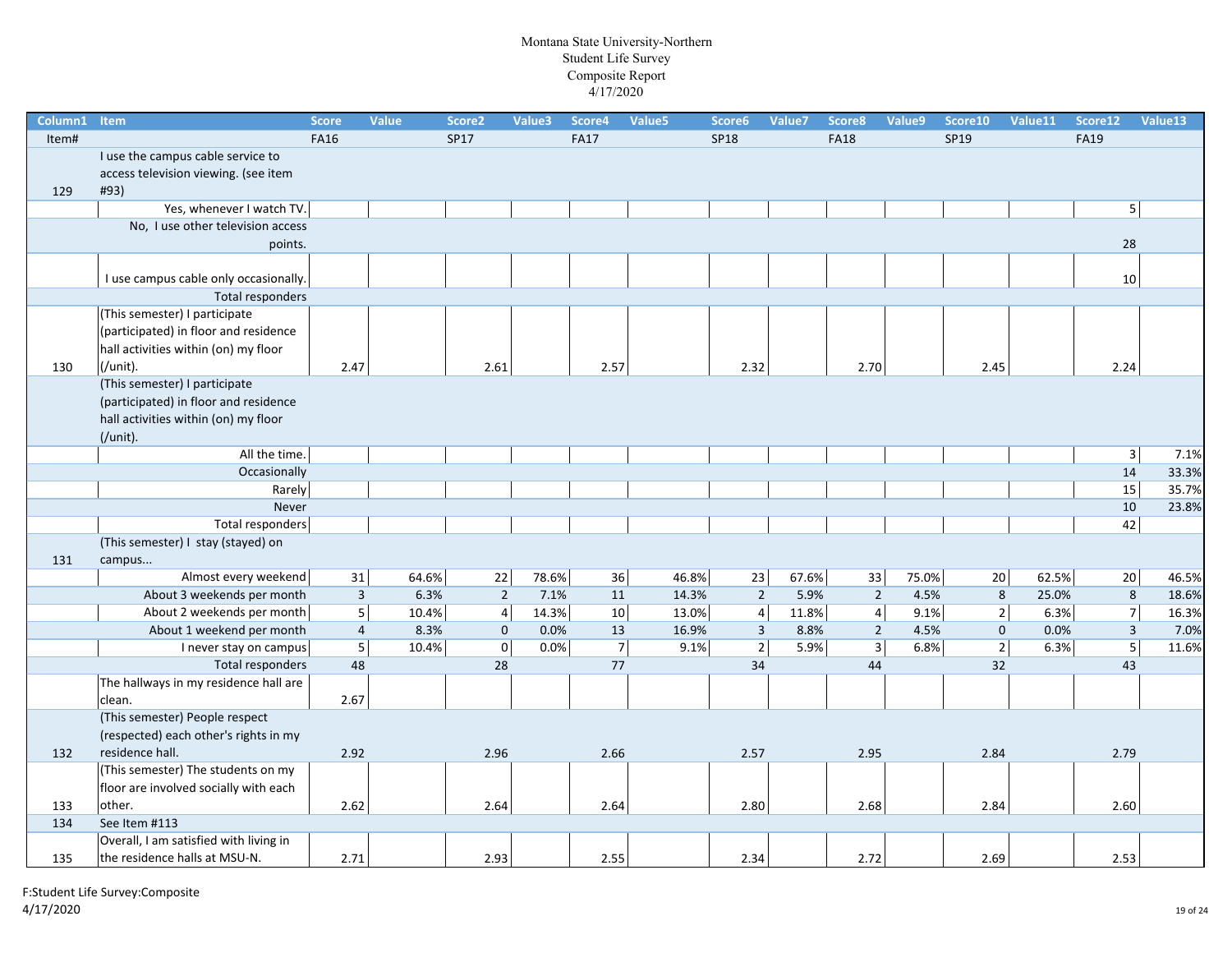| Column1 | Item                                 | <b>Score</b> | <b>Value</b> | Score <sub>2</sub> | Value3 | Score4      | Value5         | Score6      | Value7           | Score8      | Value9          | Score10     | Value11        | Score12     | Value13        |
|---------|--------------------------------------|--------------|--------------|--------------------|--------|-------------|----------------|-------------|------------------|-------------|-----------------|-------------|----------------|-------------|----------------|
| Item#   |                                      | <b>FA16</b>  |              | <b>SP17</b>        |        | <b>FA17</b> |                | <b>SP18</b> |                  | <b>FA18</b> |                 | <b>SP19</b> |                | <b>FA19</b> |                |
|         | The following items are related to   |              |              |                    |        |             |                |             |                  |             |                 |             |                |             |                |
|         | <b>Student Family Housing.</b>       |              |              |                    |        |             |                |             |                  |             |                 |             |                |             |                |
|         | Please rate the following components |              |              |                    |        |             |                |             |                  |             |                 |             |                |             |                |
|         | of the Student Family Housing        |              |              |                    |        |             |                |             |                  |             |                 |             |                |             |                |
|         | Apartments Excellent=5; Good=4;      |              |              |                    |        |             |                |             |                  |             |                 |             |                |             |                |
|         | Fair=3; Poor=2; Replace=1 (Rank      |              |              |                    |        |             |                |             |                  |             |                 |             |                |             |                |
| 136     | 1=highest priority)                  |              |              |                    |        | Score       | <b>RANK</b>    | Score       | <b>RANK</b>      | Score       | RANK            | Score       | <b>RANK</b>    | Score       | <b>RANK</b>    |
|         | Screen door                          |              |              |                    |        | 3.46        | 21             | 4.17        | 24               | 2.93        | $5\phantom{.0}$ | 3.35        | $\overline{2}$ | 3.14        | $\overline{4}$ |
|         | Front door                           |              |              |                    |        | 4.08        | 25             | 3.33        | 14               | 3.21        | 12              | 3.88        | 14             | 4.00        | 24             |
|         | LR walls                             |              |              |                    |        | 3.38        | 19             | 3.33        | 14               | 3.36        | 18              | 4.12        | 18             | 3.86        | 22             |
|         | LR floors                            |              |              |                    |        | 2.92        | 9              | 2.83        | 9                | 3.21        | 12              | $3.76$      | $\overline{7}$ | 3.50        | 8              |
|         | LR windows                           |              |              |                    |        | 3.31        | 16             | 2.67        | 5 <sub>1</sub>   | 3.00        | $\overline{7}$  | 3.88        | 12             | 3.57        | 10             |
|         | Kitchen walls                        |              |              |                    |        | 3.38        | 19             | 3.83        | 18               | 3.50        | 21              | 4.00        | 17             | 3.57        | 10             |
|         | Kitchen floors                       |              |              |                    |        | 3.15        | 12             | 2.83        | $\overline{9}$   | 3.36        | 18              | 3.80        | 8              | 3.50        | 8              |
|         | Kitchen windows                      |              |              |                    |        | 2.62        | 5              | 2.83        | $\boldsymbol{9}$ | 3.29        | 15              | 3.86        | 11             | 2.86        | $\mathbf{1}$   |
|         | Stove                                |              |              |                    |        | 3.31        | 16             | 4.00        | 21               | 3.14        | 9               | 4.00        | 17             | 3.57        | 10             |
|         | Refrigerator                         |              |              |                    |        | 4.08        | 25             | 4.17        | 24               | 3.21        | 12              | 3.81        | 10             | 4.14        | 25             |
|         | Kitchen cabinets                     |              |              |                    |        | 3.62        | 22             | 4.00        | 21               | 3.43        | 20              | 4.31        | 24             | 3.83        | 20             |
|         | Bedroom1 walls                       |              |              |                    |        | 3.31        | 16             | 3.83        | 18               | 3.57        | 23              | 4.25        | 21             | 4.00        | 24             |
|         | Bedroom1floors                       |              |              |                    |        | 2.77        | $\overline{7}$ | 2.83        | 9                | 3.57        | 23              | 4.06        | 17             | 3.67        | 15             |
|         | Bedroom1 windows                     |              |              |                    |        | 3.23        | 14             | 4.00        | 21               | 3.07        | 8               | 3.63        | $\overline{4}$ | 3.71        | 18             |
|         | Bedroom <sub>2</sub> walls           |              |              |                    |        | 2.46        | $\overline{4}$ | 2.17        | $\overline{3}$   | 2.46        | $\overline{4}$  | 4.25        | 21             | 3.25        | 6              |
|         | Bedroom2 floors                      |              |              |                    |        | 2.00        | $\mathbf{1}$   | 1.83        | $\mathbf{1}$     | 2.38        | $\overline{2}$  | 3.87        | 12             | 3.20        | 5              |
|         | Bedroom2 windows                     |              |              |                    |        | 2.67        | 6              | 2.17        | $\overline{3}$   | 2.31        | $\mathbf{1}$    | 4.38        | 25             | 3.67        | 15             |
|         | Bathroom sink                        |              |              |                    |        | 3.85        | 23             | 3.33        | 14               | 3.21        | 12              | 4.20        | 19             | 3.00        | $\overline{2}$ |
|         | Bathroom walls                       |              |              |                    |        | 2.92        | 9              | 3.67        | 16               | 3.57        | 23              | 3.88        | 14             | 3.14        | $\overline{4}$ |
|         | Bathroom floors                      |              |              |                    |        | 3.08        | 10             | 2.83        | 9                | 3.31        | 16              | 3.81        | 10             | 3.71        | 18             |
|         | Toilet                               |              |              |                    |        | 3.15        | 12             | 3.83        | 18               | 3.71        | 25              | 4.25        | 21             | 3.86        | 22             |
|         | Tub/shower                           |              |              |                    |        | 3.15        | 12             | 3.33        | 18               | 3.21        | 12              | 3.67        | 5              | 3.71        | 18             |
|         | <b>Exterior lighting</b>             |              |              |                    |        | 3.46        | 21             | 4.17        | 24               | 3.43        | 20              | 3.69        | 6              | 3.71        | 18             |
|         | Interior lighting                    |              |              |                    |        | 2.31        | $\overline{2}$ | 2.83        | 9                | 2.43        | $\overline{3}$  | 3.19        | $\mathbf{1}$   | 3.63        | 13             |
|         | Parking                              |              |              |                    |        | 2.38        | $\overline{3}$ | 2.50        | $\overline{4}$   | 3.00        | $7\overline{ }$ | 3.50        | 23             | 3.63        | 13             |
|         | When I moved into my apartment it    |              |              |                    |        |             |                |             |                  |             |                 |             |                |             |                |
| 137     | was clean and in good repair.        | 2.00         |              | 2.67               |        | 2.25        |                | 2.33        |                  | 2.64        |                 | 3.00        |                | 2.83        |                |
|         | The common areas are clean and in    |              |              |                    |        |             |                |             |                  |             |                 |             |                |             |                |
| 138     | good repair.                         | 2.22         |              | 2.52               |        | 2.23        |                | 2.33        |                  | 2.64        |                 | 2.93        |                | 2.86        |                |
|         | Laundry equipment is available when  |              |              |                    |        |             |                |             |                  |             |                 |             |                |             |                |
| 139     | I need it.                           | 2.78         |              | 3.05               |        | 2.85        |                | 3.17        |                  | 3.00        |                 | 3.25        |                | 2.86        |                |
|         |                                      |              |              |                    |        |             |                |             |                  |             |                 |             |                |             |                |
|         | Laundry equipment is in good repair. | 2.25         |              | 2.69               |        | 2.55        |                | 2.67        |                  | 2.92        |                 | 3.06        |                |             |                |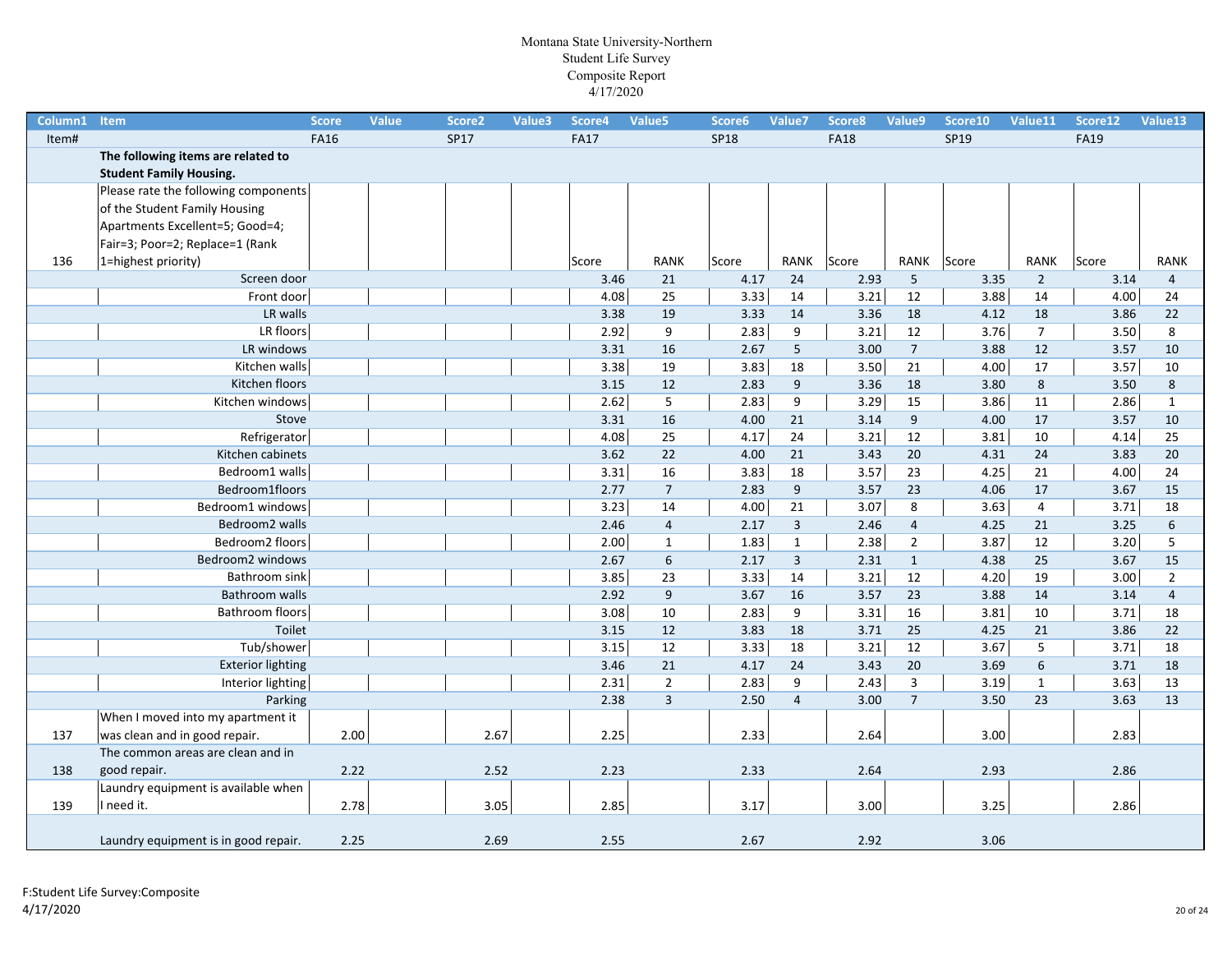| Column1 | Item                                     | <b>Score</b> | <b>Value</b> | Score <sub>2</sub> | Value3 | Score4      | Value5 | Score6      | Value7 | Score8      | Value9 | Score10 | Value11 | Score12        | Value13 |
|---------|------------------------------------------|--------------|--------------|--------------------|--------|-------------|--------|-------------|--------|-------------|--------|---------|---------|----------------|---------|
| Item#   |                                          | <b>FA16</b>  |              | <b>SP17</b>        |        | <b>FA17</b> |        | <b>SP18</b> |        | <b>FA18</b> |        | SP19    |         | <b>FA19</b>    |         |
|         | The Laundry Facilities provide a good    |              |              |                    |        |             |        |             |        |             |        |         |         |                |         |
| 140     | value for me.                            |              |              |                    |        |             |        |             |        |             |        |         |         | 2.25           |         |
|         | The cost of using the laundry facilities |              |              |                    |        |             |        |             |        |             |        |         |         |                |         |
|         | in Student Family Housing is             |              |              |                    |        |             |        |             |        |             |        |         |         |                |         |
| 142     | reasonable.                              |              |              |                    |        |             |        |             |        |             |        |         |         | 2.00           |         |
|         | What do you think would be a fair        |              |              |                    |        |             |        |             |        |             |        |         |         |                |         |
| 143     | price for laundry services?              |              |              |                    |        |             |        |             |        |             |        |         |         |                |         |
|         | \$<br>1.50                               |              |              |                    |        |             |        |             |        |             |        |         |         | $\mathbf 0$    | 0.0%    |
|         | Ś.<br>$1.25$                             |              |              |                    |        |             |        |             |        |             |        |         |         | $\overline{0}$ | 0.0%    |
|         | \$<br>1.00                               |              |              |                    |        |             |        |             |        |             |        |         |         | $\overline{2}$ | 33.3%   |
|         | $\overline{\mathsf{S}}$<br>0.75          |              |              |                    |        |             |        |             |        |             |        |         |         | $\overline{4}$ | 66.7%   |
|         | Total responders                         |              |              |                    |        |             |        |             |        |             |        |         |         | 6              |         |
|         | Would you prefer to pay a one-time       |              |              |                    |        |             |        |             |        |             |        |         |         |                |         |
|         | fee each semester for unlimited use      |              |              |                    |        |             |        |             |        |             |        |         |         |                |         |
| 144     | of laundry services?                     |              |              |                    |        |             |        |             |        |             |        |         |         |                |         |
|         | Yes                                      |              |              |                    |        |             |        |             |        |             |        |         |         | $\mathbf 1$    | 16.7%   |
|         | No                                       |              |              |                    |        |             |        |             |        |             |        |         |         | $\mathbf 0$    | 0.0%    |
|         | Depends on the fee                       |              |              |                    |        |             |        |             |        |             |        |         |         | 5              | 83.3%   |
|         | Total responders                         |              |              |                    |        |             |        |             |        |             |        |         |         | $6 \mid$       |         |
|         | How much per month would you be          |              |              |                    |        |             |        |             |        |             |        |         |         |                |         |
|         | willing to pay for unlimited access to   |              |              |                    |        |             |        |             |        |             |        |         |         |                |         |
| 145     | laundry services?                        |              |              |                    |        |             |        |             |        |             |        |         |         |                |         |
|         | \$10.60 per month.                       |              |              |                    |        |             |        |             |        |             |        |         |         | 5 <sub>l</sub> | 83.3%   |
|         | \$11.20 per month.                       |              |              |                    |        |             |        |             |        |             |        |         |         | $\mathbf{1}$   | 16.7%   |
|         | \$12.80 per month.                       |              |              |                    |        |             |        |             |        |             |        |         |         | $\mathbf 0$    | 0.0%    |
|         | \$14.40 per month.                       |              |              |                    |        |             |        |             |        |             |        |         |         | $\mathbf 0$    | 0.0%    |
|         | <b>Total responders</b>                  |              |              |                    |        |             |        |             |        |             |        |         |         | 6 <sup>1</sup> |         |
|         |                                          |              |              |                    |        |             |        |             |        |             |        |         |         |                |         |
|         | Please select all the activities that    |              |              |                    |        |             |        |             |        |             |        |         |         |                |         |
|         | you would appreciate being offered       |              |              |                    |        |             |        |             |        |             |        |         |         |                |         |
|         | at Northern (check all that apply).      |              |              |                    |        |             |        |             |        |             |        |         |         |                |         |
|         | <b>Bowling</b>                           | 86           | 49.1%        | 60                 | 46.9%  | 129         |        | 58.1%<br>69 | 57.5%  | 66          | 52.0%  | 45      | 45.5%   |                |         |
|         | Trips to local sporting events           | 64           | 36.6%        | 44                 | 34.4%  | 72          |        | 37<br>32.4% | 30.8%  | 40          | 31.5%  | 28      | 28.3%   |                |         |
|         | Outdoor adventures                       | 111          | 63.4%        | 80                 | 62.5%  | 132         |        | 59.5%<br>84 | 70.0%  | 65          | 51.2%  | 54      | 54.5%   |                |         |
|         | Pool tournaments                         | 51           | 29.1%        | 45                 | 35.2%  | 96          |        | 43.2%<br>43 | 35.8%  | 36          | 28.3%  | 28      | 28.3%   |                |         |
|         | Fitness classes                          | 106          | 60.6%        | 75                 | 58.6%  | 112         |        | 58<br>50.5% | 48.3%  | 55          | 43.3%  | 49      | 49.5%   |                |         |
|         | Dance classes                            | 47           | 26.9%        | 45                 | 35.2%  | 68          |        | 30.6%<br>36 | 30.0%  | 38          | 29.9%  | 30      | 30.3%   |                |         |
|         | Board games                              | 52           | 29.7%        | 40                 | 31.3%  | 62          |        | 27<br>27.9% | 22.5%  | 35          | 27.6%  | 23      | 23.2%   |                |         |
|         | Video game tournaments                   | 47           | 26.9%        | 39                 | 30.5%  | 65          |        | 29.3%<br>29 | 24.2%  | 34          | 26.8%  | 26      | 26.3%   |                |         |
|         | Karaoke nights                           | 36           | 20.6%        | 33                 | 25.8%  | 61          |        | 30<br>27.5% | 25.0%  | 29          | 22.8%  | 27      | 27.3%   |                |         |
|         | Spiritual activities                     | 38           | 21.7%        | 25                 | 19.5%  | 42          |        | 19<br>18.9% | 15.8%  | 27          | 21.3%  | 21      | 21.2%   |                |         |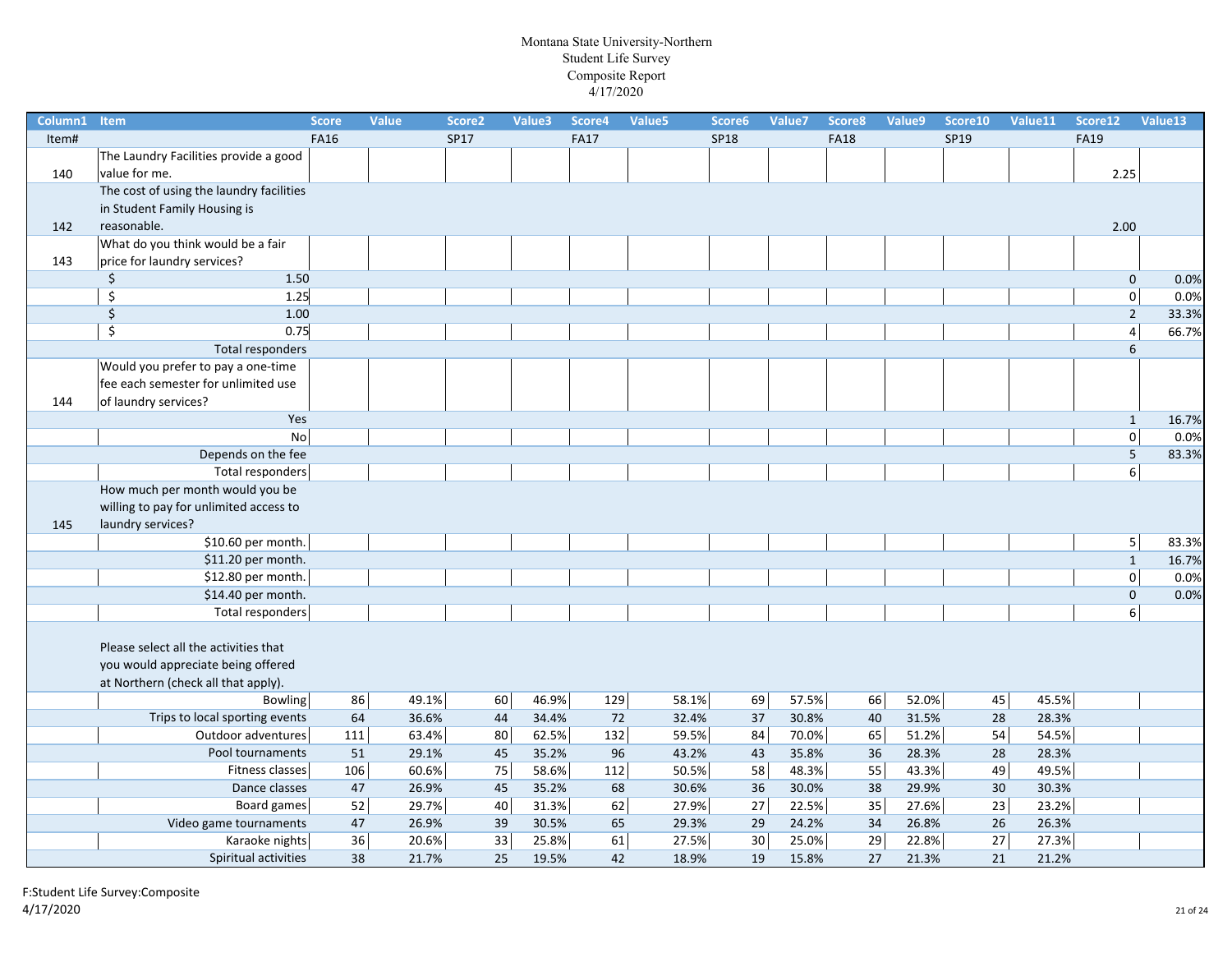| Column1 | Item                                                                                                      | <b>Score</b>   | <b>Value</b>                                    | Score <sub>2</sub> | Value3 | Score4      | Value5 | Score6      |      | Value7 | Score8          | Value9 | Score10 | Value11<br>Score12 | Value13 |
|---------|-----------------------------------------------------------------------------------------------------------|----------------|-------------------------------------------------|--------------------|--------|-------------|--------|-------------|------|--------|-----------------|--------|---------|--------------------|---------|
| Item#   |                                                                                                           | <b>FA16</b>    |                                                 | <b>SP17</b>        |        | <b>FA17</b> |        | <b>SP18</b> |      |        | <b>FA18</b>     |        | SP19    | <b>FA19</b>        |         |
|         | Movie nights                                                                                              | 89             | 50.9%                                           | 73                 | 57.0%  | 121         |        | 54.5%       | 61   | 50.8%  | 73              | 57.5%  | 46      | 46.5%              |         |
|         | Student talent shows                                                                                      | 41             | 23.4%                                           | 34                 | 26.6%  | 53          |        | 23.9%       | 28   | 23.3%  | 26              | 20.5%  | 13      | 13.1%              |         |
|         | Live music                                                                                                | 90             | 51.4%                                           | 60                 | 46.9%  | 110         |        | 49.5%       | 57   | 47.5%  | 63              | 49.6%  | 53      | 53.5%              |         |
|         | Trips to art galeries/exhibits                                                                            | 46             | 26.3%                                           | 38                 | 29.7%  | 47          |        | 21.2%       | 27   | 22.5%  | 24              | 18.9%  | 25      | 25.3%              |         |
|         | Trips to cultural events (theatre,                                                                        |                |                                                 |                    |        |             |        |             |      |        |                 |        |         |                    |         |
|         | music, etc.)                                                                                              | 46             | 26.3%                                           | 46                 | 35.9%  | 59          |        | 26.6%       | 32   | 26.7%  | 38              | 29.9%  | $27\,$  | 27.3%              |         |
|         | Other (please specify)                                                                                    | 17             |                                                 | 15                 |        |             |        |             |      |        |                 |        |         |                    |         |
|         | $n =$                                                                                                     | 175            |                                                 | 128                |        | 222         |        |             | 120  |        | 127             |        | 99      |                    |         |
|         | How late would you like the Student                                                                       |                |                                                 |                    |        |             |        |             |      |        |                 |        |         |                    |         |
|         | Union Building to be open? (FA16                                                                          |                |                                                 |                    |        |             |        |             |      |        |                 |        |         |                    |         |
|         | only)                                                                                                     |                | 9:00 p.m. 10:00 p.m. 11:00 p.m. Midnite 1:00 AM |                    |        |             |        |             |      |        |                 |        |         |                    |         |
|         | Monday                                                                                                    | 23%            | 33%                                             | 17%                | 17%    | 9%          |        |             |      |        |                 |        |         |                    |         |
|         | Tuesday                                                                                                   | 23%            | 33%                                             | 18%                | 17%    | 9%          |        |             |      |        |                 |        |         |                    |         |
|         | Wednesday                                                                                                 | 23%            | 33%                                             | 18%                | 18%    | 9%          |        |             |      |        |                 |        |         |                    |         |
|         | Thursday                                                                                                  | 23%            | 33%                                             | 18%                | 18%    | 9%          |        |             |      |        |                 |        |         |                    |         |
|         | Friday                                                                                                    | 14%            | 30%                                             | 11%                | 27%    | 18%         |        |             |      |        |                 |        |         |                    |         |
|         | Saturday                                                                                                  | 21%            | 19%                                             | 8%                 | 30%    | 22%         |        |             |      |        |                 |        |         |                    |         |
|         | Sunday                                                                                                    | 36%            | 22%                                             | 10%                | 19%    | 13%         |        |             |      |        |                 |        |         |                    |         |
|         | What services/facilities have you<br>used in the Student Union Building?<br>(Please check all that apply) |                |                                                 |                    |        |             |        |             |      |        |                 |        |         |                    |         |
|         | Pin 'N Cue (Lights Lounge)                                                                                | 19             | 11.1%                                           | 45                 | 36.0%  | 86          |        | 37.7%       | 48   | 42.1%  | 42              | 33.6%  | 25      | 25.5%              |         |
|         | Weight room (Fitness Center)                                                                              | 42             | 24.6%                                           | 62                 | 49.6%  | 108         |        | 47.4%       | 60   | 52.6%  | 56              | 44.8%  | 49      | 50.0%              |         |
|         | <b>Bowling alley</b>                                                                                      | $\overline{3}$ | 1.8%                                            | 36                 | 28.8%  | 71          |        | 31.1%       | 38   | 33.3%  | $\overline{37}$ | 29.6%  | 23      | 23.5%              |         |
|         | Bookstore                                                                                                 | 107            | 62.6%                                           | 100                | 80.0%  | 180         |        | 78.9%       | 98   | 86.0%  | 101             | 80.8%  | 80      | 81.6%              |         |
|         | Pool tables                                                                                               |                |                                                 |                    |        | 98          |        | 43.0%       | 48   | 42.1%  | 43              | 34.4%  | $44\,$  | 44.9%              |         |
|         | Air hockey                                                                                                |                |                                                 |                    |        | 43          |        | 18.9%       | 21   | 18.4%  | 29              | 23.2%  | 10      | 10.2%              |         |
|         | <b>Information Desk</b>                                                                                   |                |                                                 |                    |        | 140         |        | 61.4%       | $74$ | 64.9%  | $74$            | 59.2%  | 58      | 59.2%              |         |
|         | <b>Food Court</b>                                                                                         |                |                                                 |                    |        | 134         |        | 58.8%       | 62   | 54.4%  | 79              | 63.2%  | 60      | 61.2%              |         |
|         | $n =$                                                                                                     | 171            |                                                 | 125                |        | 228         |        |             | 114  |        | 125             |        | 98      |                    |         |
|         | Would you be interested in serving                                                                        |                |                                                 |                    |        |             |        |             |      |        |                 |        |         |                    |         |
|         | on a Student Union Board whose                                                                            |                |                                                 |                    |        |             |        |             |      |        |                 |        |         |                    |         |
|         | purpose it would be to plan                                                                               |                |                                                 |                    |        |             |        |             |      |        |                 |        |         |                    |         |
|         | programming and work to update the                                                                        |                |                                                 |                    |        |             |        |             |      |        |                 |        |         |                    |         |
|         | facility? (FA16 only)                                                                                     |                |                                                 |                    |        |             |        |             |      |        |                 |        |         |                    |         |
|         | Yes                                                                                                       | $34\,$         | 18.7%                                           |                    |        |             |        |             |      |        |                 |        |         |                    |         |
|         | <b>No</b>                                                                                                 | 148            | 81.3%                                           |                    |        |             |        |             |      |        |                 |        |         |                    |         |
|         | $n =$                                                                                                     | 182            |                                                 |                    |        |             |        |             |      |        |                 |        |         |                    |         |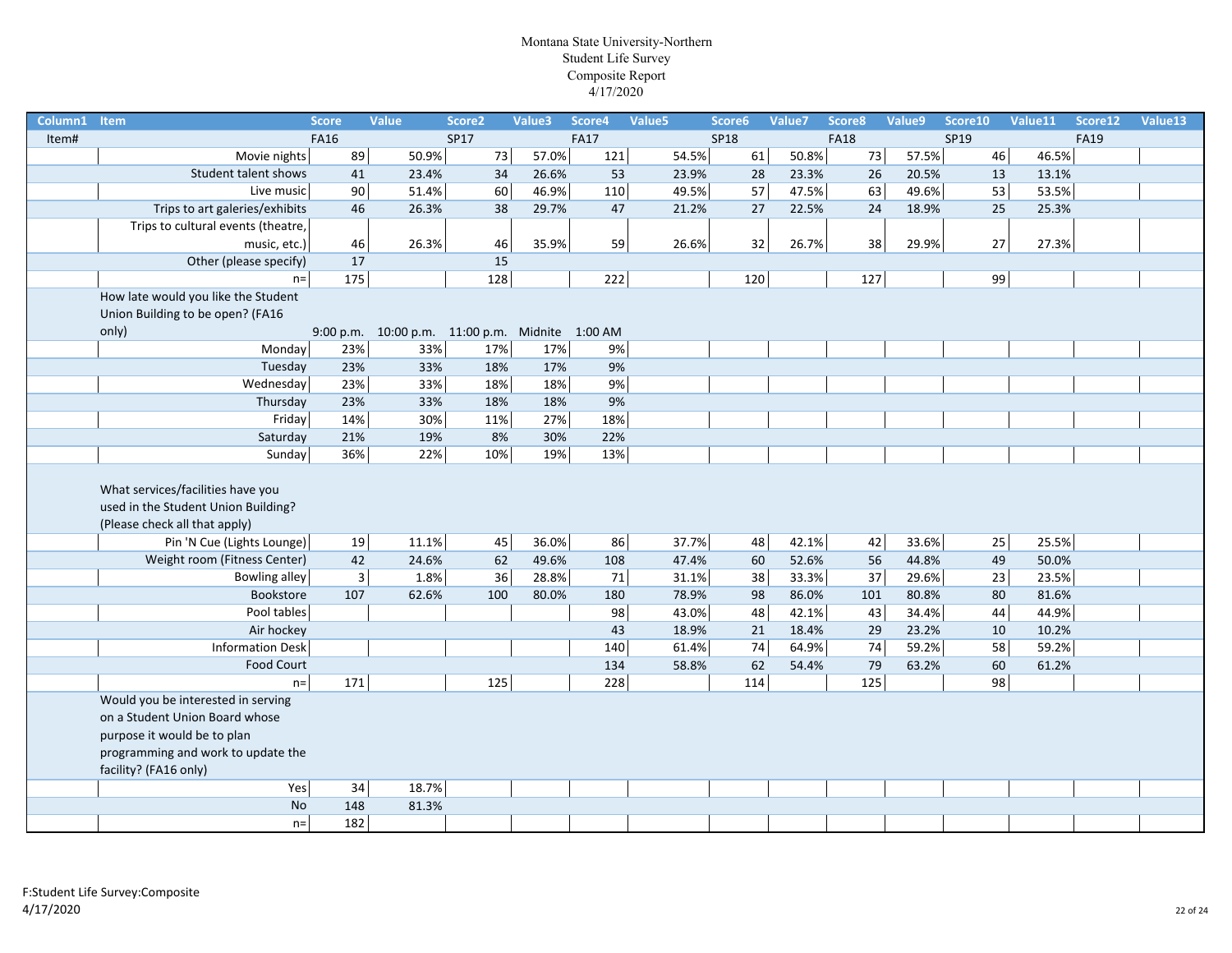| Column1 Item |                                         | <b>Score</b> | <b>Value</b> | Score <sub>2</sub> | Value3 | Score4      | Value <sub>5</sub> | Score6      | Value7 | Score8      | Value9 | Score10          | Value11 | Score12     | Value13 |
|--------------|-----------------------------------------|--------------|--------------|--------------------|--------|-------------|--------------------|-------------|--------|-------------|--------|------------------|---------|-------------|---------|
| Item#        |                                         | <b>FA16</b>  |              | SP17               |        | <b>FA17</b> |                    | <b>SP18</b> |        | <b>FA18</b> |        | SP19             |         | <b>FA19</b> |         |
|              | What would be the best days for us      |              |              |                    |        |             |                    |             |        |             |        |                  |         |             |         |
|              | to offer activities and events? (Please |              |              |                    |        |             |                    |             |        |             |        |                  |         |             |         |
|              | check all that apply.)                  |              |              |                    |        |             |                    |             |        |             |        |                  |         |             |         |
|              | Monday                                  |              |              |                    |        |             |                    |             |        | 36          | 27.1%  | $31\,$           | 28.2%   |             |         |
|              | Tuesday                                 |              |              |                    |        |             |                    |             |        | 41          | 30.8%  | 28               | 25.5%   |             |         |
|              | Wednesday                               |              |              |                    |        |             |                    |             |        | 50          | 37.6%  | 34               | 30.9%   |             |         |
|              | Thursday                                |              |              |                    |        |             |                    |             |        | 66          | 49.6%  | 51               | 46.4%   |             |         |
|              | Friday                                  |              |              |                    |        |             |                    |             |        | 95          | 71.4%  | 78               | 70.9%   |             |         |
|              | Saturday                                |              |              |                    |        |             |                    |             |        | 92          | 69.2%  | 68               | 61.8%   |             |         |
|              | Sunday                                  |              |              |                    |        |             |                    |             |        | 52          | 39.1%  | 50               | 45.5%   |             |         |
|              | $n=$                                    |              |              |                    |        |             |                    |             |        | 133         |        | 110              |         |             |         |
|              | What would be the best time for us      |              |              |                    |        |             |                    |             |        |             |        |                  |         |             |         |
|              | to offer events and activities? (Please |              |              |                    |        |             |                    |             |        |             |        |                  |         |             |         |
|              | check as many as apply.)                |              |              |                    |        |             |                    |             |        |             |        |                  |         |             |         |
|              | Noon to 1:00 p.m.                       |              |              |                    |        |             |                    |             |        | 11          | 8.2%   | 12               | 10.8%   |             |         |
|              | 12:30-1:30 p.m.                         |              |              |                    |        |             |                    |             |        | 14          | 10.4%  | $11\,$           | 9.9%    |             |         |
|              | 4:00-6:00 p.m.                          |              |              |                    |        |             |                    |             |        | 38          | 28.4%  | 39               | 35.1%   |             |         |
|              | 6:00-8:00 p.m.                          |              |              |                    |        |             |                    |             |        | 85          | 63.4%  | 63               | 56.8%   |             |         |
|              | 7:00-9:00 p.m.                          |              |              |                    |        |             |                    |             |        | 92          | 68.7%  | 82               | 73.9%   |             |         |
|              | 8:00-10:00 p.m.                         |              |              |                    |        |             |                    |             |        | 73          | 54.5%  | 53               | 47.7%   |             |         |
|              | after 10:00 p.m.                        |              |              |                    |        |             |                    |             |        | 39          | 29.1%  | 24               | 21.6%   |             |         |
|              | $n=$                                    |              |              |                    |        |             |                    |             |        | 134         |        | 111              |         |             |         |
|              | Do you participate in intramural        |              |              |                    |        |             |                    |             |        |             |        |                  |         |             |         |
|              | sports?                                 |              |              |                    |        |             |                    |             |        |             |        |                  |         |             |         |
|              | Yes                                     |              |              |                    |        |             |                    |             |        | 31          | 20.9%  | 31               | 27.0%   |             |         |
|              | <b>No</b>                               |              |              |                    |        |             |                    |             |        | 117         | 79.1%  | 84               | 73.0%   |             |         |
|              | Totals                                  |              |              |                    |        |             |                    |             |        | 148         |        | 115              |         |             |         |
|              | What intramural activities would you    |              |              |                    |        |             |                    |             |        |             |        |                  |         |             |         |
|              | like us to continue to offer or add?    |              |              |                    |        |             |                    |             |        |             |        |                  |         |             |         |
|              | (Check as many as you like.)            |              |              |                    |        |             |                    |             |        |             |        |                  |         |             |         |
|              | Archery                                 |              |              |                    |        |             |                    |             |        | 35          | 31.0%  | $32\,$           | 41.6%   |             |         |
|              | Badminton                               |              |              |                    |        |             |                    |             |        | 16          | 14.2%  | 20               | 26.0%   |             |         |
|              | Basketball                              |              |              |                    |        |             |                    |             |        | 49          | 43.4%  | 36               | 46.8%   |             |         |
|              | <b>Billiards</b>                        |              |              |                    |        |             |                    |             |        | 37          | 32.7%  | 22               | 28.6%   |             |         |
|              | <b>Bowling</b>                          |              |              |                    |        |             |                    |             |        | 40          | 35.4%  | 24               | 31.2%   |             |         |
|              | Chess                                   |              |              |                    |        |             |                    |             |        | 11          | 9.7%   | $\boldsymbol{9}$ | 11.7%   |             |         |
|              | Curling                                 |              |              |                    |        |             |                    |             |        | 18          | 15.9%  | 10               | 13.0%   |             |         |
|              | Darts                                   |              |              |                    |        |             |                    |             |        | 24          | 21.2%  | 19               | 24.7%   |             |         |
|              | Dodgeball                               |              |              |                    |        |             |                    |             |        | 42          | 37.2%  | 34               | 44.2%   |             |         |
|              | Flag/touch football                     |              |              |                    |        |             |                    |             |        | 26          | 23.0%  | 19               | 24.7%   |             |         |
|              | Golf                                    |              |              |                    |        |             |                    |             |        | 25          | 22.1%  | 17               | 22.1%   |             |         |